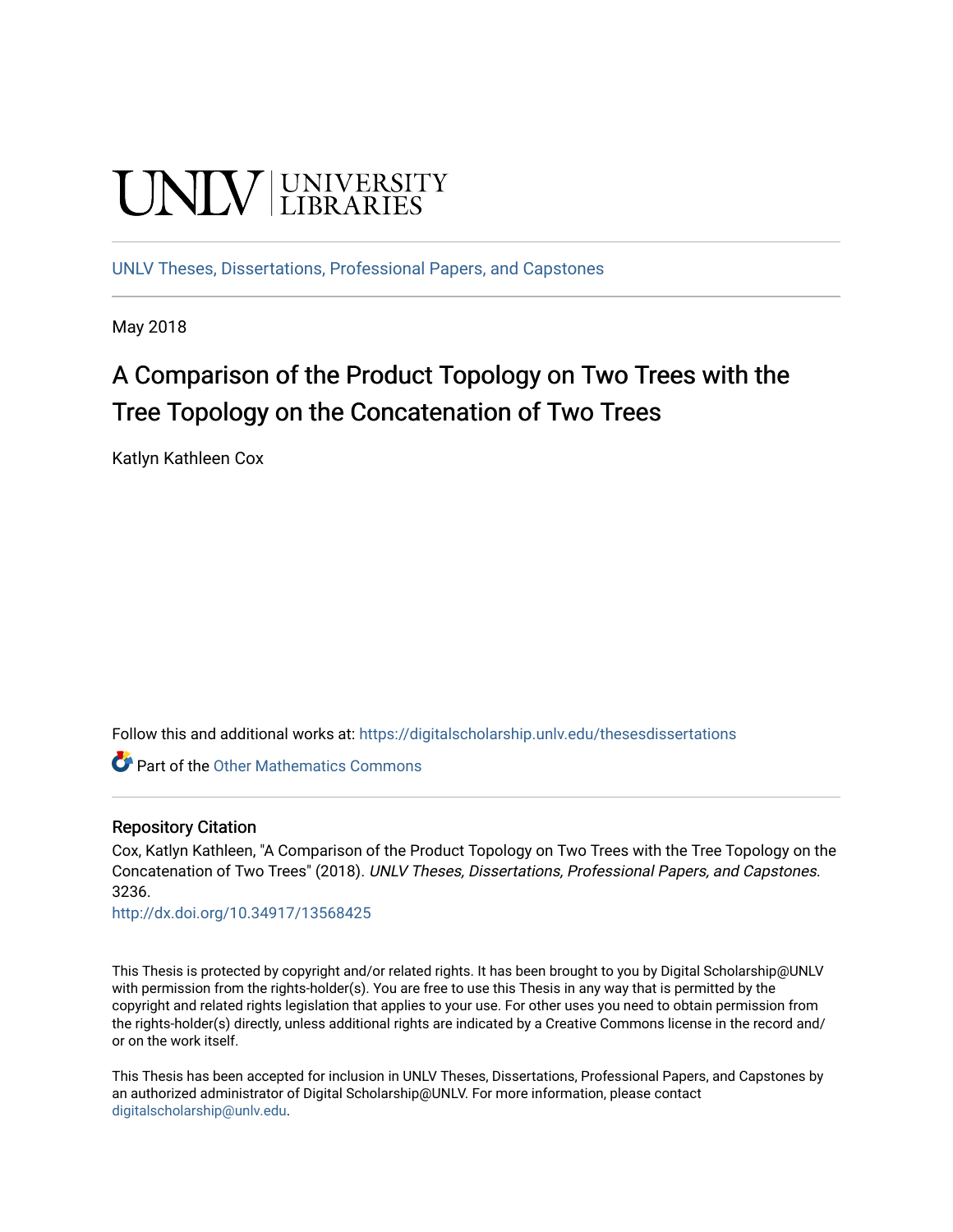## A COMPARISON OF THE PRODUCT TOPOLOGY ON TWO TREES WITH THE TREE TOPOLOGY ON THE CONCATENATION OF TWO TREES

by

#### Katlyn K. Cox

Bachelor of Science in Mathematics Southern Utah University 2012

A thesis submitted in partial fulfillment of the requirements for the

Master of Science - Mathematical Sciences

Department of Mathematical Sciences

College of Sciences

The Graduate College

University of Nevada, Las Vegas

May 2018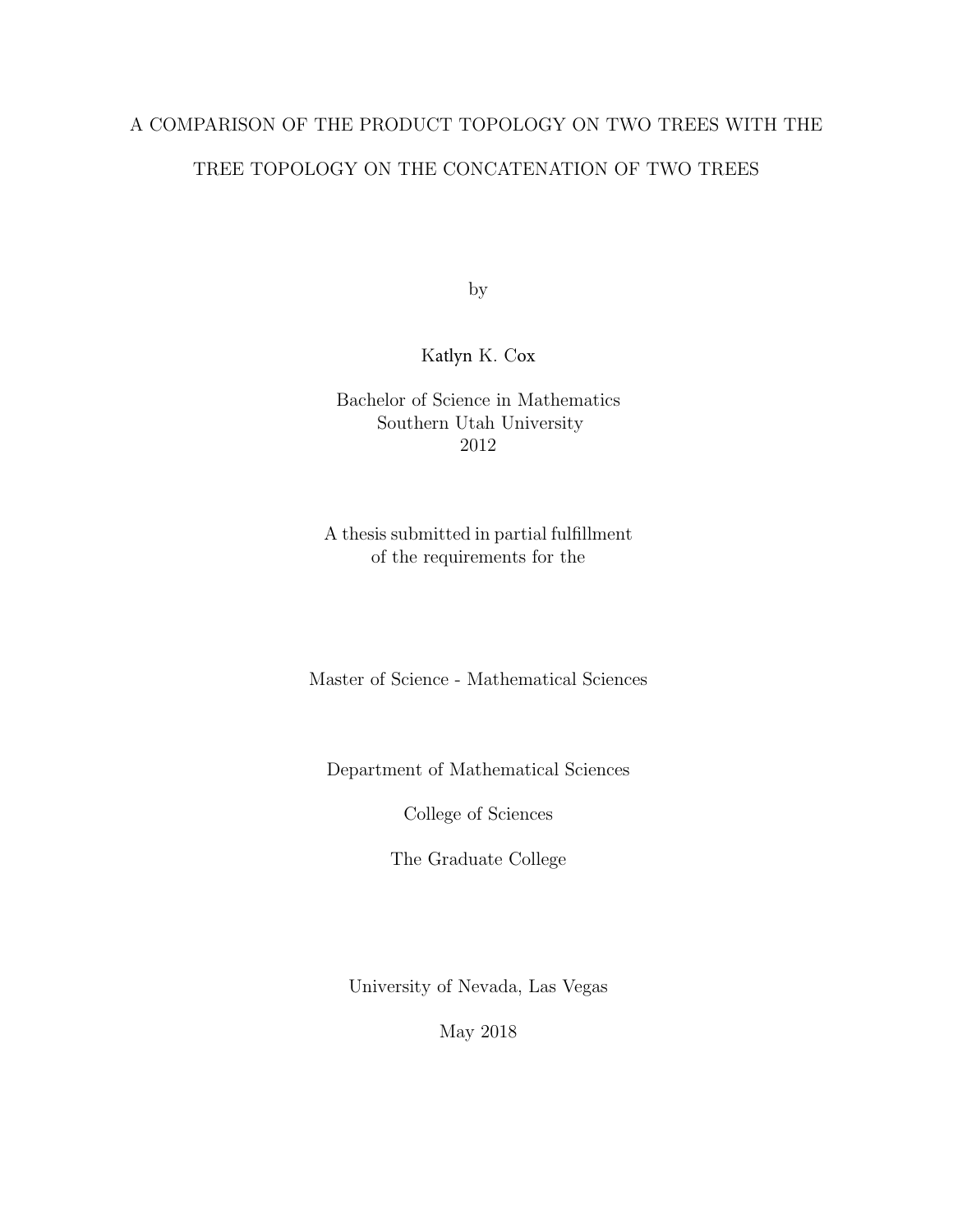Copyright by Katlyn K. Cox, 2018

—————————————————————————————–

All Rights Reserved

 $\overline{\phantom{a}}$  , and the set of the set of the set of the set of the set of the set of the set of the set of the set of the set of the set of the set of the set of the set of the set of the set of the set of the set of the s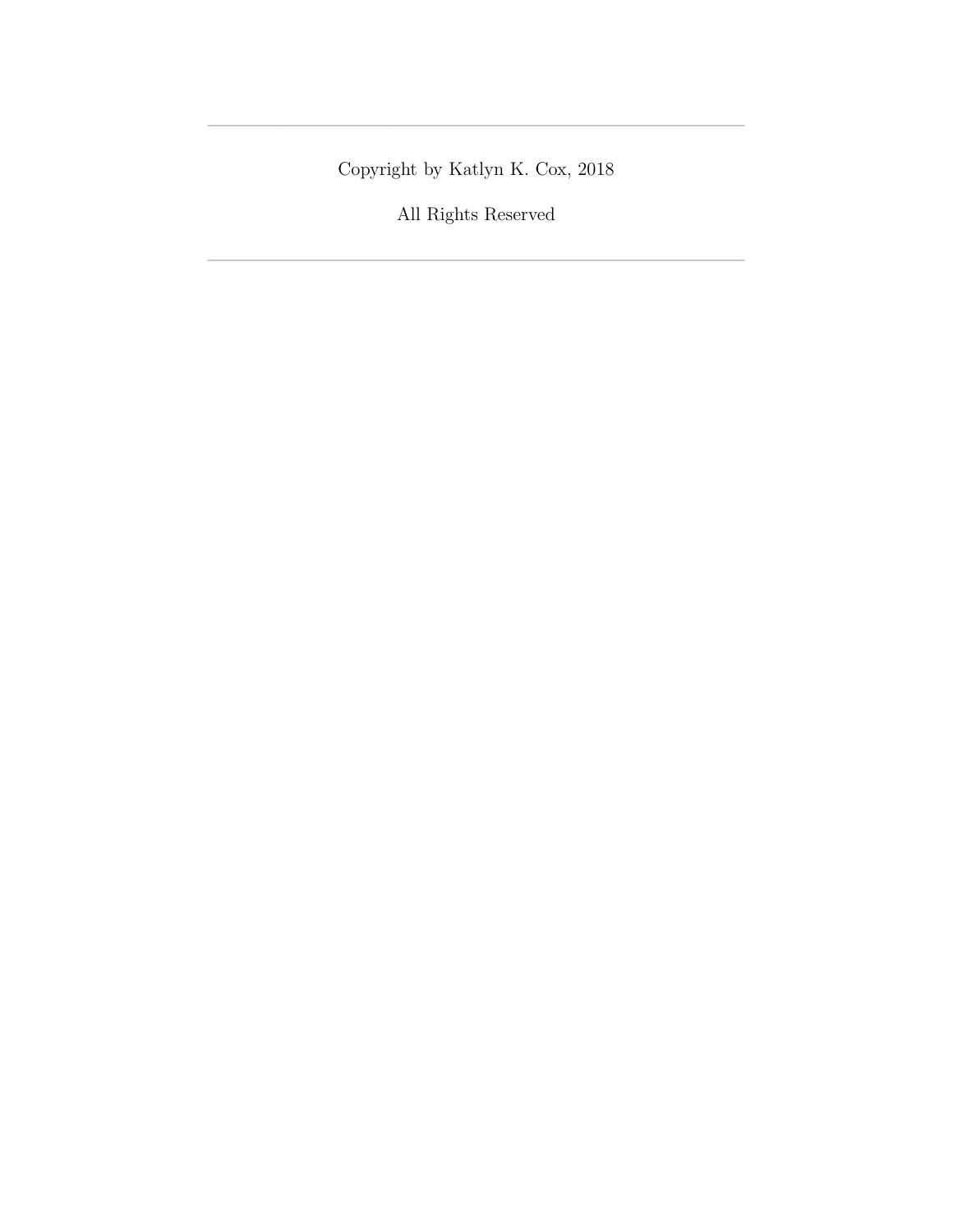

The Graduate College The University of Nevada, Las Vegas

March 23, 2018

This thesis prepared by

Katlyn K. Cox

entitled

A Comparison of the Product Topology on Two Trees with the Tree Topology on the Concatenation of Two Trees

is approved in partial fulfillment of the requirements for the degree of

Master of Science - Mathematical Sciences Department of Mathematical Sciences

Derrick DuBose, Ph.D. *Examination Committee Member*

Zhonghai Ding, Ph.D. *Examination Committee Member*

Pushkin Kachroo, Ph.D. *Graduate College Faculty Representative*

Douglas Burke, Ph.D. Kathryn Hausbeck Korgan, Ph.D. *Examination Committee Chair Graduate College Interim Dean*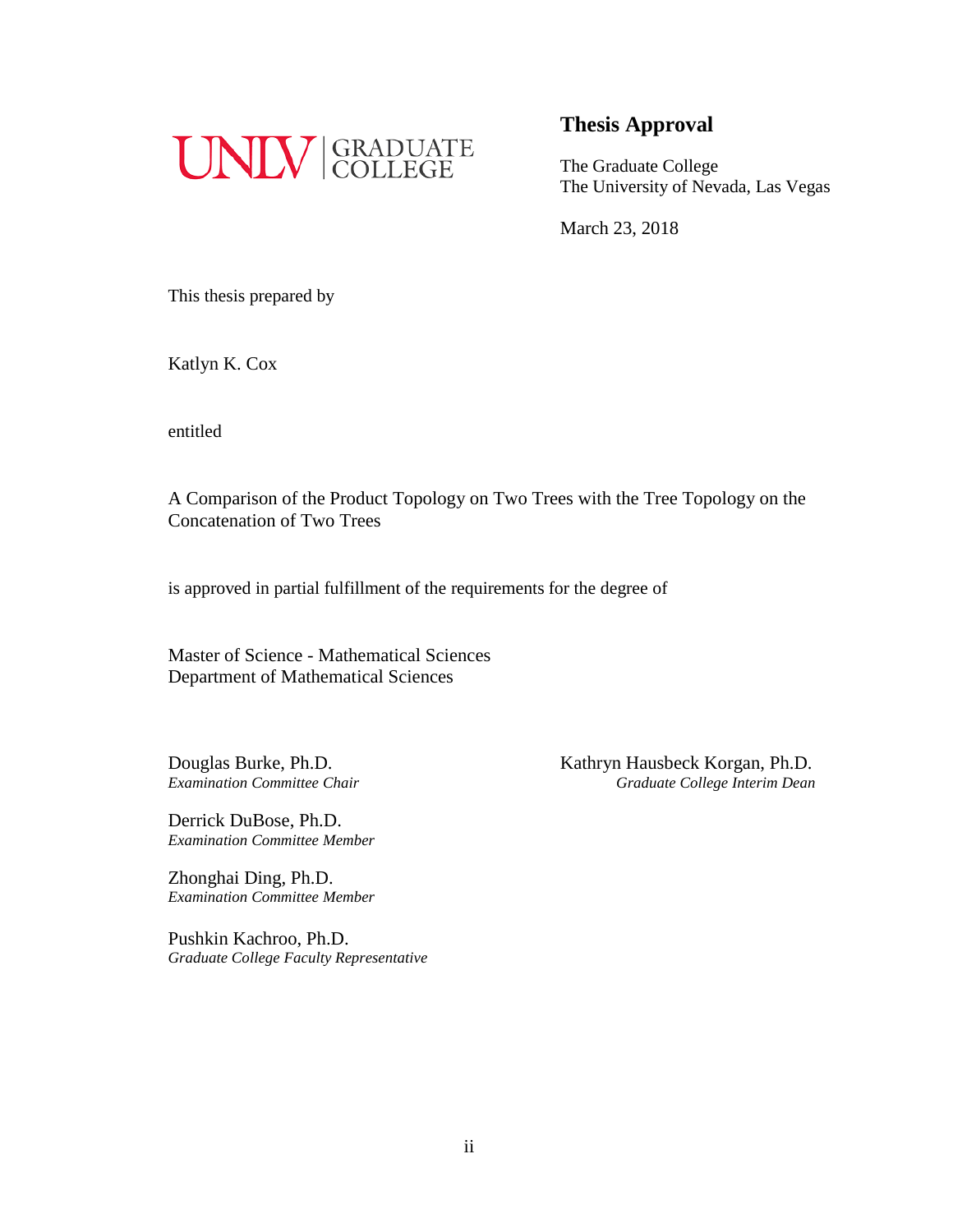#### ABSTRACT

A game tree is a nonempty set of sequences, closed under subsequences (i.e., if  $p \in T$ and p extends q, then  $q \in T$ ). If T is a game tree, then there is a natural topology on [T], the set of paths through T. In this study we consider two types of topological spaces, both constructed from game trees. The first is constructed by taking the Cartesian product of two game trees, T and S:  $[T] \times [S]$ . The second is constructed by the concatenation of two game trees, T and S:  $[T * S]$ . The goal of our study is to determine what conditions we must require of the trees  $T$  and  $S$  so that these two topologies are homeomorphic.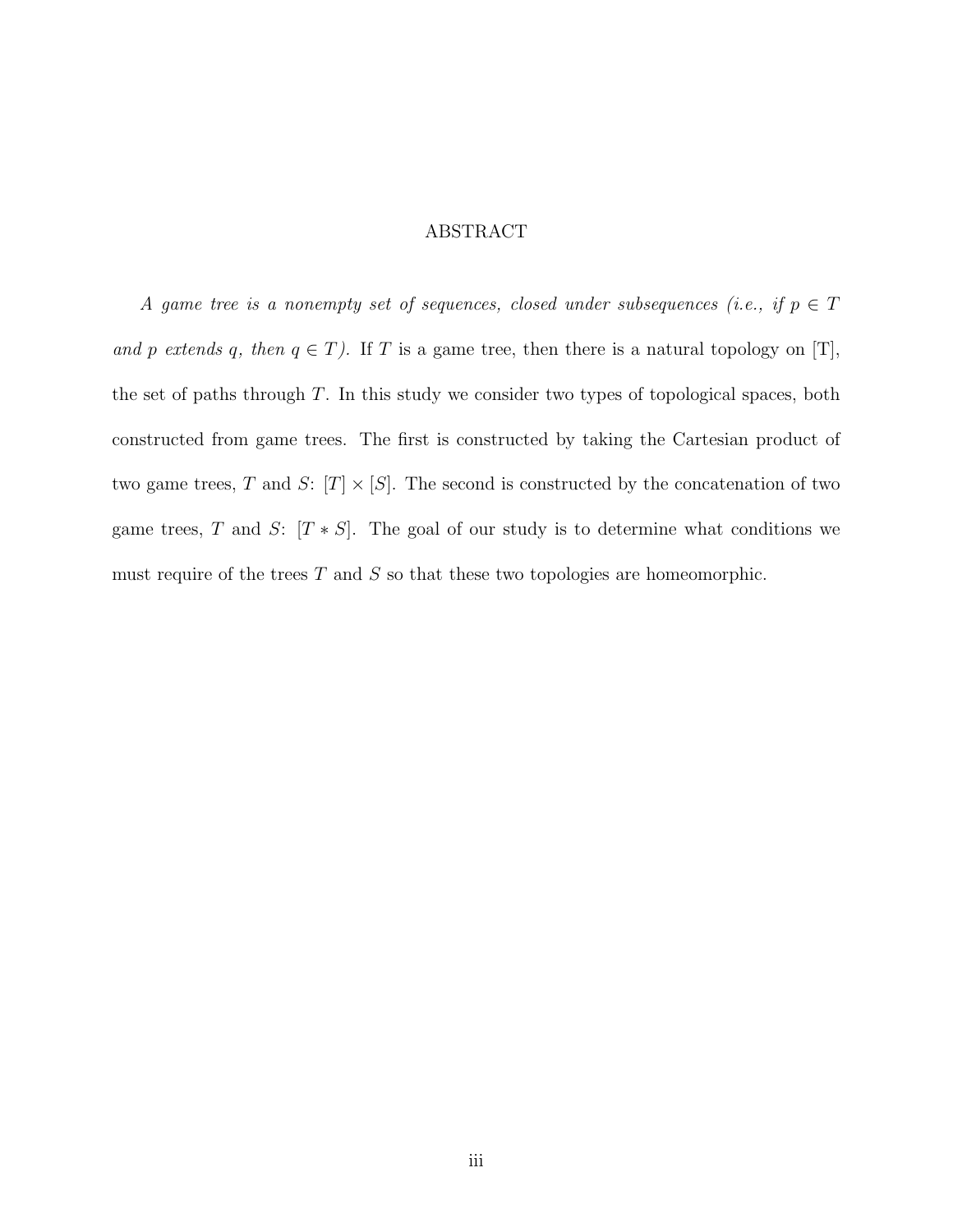### TABLE OF CONTENTS

|                                                    | iii            |
|----------------------------------------------------|----------------|
|                                                    | $\mathbf{V}$   |
|                                                    | vi             |
| CHAPTER <sub>1</sub>                               | $\mathbf{1}$   |
| 1.1                                                | $\mathbf{1}$   |
| 1.2                                                | $\overline{2}$ |
| 1.3                                                | 3              |
| 1.4                                                | $\overline{5}$ |
| 1.5                                                | 8              |
| CHAPTER <sub>2</sub>                               | 12             |
| 2.1                                                | 12             |
| 2.2                                                | 14             |
| EXAMPLES OF HOMEOMORPHISMS<br>CHAPTER <sub>3</sub> | 24             |
| 3.1                                                | 24             |
| 3.2                                                | 25             |
| CHAPTER <sub>4</sub>                               | 32             |
| CHAPTER <sub>5</sub>                               | 37             |
|                                                    | 39             |
|                                                    | 40             |
|                                                    | 41             |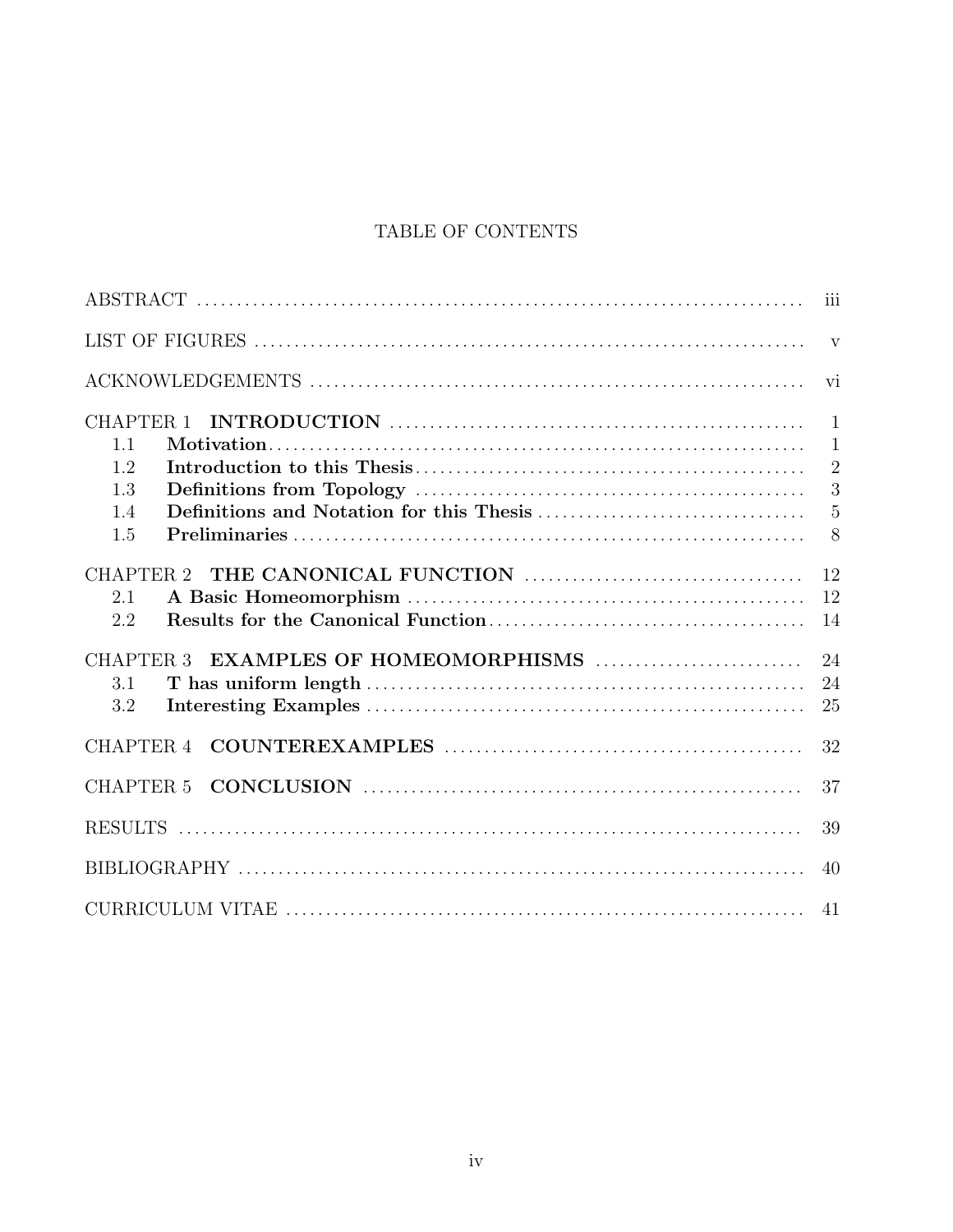### LIST OF FIGURES

| 2.1 The path $a_1 \times a_2 \in [T] \times [S]$ and corresponding path $a_1 \cdot a_2 \in [T \ast S]$ .  15 |  |
|--------------------------------------------------------------------------------------------------------------|--|
|                                                                                                              |  |
|                                                                                                              |  |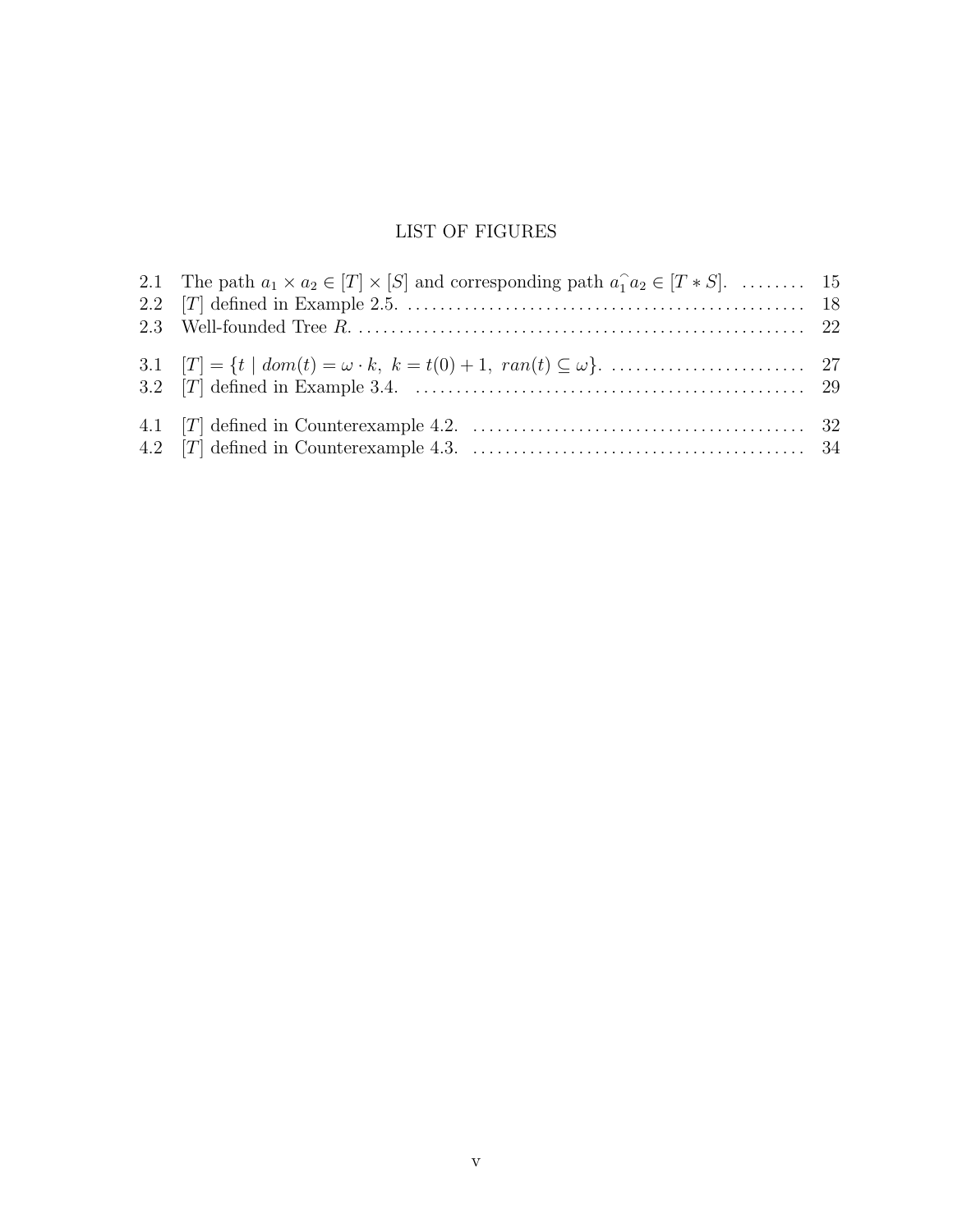#### ACKNOWLEDGEMENTS

It is with confidence and determination that I close this journey with a moment of pause and appreciation for those who have assisted me in the process of obtaining my Masters' Degree. First and foremost, to Dr. Doug Burke, for your countless hours of help in answering questions and constantly redirecting my thinking so my path was straight, I thank you. Your patience and commitment as my advisor has been the cornerstone of this work. Your ideas, thoughts, and conjectures are what built this paper. Dr. Derrick DuBose, while I was not directly under your instruction, you always took the time to attend each of my talks and provide me with valuable, significant feedback that continued to push my work forward. Thank you for accepting a place on my committee; your dedication is more than appreciated. To Dr. Zhonghai Ding and Dr. Pushkin Kachroo, your interest and time is immensely appreciated. The energy you've both given to come to my defense and in reading my thesis has been integral to this process.

Every meaningful academic endeavor requires the strength of an honest and influential sounding board. For me, this has been Dane Bartlett. Dane, from listening to my proofs to inspiring new ideas when I was stuck, you have always been my first call. Thank you for every hour spent collaborating with me on proofs in this thesis and numerous homework problems throughout my education. I could never express the amount of gratitude I have for all of your help. This truly would not and could not be possible without your mind and your friendship. To Josh Reagan, Emi Ikeda, and Katherine Yost, I thank you for your help.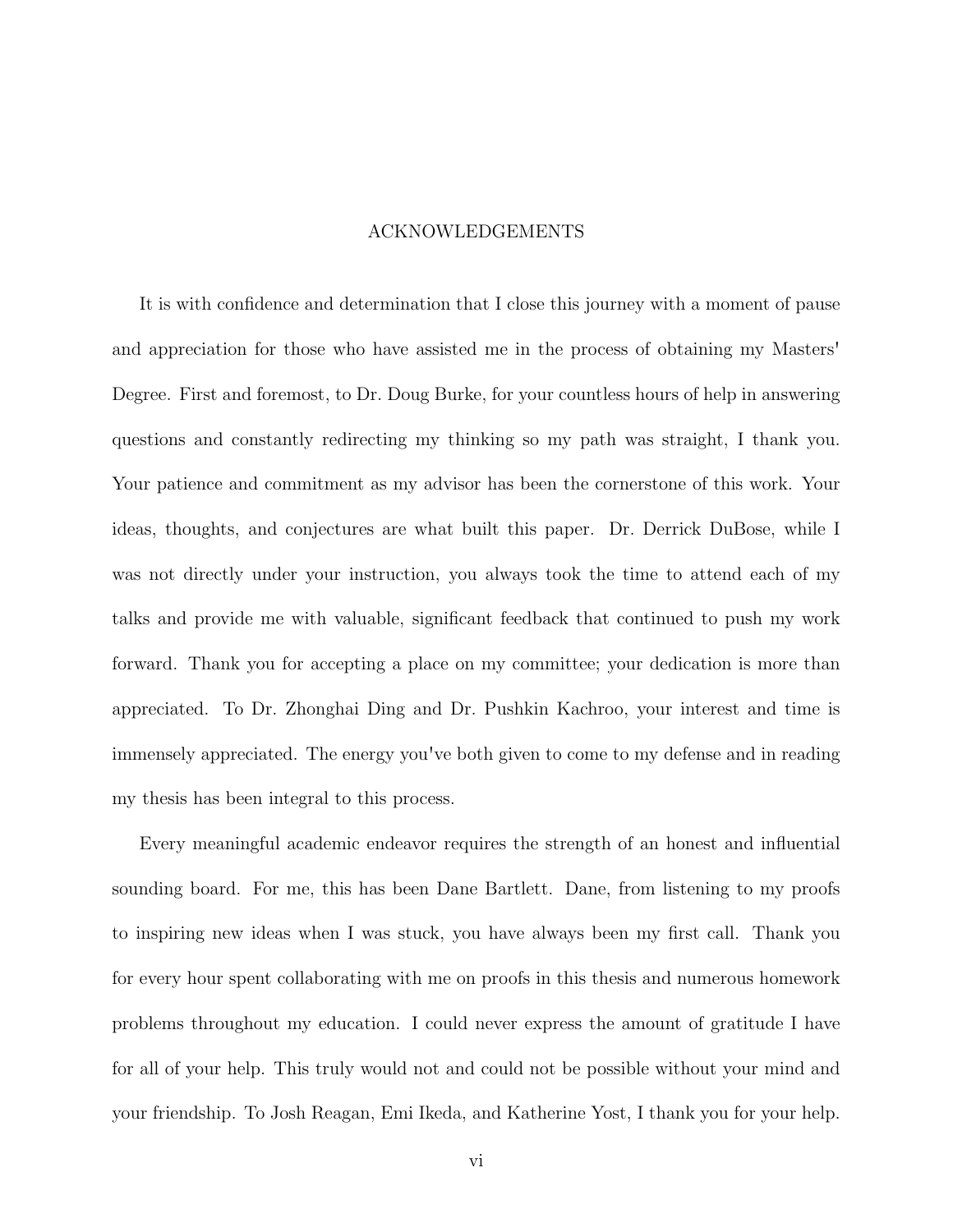You've each assisted in my understanding of Set Theory, explaining and clarifying concepts that, without your guidance, I would not have grasped to such a deep comprehension. Dawn Sturgeon, you are the details person. From formatting questions, to how to file paperwork, you've not merely been a guide, but a friend. For this, I thank you. Cydney Wyatt and Jennifer Clark, both of you were in my corner, always lending an open ear. Your extra push of support was essential and appreciated.

To accomplish this level of work not only takes a fierce resolve but an equally powerful support system. Eric Jameson, both academically and personally, you have been my rock. You have answered questions about mathematics and logic, all the while helping me stay sane in the midst of chaos. From assisting me with LaTex, without which this paper would have had no pictures, to coming to all of my talks and providing insightful feedback, you've unyieldingly pushed me forward each day in reaching my ultimate goal. Very few people deserve the title of best friend, but Kelley DeLoach, through this journey you have earned that title many times over. You are my cheerleader, my confidant, my conscience, and my reality check. Every time I've run out of determination, you have lit that fire once again. Finally, to my father, my oldest friend and constant resource of renewable love and energy. I would not be here without you; your influence is immeasurable. From you, I learned what hard work truly means. You provided me with an unshakable confidence which has made me resourceful, tough, and resolute. But most of all, you made me feel loved.

Thank you, again, to everyone who made this degree possible.

—Katlyn K. Cox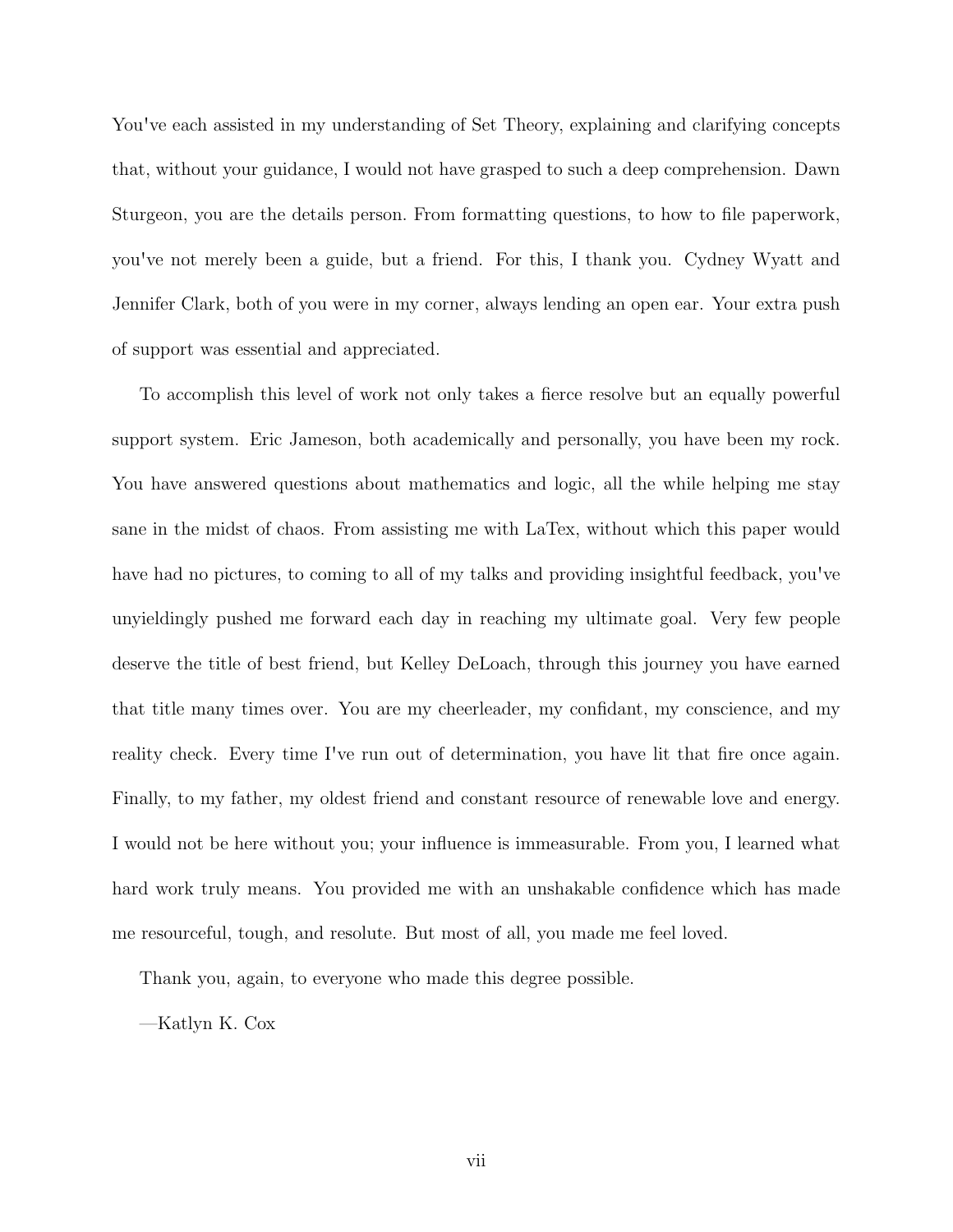#### CHAPTER 1

#### INTRODUCTION

#### 1.1 Motivation

Determinacy has been studied extensively since the 1950's. The study of determinacy has led to several important results which have impacted areas of modern set theory, such as the study of large cardinals and descriptive set theory. Determinacy with more complicated, (but definable), "pay-offs" is stronger (in consistency strength). One way to get more complicated pay-offs on games of length  $\omega$  is to play longer open games (length $>\omega$ ).

In the study of "longer" games—games in which plays have length longer than  $\omega$ —we see that the long tree has the tree topology, but we may also "split" the tree at  $\omega$  and view it as the product of two trees. This is used in Ikeda's dissertation [1] and Yosts's thesis [7] .

A specific example of "splitting" trees is given by Ikeda [1]. She explains: "We shall identify the body of the tree  $[X^{\leq \omega+n}] = X^{\omega+n}$  with the product  $X^{\omega} \times X^{n}$ . Let

$$
x = \langle x_0, x_1, \dots \rangle \in X^{\omega}
$$
 and  $g = \langle g_0, g_1, \dots, g_{n-1} \rangle \in X^n$ . Then

$$
x^{\smallfrown} g = \langle x_0, x_1, \ldots, g_0, g_1, \ldots, g_{n-1} \rangle \in X^{\omega + n}
$$

However, when a tree has paths which vary in length, it is not clear that splitting is possible. This leads us to natural questions: When can this be done? Is there always a homeomorphism between the product topology of two trees and the concatenated topology of the long tree? If not, for which types of trees does this homeomorphism hold?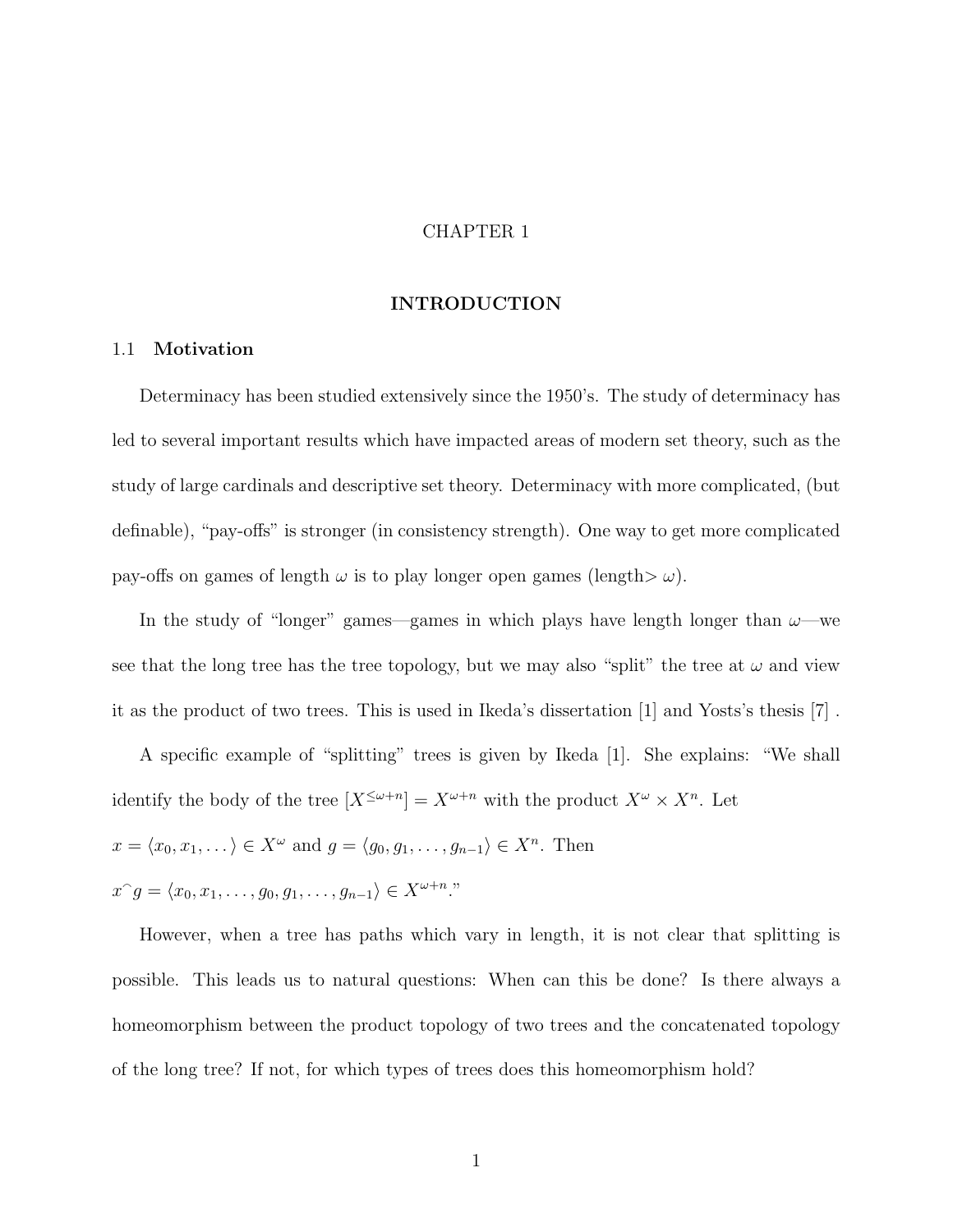Initially, we constructed an example for which the two topologies are homeomorphic, but we were also able to construct a counterexample in which the two topologies are not. With this in mind, we began our studies to answer these questions.

#### 1.2 Introduction to this Thesis

The goal of this thesis is to study the relationship of two common topologies on game trees which arise when studying determinacy. They are the product topology and the tree topology. In this thesis, we provide some basic results as to how the tree topology behaves for "longer" trees. We start by showing that for trees  $T = S = \omega^{\langle \omega \rangle}$ , the two topologies are homeomorphic. This example drives us to show that there is always a natural bijection (referred to throughout this thesis as the canonical function) between the product topology of two trees and the tree topology of the "long" concatenated tree. We are able to introduce lemmas for the canonical function; the first states sufficient conditions to show that the canonical function is continuous, and the second states necessary and sufficient conditions to show that the canonical function is an open map. Using these lemmas, we prove a result that generalizes to more trees for which the canonical function is a homeomorphism between the two topologies. At the end of Chapter 2 and in Chapter 3 we give several examples of interesting trees for which the canonical function produces a homeomorphism between the two topologies. However, in Chapter 4 we show that the canonical function does not always produce a homeomorphism. We give two counterexamples in which we show that the canonical function is not continuous and is not open.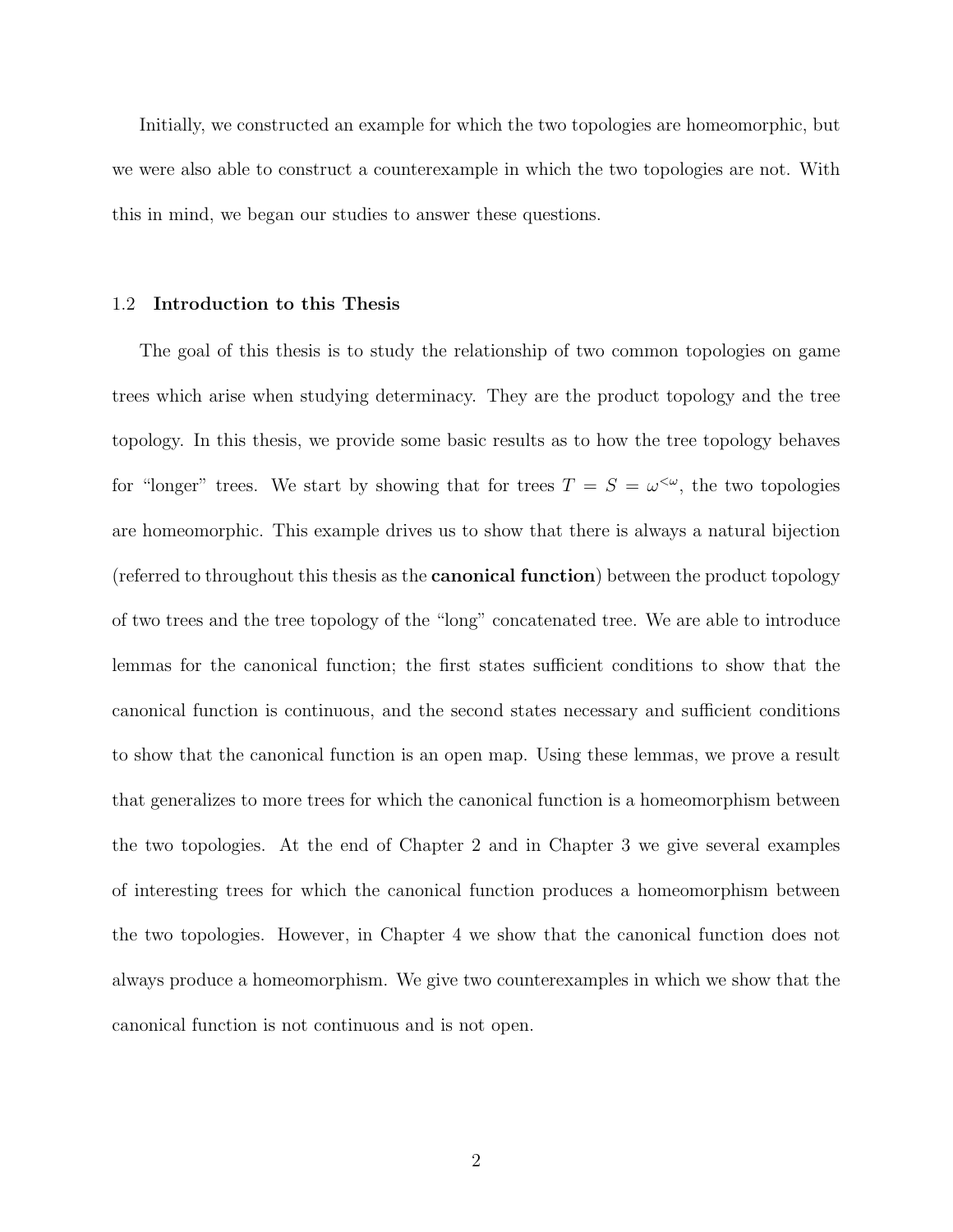For material in this thesis, the following books and publications are standard references: Jech's Set Theory [2] Martin's Borel and Projective Games [3] Moschovakis' Descriptive Set Theory [4]

Munkres' Topology [5]

These and additional references are listed in the Bibliography.

#### 1.3 Definitions from Topology

The following definitions can be found in Munkres' *Topology* [5].

**Definition 1.1.** A topology on a set X is a collection  $\mathcal T$  of subsets of X having the following properties:

- 1.  $\emptyset$  and X are in  $\mathcal{T}$ .
- 2. The union of elements of any subcollection of  $\mathcal T$  is in  $\mathcal T$ .
- 3. The intersection of the elements of any finite subcollection of  $\mathcal T$  is in  $\mathcal T$ .

**Definition 1.2.** A set X for which a topology  $\mathcal{T}$  has been specified is called a **topological** space.

**Definition 1.3.** If X is a topological space with topology  $\mathcal{T}$ , we say that a subset U of X is an open set of X if U belongs to the collection  $\mathcal{T}$ .

**Definition 1.4.** If X is any set, the collection of all subsets of X is a topology on X. It is called the discrete topology.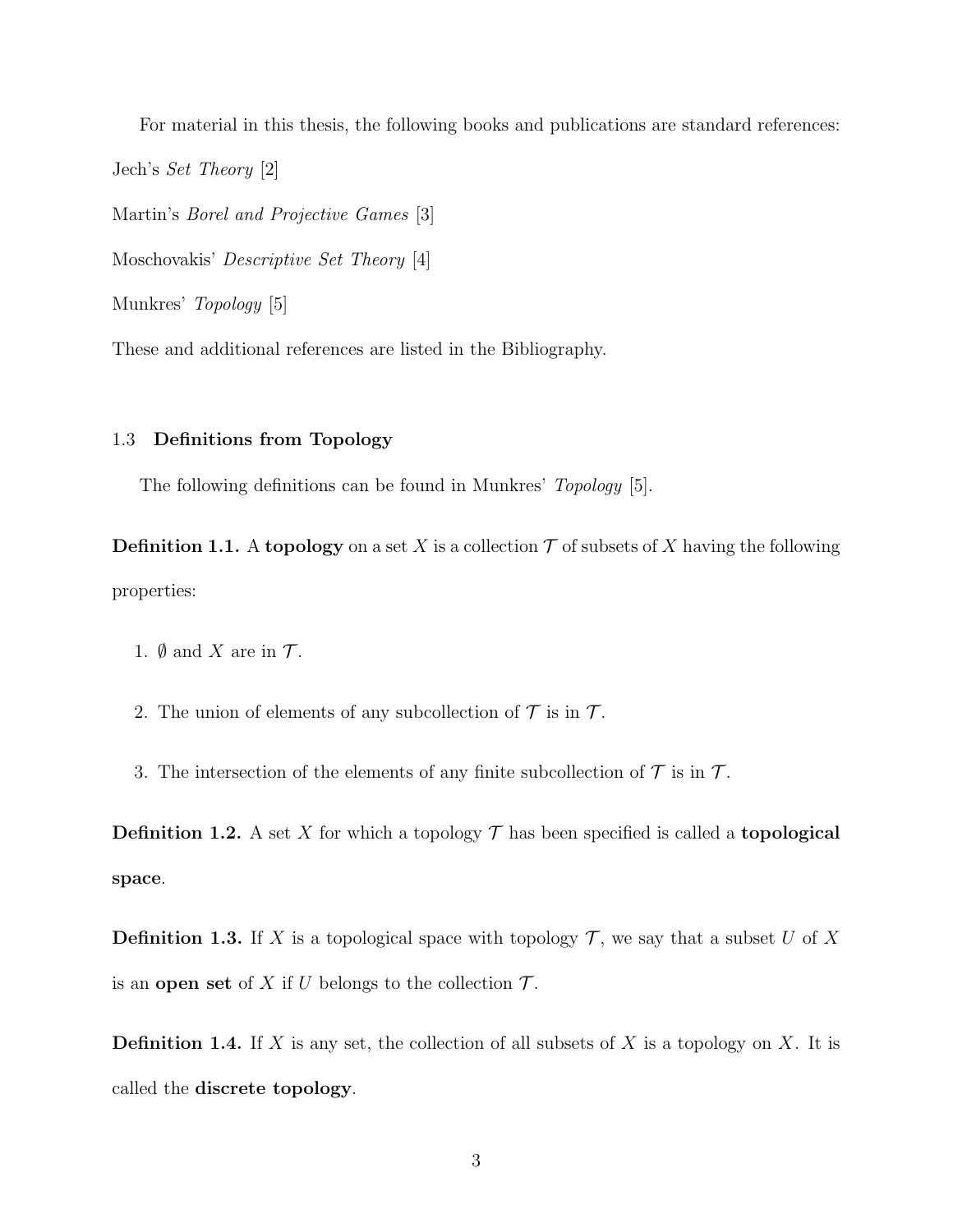**Definition 1.5.** If X is a set, a **basis** for a topology on X is a collection B of subsets of X (called basis elements) such that:

- 1. For each  $x \in X$ , there is at least one basis element B such that  $x \in B$ .
- 2. If x belongs to the intersection of two basis elements  $B_1$  and  $B_2$ , then there is a basis element  $B_3$  containing x such that  $B_3 \subset B_1 \cap B_2$ .

**Remark 1.6.** If B satisfies these two conditions, then we define the topology  $\mathcal{T}$  generated by B as: A subset U of X is open in X if for each  $x \in U$ , there is a basis element  $B \in \mathcal{B}$ such that  $x \in B$  and  $B \subset U$ .

**Definition 1.7.** Let X and Y be topological spaces. The **product topology** on  $X \times Y$  is the topology having as basis the collection B of all sets of the form  $U \times V$ , where U is an open subset of  $X$  and  $V$  is an open subset of  $Y$ .

**Definition 1.8.** A subset A of a topological space X is said to be **closed** if the set  $X \setminus A$ is open.

**Definition 1.9.** A function  $f : X \to Y$  is said to be **continuous** if for each open subset V of Y, the set  $f^{-1}(V) = \{x \in X | f(x) \in V\}$  is an open subset of X.

**Definition 1.10.** A function  $f : X \to Y$  is said to be **open** if for every open set U of X, the set  $f(U) = \{f(x) | x \in U\}$  is open in Y.

**Definition 1.11.** Let X and Y be topological spaces; let  $f : X \rightarrow Y$  be a bijection. If both the function f and the inverse function  $f^{-1}: Y \to X$  are continuous, then f is called a homeomorphism. Alternatively, a homeomorphism is a bijective correspondence  $f: X \to Y$  such that  $f(U)$  is open if and only if U is open.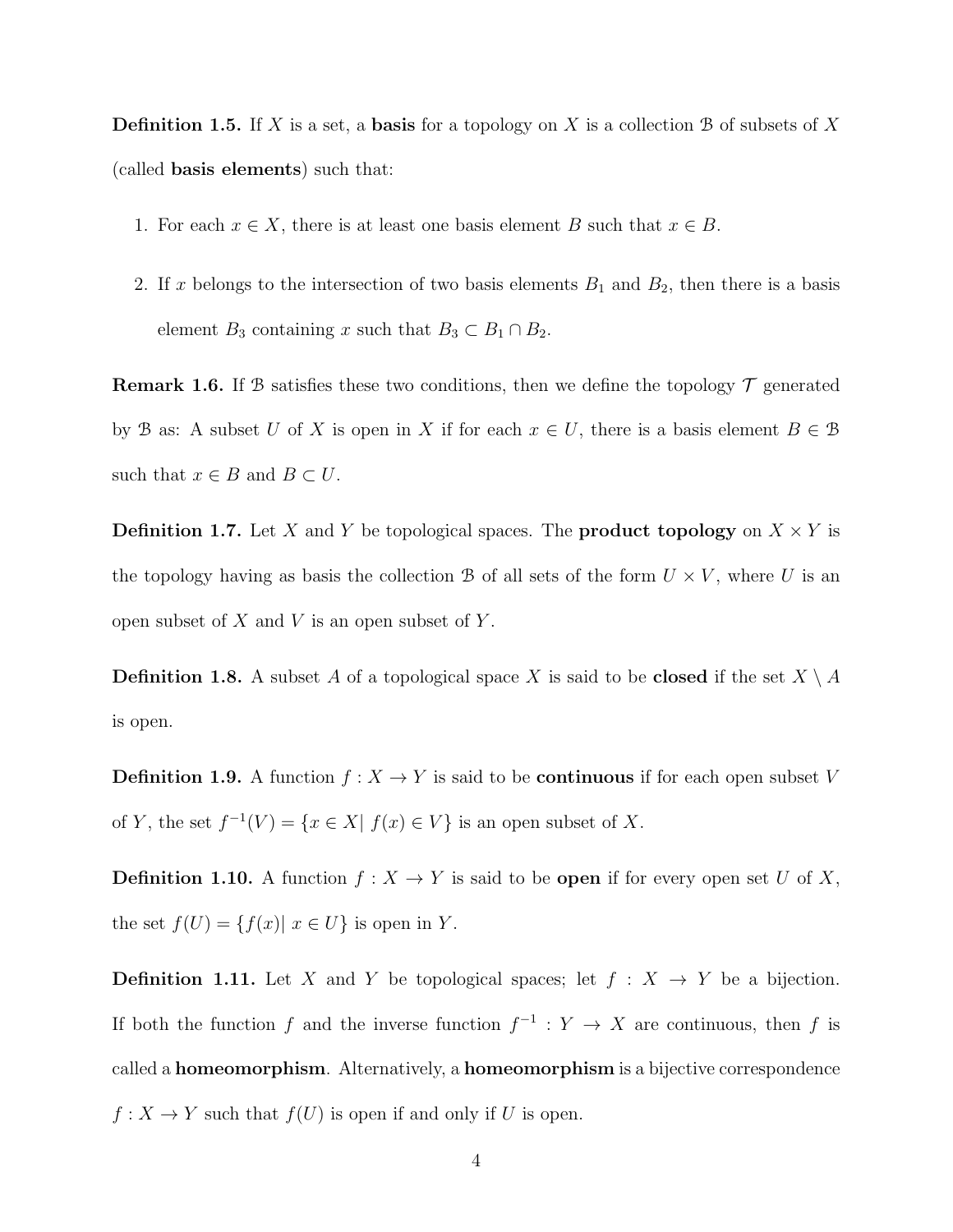#### 1.4 Definitions and Notation for this Thesis

Definition 1.12. Define a sequence as any function defined on an ordinal. So, for  $f: \alpha \to X$ , where  $\alpha \in ord$ , then

$$
f := \langle f(i) | i \in \alpha \rangle = \{ (i, b) | i \in \alpha, b \in X \text{ and } (i, b) \in f \}
$$

**Definition 1.13.** Let A and B be any sets.  $A^B = \{f | f : B \to A\}.$ 

**Definition 1.14.** Let f be a sequence. Then, we define the **length of f** as  $lth(f) = dom(f)$ .

**Notation 1.15.** Suppose f is a sequence of length  $\alpha \in ord$ . Then, for any  $\beta \leq \alpha$ ,  $f \restriction \beta$  is the sequence of length  $\beta$ , such that for all  $x \in \beta$ ,  $(f \restriction \beta)(x) = f(x)$ .

**Definition 1.16.** T is a game tree on X if and only if T is a non-empty set of sequences, and for all  $f \in T$  there exists  $\gamma \in ord$ , where  $f : \gamma \to X$ , and  $\forall \gamma' < \gamma$ ,  $f \upharpoonright \gamma' \in T$ .

Remark 1.17. We will refer to a game tree as a tree.

**Definition 1.18.** A tree T is **non-trivial** if and only if there exists  $f \in T$  such that  $dom(f) > 0$ . A tree T is **trivial** if  $T = \{\emptyset\}.$ 

**Definition 1.19.** Let T be a tree. The **body of T**, denoted as [T], is defined as  $f \in [T]$  if and only if no proper extension of  $f$  is in  $T$  and:

- 1. If  $dom(f) = \gamma$ , for  $\gamma$  a limit ordinal, then  $\forall \gamma' < \gamma$ ,  $f \restriction \gamma' \in T$ .
- 2. If  $dom(f) = \gamma$ , for  $\gamma$  a successor ordinal, then  $f \in T$ .

We say f is a **path through T** if  $f \in [T]$ .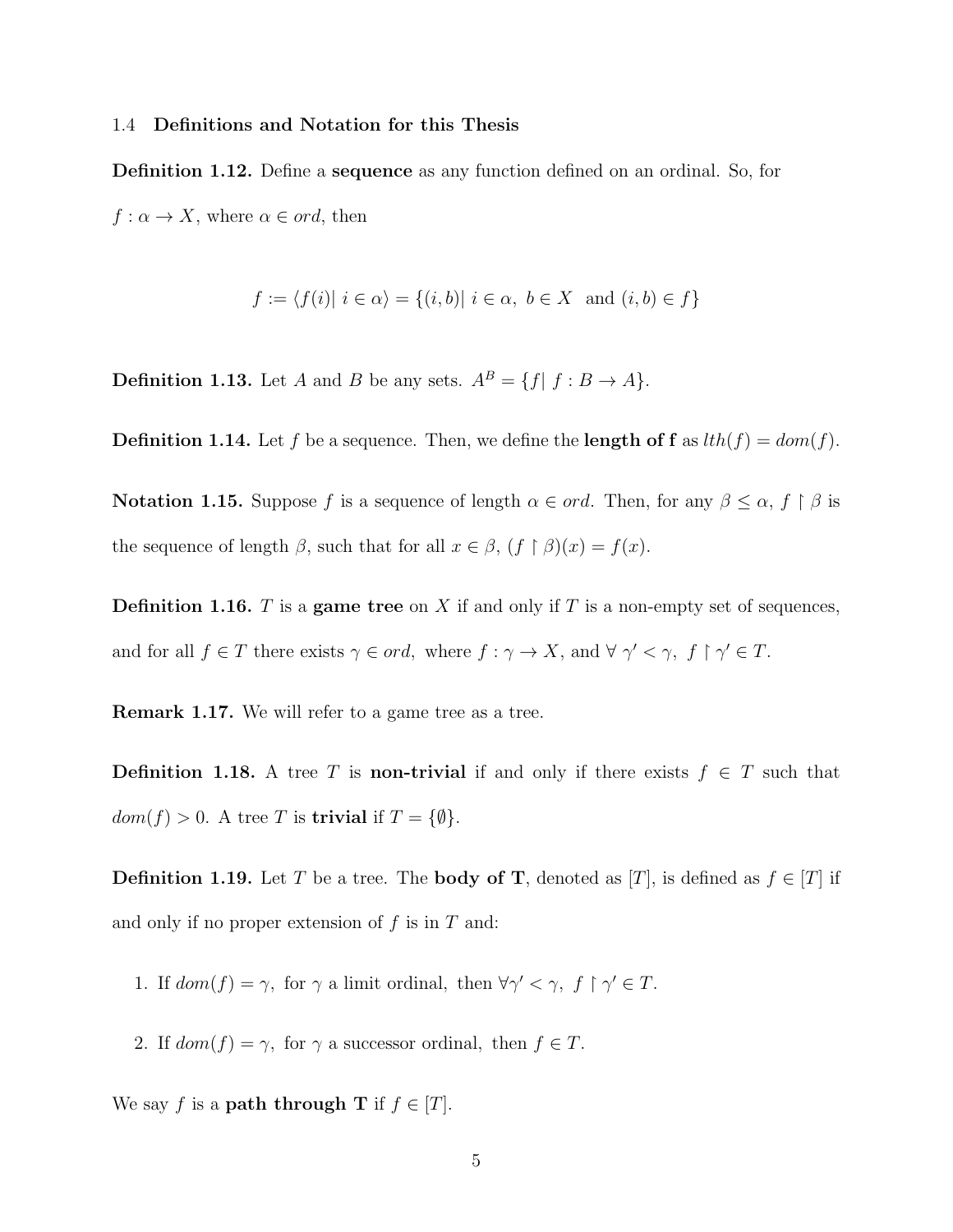**Definition 1.20.** A tree T is **well-founded** if for all  $f \in [T]$ ,  $dom(f) < \omega$ .

**Definition 1.21.** If A is any set,  $\mathcal{P}_{fin}(A) = \{D \subseteq A \mid D \text{ is finite}\}.$ 

**Definition 1.22.**  $fin(A^B) = {\tau | \exists D \in \mathcal{P}_{fin}(B) \text{ and } \tau : D \to A}.$ 

**Remark 1.23.** For any  $f \in T$  if  $f^* \in \mathcal{P}_{fin}(f)$ , then  $dom(f^*) \in \mathcal{P}_{fin}(dom(f))$  and for all  $x \in dom(f^{\star}), f^{\star}(x) = f(x).$ 

**Definition 1.24.** If d is any function,  $dom(d) \subseteq ord$ ,  $ran(d) \subseteq X$ , and  $\alpha \in ord$ , then:

- 1. Shift right by  $\alpha$  is defined as  $s_R(d, \alpha) = \{(\alpha + \rho, x) | (\rho, x) \in d\}.$
- 2. Shift left by  $\alpha$  is defined as  $s_L(d, \alpha) = \{(\rho, x) | (\alpha + \rho, x) \in d\}$ , where  $\alpha \leq \gamma$ such that  $\gamma = min\{\lambda | \lambda \in dom(d)\}.$

**Definition 1.25.** Let T be a tree. Then the **Tree Topology** on  $|T|$  is the topology generated by the following basis: If  $d : A \to X$  and  $A \subseteq ord$  where  $|A| < \omega$  (i.e.  $d \in fin(X^A)$ ), then  $\mathfrak{B}_d^{[T]} = \{ f \in [T] | f \supseteq d \}.$ 

Remark 1.26. This is a basis for a topology.

Fact 1.27. Let  $A \subseteq [T]$ . A is open in the Tree Topology if and only if  $\forall f \in A \; \exists f^* \in \mathcal{P}_{fin}(f) \; \forall g \in [T] \; (g \supseteq f^* \implies g \in A).$ 

**Definition 1.28.** Let  $X_{\alpha}$  be a set with topology  $\mathcal{T}_{\alpha}$  and  $\alpha \in \gamma$ , where  $\gamma$  is any ordinal. The **Product Topology** on  $\prod X_\alpha$  is the topology generated by the basis α∈γ

$$
\left\{ \mathfrak{B} = \prod_{\alpha \in \gamma} Y_{\alpha}, \text{ where each } Y_{\alpha} \text{ is open in } \mathcal{T}_{\alpha} \text{ and finitely many } Y_{\alpha} \neq X_{\alpha} \right\}
$$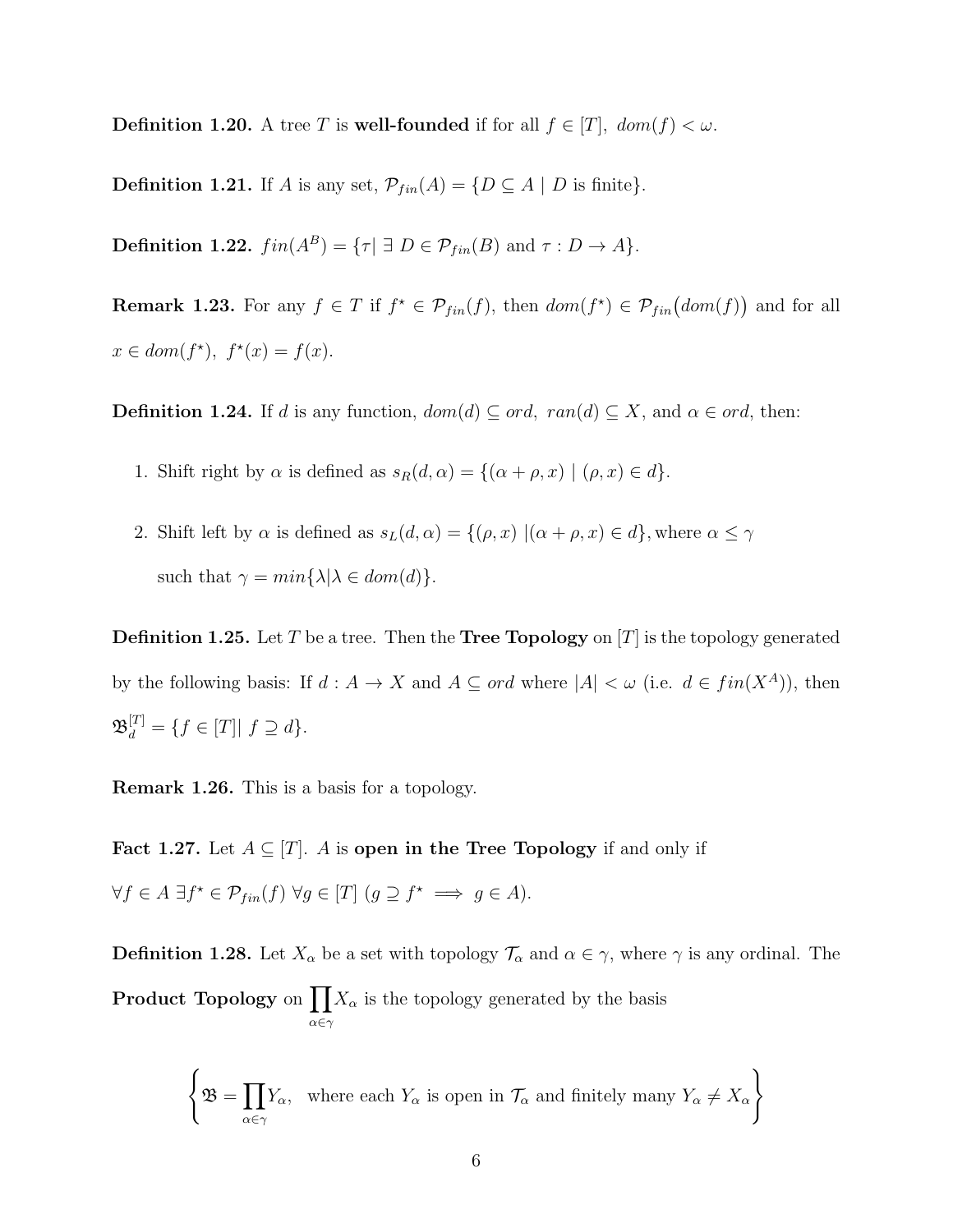**Remark 1.29.** Let  $\mathcal{T}_{\otimes}$  denote the product topology on  $[T] \times [S]$ . A basic open set in  $\mathcal{T}_{\otimes}$  is  $\mathfrak B^{[T]}_{t^\star}$  $_{t^{\star}}^{[T]}\times\mathfrak{B}_{s^{\star}}^{[S]}$  $s^*_{s^*} = \{t \in [T] | t \supseteq t^* \} \times \{s \in [S] | s \supseteq s^* \}$  (where  $t^* \in fin(X^A)$  and  $s^* \in fin(Y^B)$ ).

**Notation 1.30.** Let  $(a_1, a_2) \in [T] \times [S]$ . To simplify notation, we write  $a_1 \times a_2 \in [T] \times [S]$ .

**Definition 1.31.** Let  $t \in [T]$  and  $s \in [S]$ , where  $dom(t) = \alpha$  and  $dom(s) = \beta$ . Define the concatenation  $x = t^{\frown} s$  as: If  $i \in \alpha + \beta$ , then  $x(i) =$  $\sqrt{ }$  $\int$  $\overline{\mathcal{L}}$  $t(i)$ , if  $i \in \alpha$  $s(j)$ , if  $i = \alpha + j$ ,  $j \in \beta$ 

Note that  $dom(t^s) = \alpha + \beta$ .

**Remark 1.32.** If  $i \in \alpha + \beta$ , then  $i \in \alpha$  or there exists unique  $j \in \beta$  such that  $i = \alpha + j$ .

Definition 1.33.

$$
T * S = \left\{ f \middle| f \in T, \text{ or} \atop \exists \alpha \text{ such that } f \upharpoonright \alpha \in [T] \text{ and } s_L(f \upharpoonright [\alpha, \text{ dom}(f)), \alpha) \in S \right\}
$$

**Remark 1.34.** If we allowed for empty trees, then  $T * S = T$ , where  $S = \emptyset$ .

**Remark 1.35.** If S is trivial  $(S = {\emptyset})$ , then  $T * S = T \cup [T]$  and  $[T] = [T * S]$ . Further, [T] and  $[T * S]$  have the same topology.

**Remark 1.36.** Let  $\mathcal{T}_{\mathcal{B}}$  denote the tree topology on  $[T * S]$ . We can express a basic open set in  $\mathcal{T}_{\circledast}$  as  $\mathcal{B}_d^{[T*S]} = \{f \in [T*S] | f \supseteq d\}.$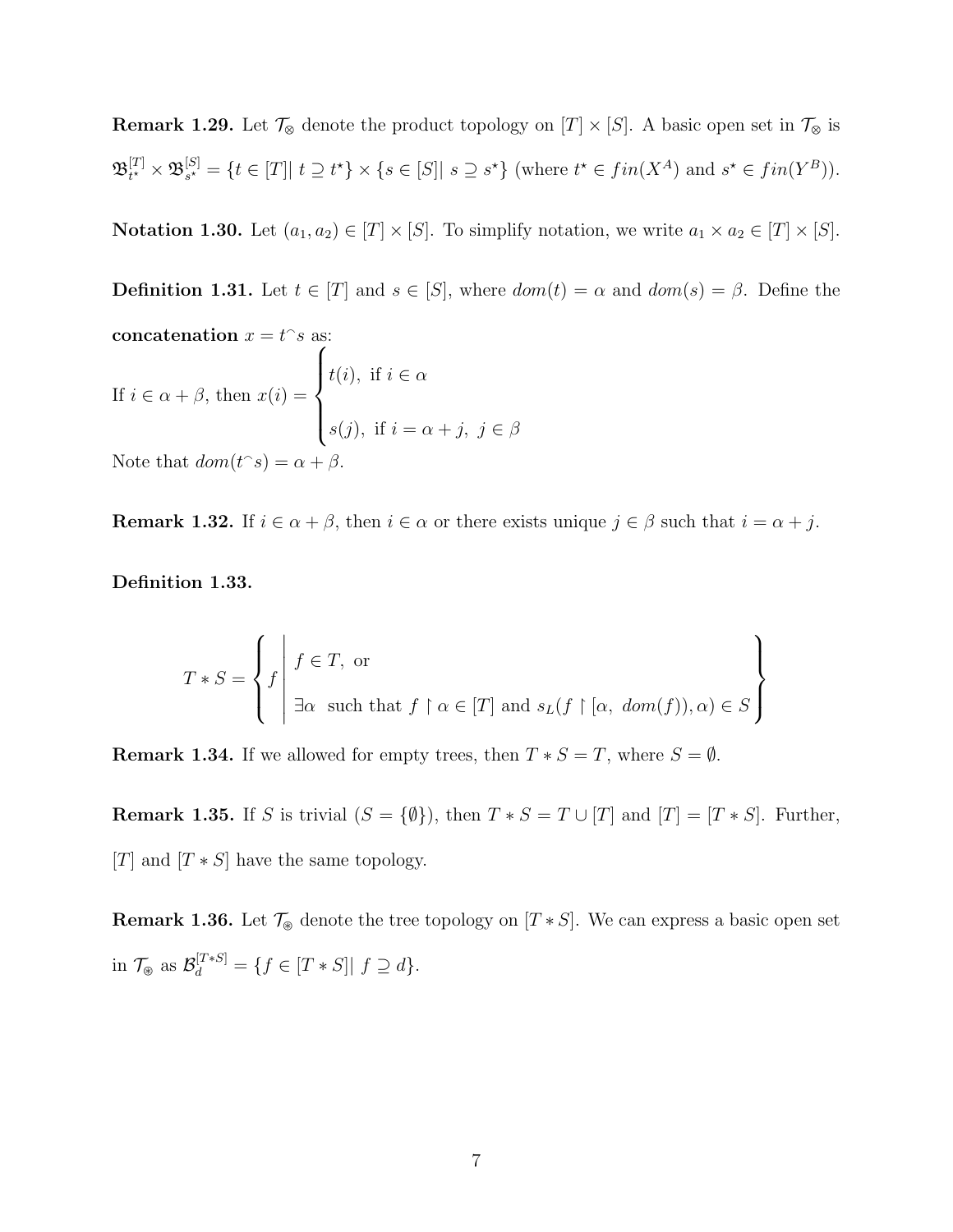#### 1.5 Preliminaries

We begin by proving the following lemmas. The first lemma describes that we can split a path through a tree into two unique sequences, such that the concatenation of the two sequences is the same as the original path. The second lemma shows that any path through a concatenated tree can be split into two paths, one of which is a path through the first tree and the other a path through the second tree. It is important to note that each of these paths are also unique by Lemma 1.37.

**Lemma 1.37.** If  $f : \gamma \to X$  and  $\alpha \leq \gamma$ , then there exist unique sequences  $f_1$  and  $f_2$  such that  $f = f_1^{\frown}$  $\int_1^{\infty} f_2 \text{ where } dom(f_1) = \alpha.$ 

*Proof.* Let  $f : \gamma \to X$  and  $\alpha \leq \gamma$ .

If  $\alpha = \gamma$ , then let  $f_1 = f$  and  $f_2 = \emptyset$ . Note that  $dom(f_1) = \alpha$ . Then, by definition of concatenation  $f = f_1^{\frown}$  $\int_1^{\infty} f_2$ . Also, note that  $f_1$  and  $f_2$  are unique, since f and  $\emptyset$  are both unique.

Assume  $\alpha < \gamma$ . Let  $f_1 = f \restriction \alpha$ . Note that  $dom(f_1) = \alpha$ . Let  $f_2 = s_L(f \restriction [\alpha, \gamma), \alpha)$ . Then, by definition of concatenation  $f = f_1^{\frown}$  $\int_1^{\cdot} f_2$ .

To show that  $f_1$  and  $f_2$  are unique, consider a second concatenation,  $f = g_1^2$  $\hat{1}g_2$ , where  $dom(g_1) = \alpha$ . So,  $g_1 = f \restriction \alpha$ . Since f is a function, then  $f_1(\lambda) = f(\lambda) = g_1(\lambda)$  for all  $\lambda < \alpha$ . Therefore,  $f_1 = g_1$ . Since  $\alpha < \gamma$ , there exists a unique  $\beta$  such that  $\alpha + \beta = \gamma$ . By definition of concatenation, if  $dom(f_1) = \alpha$ , then  $dom(f_2) = \beta$ . Similarly,  $dom(g_1) = \alpha$ . So,  $dom(g_2) = \beta$ . Hence,  $f_2(\mu) = f(\alpha + \mu) = g_2(\mu)$  for all  $\mu$  such that  $\mu < \beta$ . Thus,  $f_2 = g_2$ . We conclude that  $f_1$  and  $f_2$  are unique.  $\Box$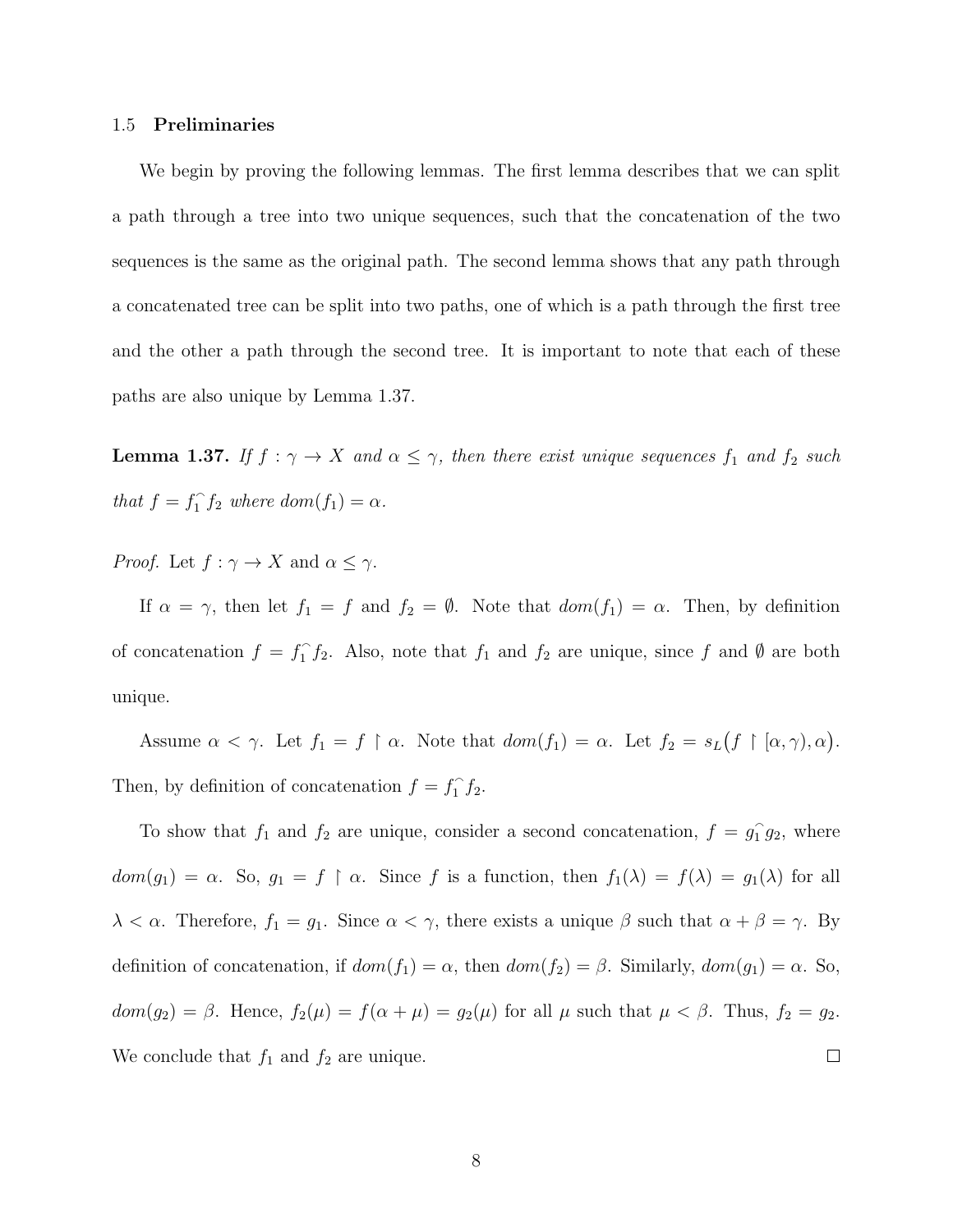**Lemma 1.38.** Assume T and S are non-trivial trees. Then  $f \in [T * S]$  if and only if there exists a unique  $\alpha < dom(f)$  such that  $f \restriction \alpha \in [T]$ , and so  $s_L(f \restriction [\alpha, dom(f)), \alpha) \in [S]$ .

**Remark 1.39.** By Lemma 1.37  $f \restriction \alpha \in [T]$  and  $s_L(f \restriction [\alpha, dom(f)), \alpha) \in [S]$  are unique.

*Proof.* ( $\Rightarrow$ ) Assume  $f \in [T * S]$ .

**Case 1:** Let  $dom(f) = \gamma$  for some limit ordinal  $\gamma$ . So, for all  $\lambda < \gamma$ ,  $f \upharpoonright \lambda \in T * S$ . Then,  $f \restriction \lambda \in T$  or there exists  $\alpha < \lambda$  such that  $f \restriction \alpha \in [T]$  and  $s_L(f \restriction [\alpha, \lambda), \alpha) \in S$ .

Suppose  $f \restriction \lambda \in T$  for all  $\lambda < \gamma$ . By definition,  $f \in [T]$ , because  $\gamma$  is a limit ordinal. Now,  $f \in [T]$  and  $f \in [T * S]$ . By Lemma 1.37,  $f = f_1^{\frown}$  $\int_1^{\infty} f_2$  where  $dom(f_1) = \gamma$ . Since  $f_1 = f$ , then  $f_1 \in [T]$ . So,  $f_2 = \emptyset$  and  $dom(f_2) = 0$ . Next, because  $f = f_1^{\frown}$  $f_1 f_2 \in [T * S]$  and  $f_1 \in [T]$ ,  $f_2 \in S$ . So, for all  $h \in S$ ,  $dom(h) = 0$  which implies S is a trivial tree. By assumption, S is a non-trivial tree. Hence, there exists  $\alpha < \gamma$  such that for all  $\widehat{\lambda}$  where  $\alpha \leq \widehat{\lambda} < \gamma$ ,  $f \restriction \alpha \in [T]$ and  $s_L(f \restriction [\alpha, \widehat{\lambda}), \alpha) \in S$ .

Say  $f \restriction \alpha = f_1$ . By Lemma 1.37,  $f = f_1^{\gamma}$  $\hat{f}_1 f_2$ , where  $dom(f_1) = \alpha$  and  $f_2 = s_L(f \restriction [\alpha, \gamma), \alpha)$ . Also, by Lemma 1.37,  $f_1$  and  $f_2$  are unique. Last, since  $\gamma - \alpha$  is a limit ordinal,

 $s_L(f \restriction [\alpha, \gamma), \alpha) \in [S],$  by definition 1.19, as long as no proper extension of  $f_2$  is in S. Suppose there is some proper extension of  $f_2$  in S. Let  $g_2 \supset f_2$  in S. So, there exists  $g = f_1^{\frown}$  $\int_1^{\infty} g_2$ . Since  $f = f_1^{\frown}$  $f_1 f_2$  is unique and  $g_2 \supset f_2$ ,  $g \supset f$ . But,  $f \in [T * S]$ . Thus, no proper extension of f exists. Hence, there is no proper extension of  $f_2 \in S$ .

**Case 2:** Let  $dom(f) = \gamma$  for some successor ordinal  $\gamma$ . By definition 1.19,  $f \in T * S$ . Then,  $f \in T$  or there exists  $\alpha < \gamma$  such that  $f \restriction \alpha \in [T]$  and  $s_L(f \restriction [\alpha, \gamma), \alpha) \in S$ . If  $f \in T$ , then  $f \in [T]$ , because  $\gamma$  is a successor ordinal. Additionally,  $f \in [T * S]$ . However, this would imply that S is a trivial tree, as proven in **Case 1**. Hence, there exists  $\alpha < \gamma$  such that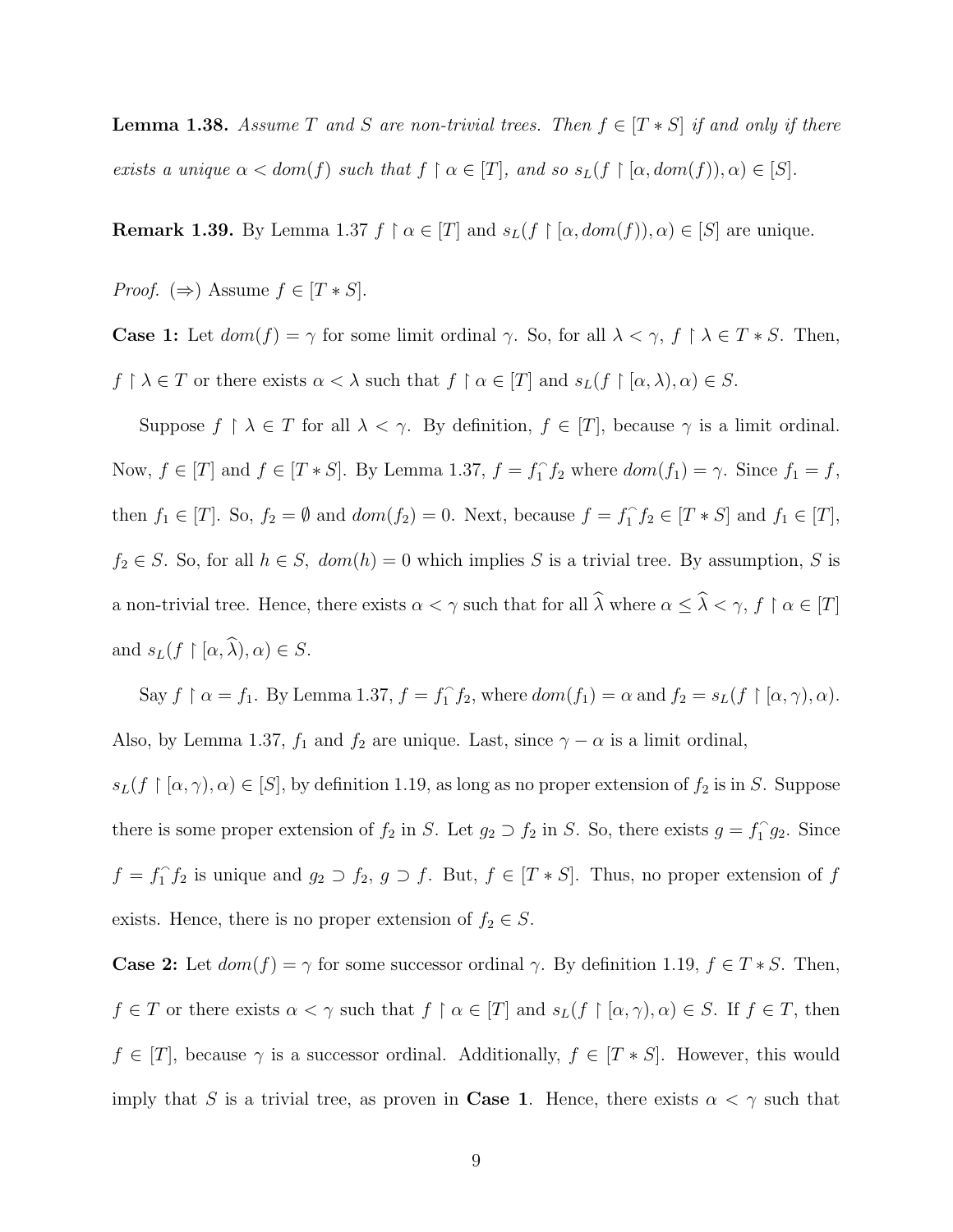$f \restriction \alpha \in [T]$  and  $s_L(f \restriction [\alpha, \gamma), \alpha) \in S$ .

Say  $f \restriction \alpha = f_1$ . By Lemma 1.37,  $f = f_1^{\gamma}$  $f_1^{\hat{}} f_2$ , where  $dom(f_1) = \alpha$  and  $f_2 = s_L(f \restriction [\alpha, \gamma), \alpha)$ . Also, by Lemma 1.37,  $f_1$  and  $f_2$  are unique. Last, since  $\gamma - \alpha$  is a successor ordinal, then  $s_L(f \restriction [\alpha, \gamma), \alpha) \in [S]$ , by definition 1.19, as long as no proper extension of  $f_2$  is in S. Suppose there is some proper extension of  $f_2$  in S. Let  $g_2 \supset f_2$  in S. So, there exists  $g = f_1^{\frown}$  $\int_1^{\infty} g_2$ . Since  $f = f_1^{\frown}$  $f_1 f_2$  is unique and  $g_2 \supset f_2$ ,  $g \supset f$ . But,  $f \in [T * S]$ . Thus, no proper extension of f exists. Hence, there is no proper extension of  $f_2 \in S$ .

(←) Let f be a sequence such that  $f : \gamma \to X$ . Suppose there exists  $\alpha < dom(f) = \gamma$ such that  $f \restriction \alpha \in [T]$  and  $s_L(f \restriction [\alpha, \gamma), \alpha) \in [S]$ .

First, we wish to show that f has no proper extension in  $T*S$ . Suppose not. Then, there exists a sequence g, where  $g \supset f$ . But,  $s_L(f \restriction [\alpha, \gamma), \alpha) \in [S]$ . So,  $s_L(g \restriction [\alpha, dom(g)), \alpha) \notin S$ , because no proper extension of  $s_L(f \restriction [\alpha, \gamma), \alpha)$  is in S. Thus,  $g \notin T * S$ .

Suppose  $\lambda < \alpha$ . Consider  $f \restriction \lambda$ . Since  $f \restriction \alpha \in [T]$ , then  $f \restriction \lambda \in T$ . Thus,  $f \restriction \lambda \in T * S$ . Suppose  $\alpha \leq \lambda < \gamma$ . Consider  $f \restriction \lambda$ . Since  $\alpha \leq \lambda$ , by Lemma 1.37,  $f \restriction \lambda = f_1^{\gamma}$  $\int_1^{\infty} f_2$  where  $dom(f_1) = \alpha$ . Then, by assumption  $f_1 \in [T]$ , since  $f_1 = f \restriction \alpha$ . Next,  $f_2 = s_L(f \restriction [\alpha, \lambda), \alpha)$ . If  $\lambda = \alpha$ , then  $f_2 = \emptyset$ . In either case, because  $\lambda < \gamma$ , then  $f_2 \in S$ . Thus,  $f \upharpoonright \lambda \in T * S$ .

If  $\gamma$  is a limit ordinal, then  $f \in [T * S]$  and we are done.

Otherwise, let  $\gamma$  be a successor ordinal. Consider f. Since  $\alpha < \gamma$ , by Lemma 1.37,  $f = f_1^{\frown}$  $f_1 f_2$  where  $dom(f_1) = \alpha$ . By assumption, we have  $f_1 \in [T]$ , because  $f_1 = f \restriction \alpha$ . Next,  $f_2 = s_L(f \restriction [\alpha, \gamma), \alpha) \in [S]$ . Now, since  $\lambda - \alpha$  is successor and  $f_2 \in [S]$ , then  $f_2 \in S$ . Thus,  $f \in T * S$ . So,  $f \in [T * S]$ .

Last, we wish to show that  $\alpha$  is unique. Suppose not. Then, there exist an  $f \in [T * S]$ and  $\alpha < dom(f)$  such that  $f \restriction \alpha \in [T]$  and  $s_L(f \restriction [\alpha, dom(f)), \alpha) \in [S]$ . Additionally, there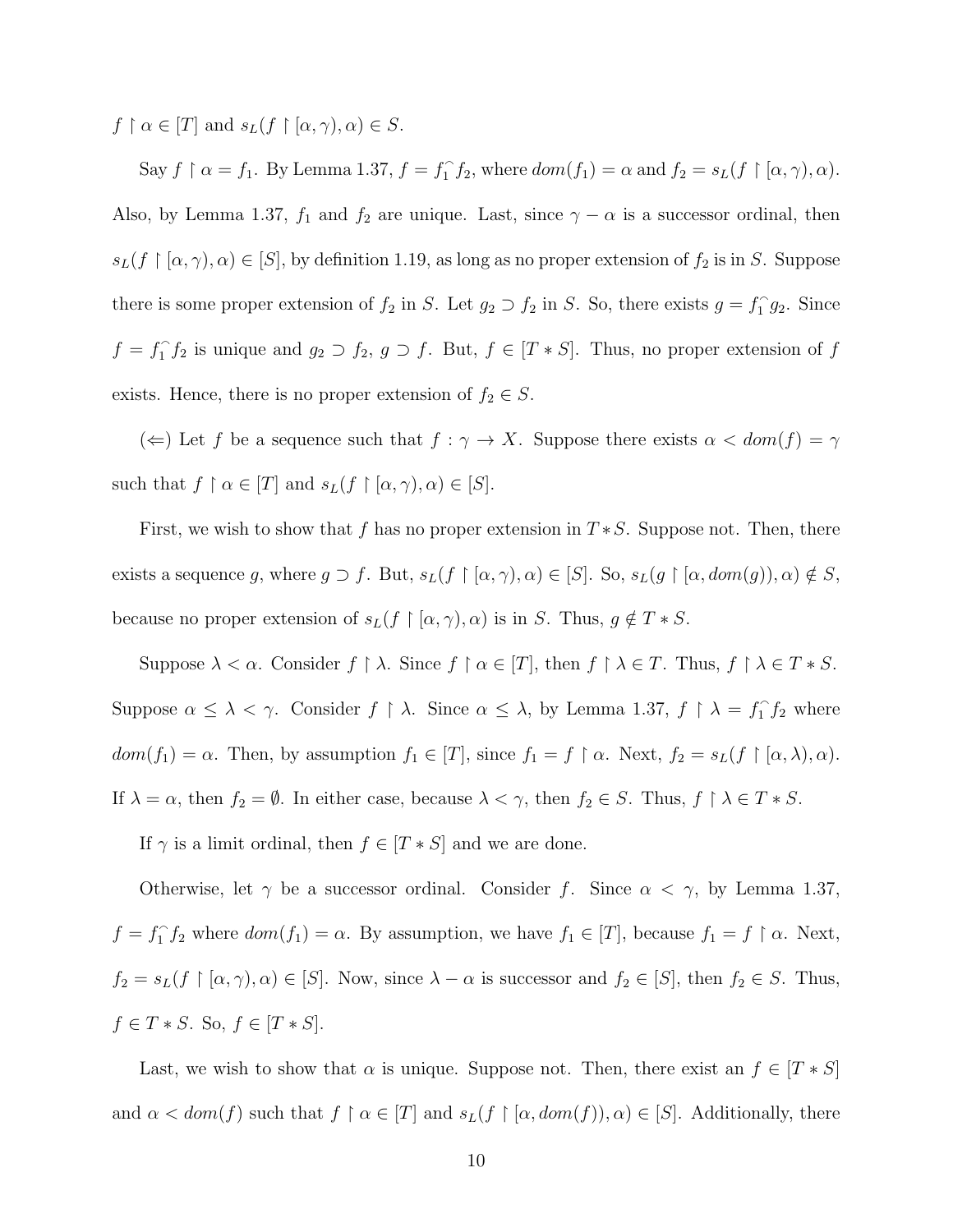exists  $\beta < dom(f)$  such that  $f \upharpoonright \beta \in [T]$  and  $s_L(f \upharpoonright [\beta, dom(f)), \beta) \in [S]$ , where  $\alpha \neq \beta$ . Since  $\alpha$  and  $\beta$  are ordinals, then either  $\alpha < \beta$  or  $\beta < \alpha$ .

Without loss of generality, assume that  $\alpha < \beta$ . Say  $f_1 = f \restriction \alpha$  and  $f_2 = f \restriction \beta$ . Since  $\alpha < \beta, f_2 \supset f_1$ . Thus,  $f_1 = f_2 \upharpoonright \alpha$ .

**Case 1:** Let  $\beta$  be a successor ordinal. Since  $f \restriction \beta \in [T],$   $f \restriction \beta \in T$ . Thus,  $f_1$  has a proper extension in T, but  $f_1 \in [T]$ . Contradiction.

**Case 2:** Let  $\beta$  be a limit ordinal. So,  $\alpha + 1 < \beta$ . Since  $f \restriction \beta \in [T]$ ,  $f_2 \restriction (\alpha + 1) \in T$ . Thus,

 $f_2 \restriction (\alpha + 1)$  is a proper extension of  $f_1$  in  $T$ , but  $f_1 \in [T]$ . Contradiction.

In both cases, we get a contradiction. Therefore  $\alpha = \beta$ . So,  $\alpha$  is unique.  $\Box$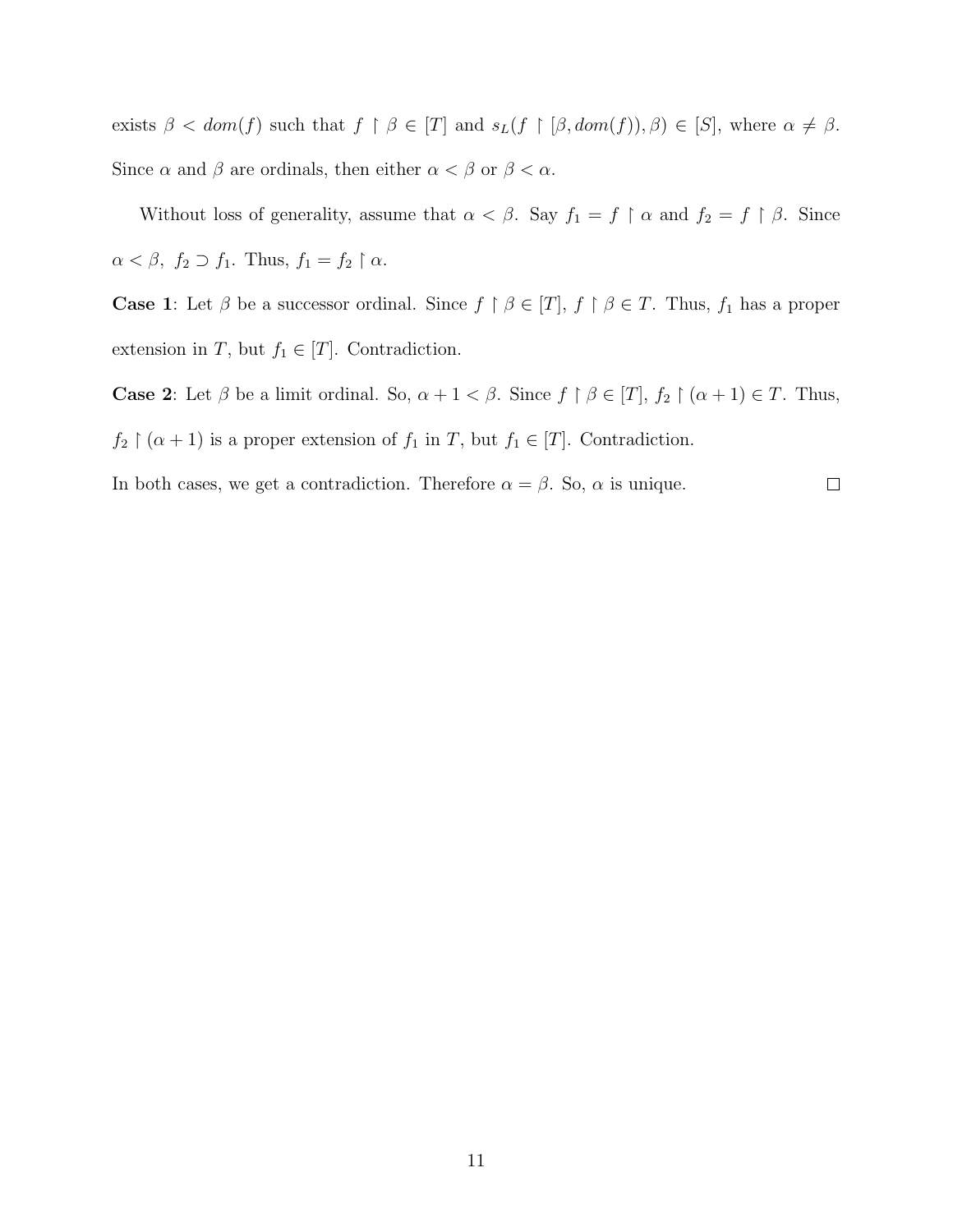#### CHAPTER 2

#### THE CANONICAL FUNCTION

We begin this chapter with an example which shows that the product topology on the trees  $T = S = \omega^{\lt \omega}$  is homeomorphic to the tree topology on the concatenated tree  $T * S$ . This result shows that there are homeomorphisms that exist between the two topologies for certain trees.

#### 2.1 A Basic Homeomorphism

**Theorem 2.1.** Let  $T = S = \omega^{\lt \omega}$ . Then  $[T] \times [S] \cong [T * S]$ .

Proof. Let  $T = S = \omega^{\langle \omega \rangle}$ .

Define  $f : [T] \times [S] \rightarrow [T * S]$ . Let  $a \in [T] \times [S]$  where  $a = a_1 \times a_2$ , such that  $a_1 \in [T]$ and  $a_2 \in [S]$ , then  $f(a) = a_1 a_2$ . We wish to show that f is a bijection.

In order to show that f is one-to-one, let  $a = a_1 \times a_2$ ,  $b = b_1 \times b_2 \in [T] \times [S]$ . Assume that  $f(a) = f(b)$ . Then, by the definition of f, we have  $a_1 a_2 = b_1$  $\hat{b}_2$ , so that  $(a_1^{\frown} a_2) \upharpoonright \omega = (b_1^{\frown})$  $\hat{a}_1$ b<sub>2</sub>)  $\upharpoonright \omega$ . Since  $a_1 \in [T]$ ,  $a_1$  has length  $\omega$ , so that  $(a_1 \hat{a}_2) \upharpoonright \omega = a_1$ . Similarly,  $(b_1)$  $\hat{a}_1b_2$ )  $\upharpoonright \omega = b_1$ . Since  $(a_1a_2)$   $\upharpoonright \omega = (b_1)^2$  $\hat{i}_1b_2$  |  $\omega$ ,  $a_1 = b_1$ . Also, because  $a_1a_2 = b_1$  $\hat{b}_2$  $(a_1^{\frown} a_2) \upharpoonright [\omega, \omega + \omega) = (b_1^{\frown})$  $\hat{i}_1b_2$  |  $[\omega, \omega + \omega)$ . Since  $a_2 \in [S]$ ,  $a_2$  has length  $\omega$ , so that  $(a_1 \hat{a}_2) \upharpoonright [\omega, \omega + \omega] = s_R(a_2, \omega)$ . Similarly,  $(b_1 \hat{b}_2)$  $\hat{p}_1(b_2) \upharpoonright [\omega, \omega + \omega] = s_R(b_2, \omega)$ . So,  $(a_1^{\frown} a_2) \upharpoonright [\omega, \omega + \omega) = (b_1^{\frown})$  $\hat{p}_1(b_2) \upharpoonright [\omega, \omega + \omega)$  which implies  $s_R(a_2, \omega) = s_R(b_2, \omega)$ . Further,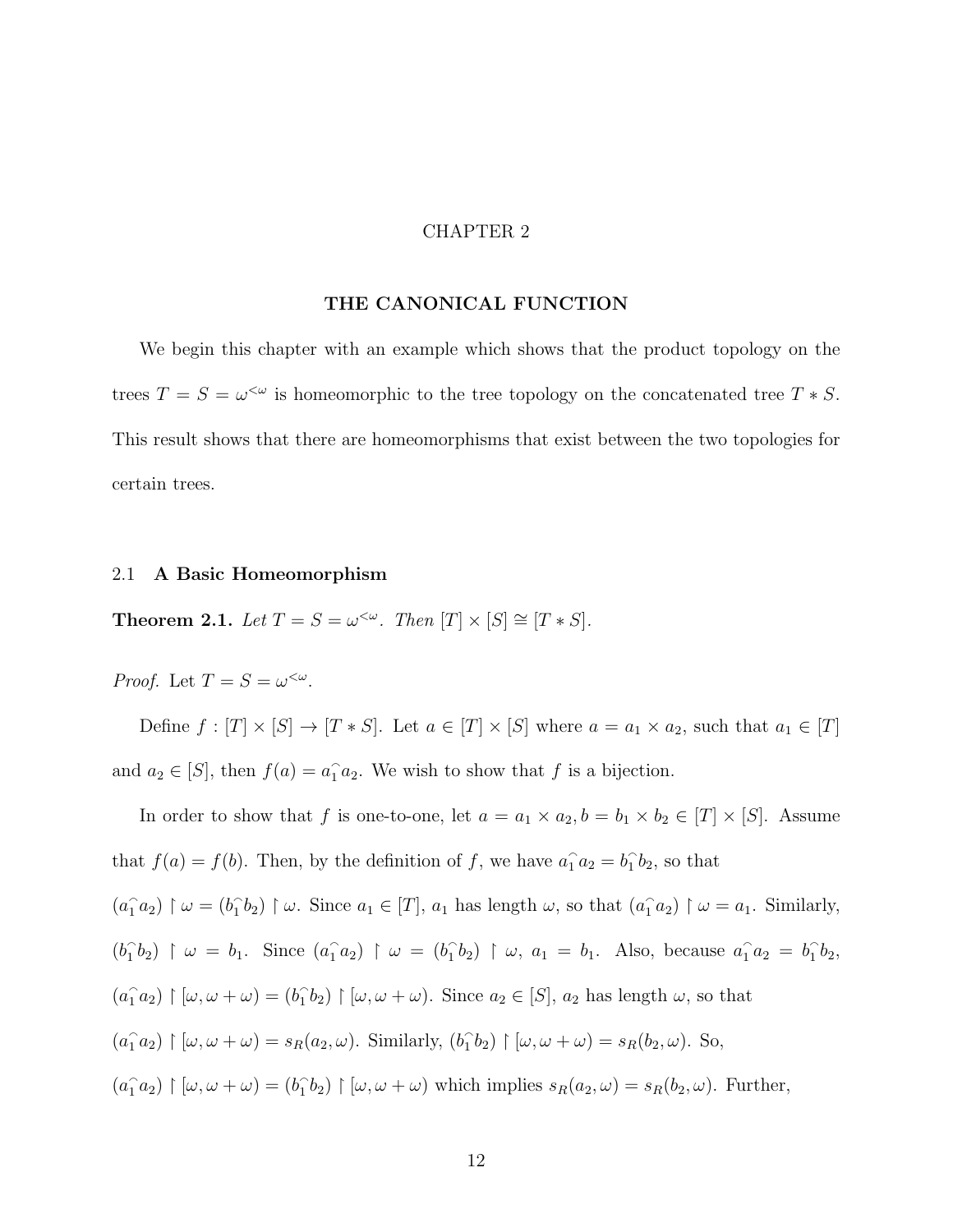$s_R(a_2, \omega) = s_R(b_2, \omega)$  implies that  $a_2 = b_2$ . So,  $a_1 = b_1$  and  $a_2 = b_2$ . Thus,  $a_1 \times a_2 = b_1 \times b_2$ . Consequently,  $a = b$ . Therefore, f is one-to-one.

Next, we show that f is onto. Let  $y \in [T * S]$ . So,  $y = y_1^{\hat{}}$  $_1^{\frown}y_2$  for some  $y_1 \in [T]$  and  $y_2 \in [S]$  by Lemma 1.38. Next,  $x = y_1 \times y_2 \in [T] \times [S]$ , so  $f(x) = y_1$  $\hat{1}y_2 = y$ . Hence, for all  $y \in [T * S]$  there exists  $x \in [T] \times [S]$  such that  $f(x) = y$ . So, f is onto.

We conclude that  $f$  is a bijection.

Next, we show that f is continuous. Since  $f^{-1}(\bigcup A_i) = \bigcup f^{-1}(A_i)$ , it is enough to i∈I i∈I show the pre-image of a basic open set is open. Let  $\mathcal{B}_d^{[T*S]}$  $\mathcal{U}^{[I^{*}S]}$  be a basic open set in  $\mathcal{T}_{\mathcal{D}}$ . So,  $\mathcal{B}_d^{[T*S]} = \{t \cap s | t \cap s \supseteq d\}$  where  $d = t^* \cup s_R(s^*, \omega)$ . Consider  $f^{-1}(\mathcal{B}_d^{[T*S]})$  $\binom{[I * S]}{d}$ . Suppose  $x \in f^{-1}(\mathcal{B}_d^{[T*S]}$  $\mathcal{L}^{[T*S]}_d$ . Then,  $f(x) \in \mathcal{B}_d^{[T*S]}$ . So,  $f(x) \supseteq d$ . Note that  $x = \tilde{t} \times \tilde{s}$  for some  $\tilde{t} \in [T]$  and  $\tilde{s} \in [S]$ . So,  $lth(\tilde{t}) = \omega$ . Since  $f(x) = \tilde{t} \tilde{s} \supseteq d$ , then  $f(x) \upharpoonright \omega = \tilde{t}$  and  $f(x) \restriction [\omega, \omega + \omega] = s_R(\tilde{s}, \omega)$ . Further,  $d \restriction \omega = t^*$  and  $d \restriction [\omega, \omega + \omega] = s_R(s^*, \omega)$ . Thus,  $\tilde{t} \supseteq t^*$ and  $\tilde{s} \supseteq s^*$ .

Next, we find an open neighborhood in  $\mathcal{T}_{\otimes}$  containing x. Let

 $\mathfrak B^{[T]}_{t^\star}$  $_{t^{\star}}^{[T]}\!\times\! {\frak B}^{[S]}_{s^{\star}}$  $s^*_{s^*} = \{t \in [T] | t \supseteq t^* \} \times \{s \in [S] | s \supseteq s^* \}.$  Since  $x = \tilde{t} \times \tilde{s}$  such that  $\tilde{t} \supseteq t^*$  and  $\tilde{s} \supseteq s^*$ ,  $x\in \mathfrak{B}_{t^{\star}}^{[T]}$  $_{t^{\star}}^{[T]}\times\mathfrak{B}_{s^{\star}}^{[S]}$ <sup>[S]</sup>. Now, choose an arbitrary  $z \in \mathfrak{B}_{t^*}^{[T]}$  $_{t^{\star}}^{[T]}\times\mathfrak{B}_{s^{\star}}^{[S]}$  $s^*$ . So,  $z = \hat{t} \times \hat{s}$  for some  $\hat{t} \supseteq t^*$ and  $\hat{s} \supseteq s^*$ . Thus,  $f(z) = \hat{t}^\frown \hat{s}$ . Since  $\hat{t} \supseteq t^*$ ,  $\hat{s} \supseteq s^*$ , and  $lth(\hat{t}) = \omega$ ,  $\hat{t}^\frown \hat{s} \supseteq t^* \cup s_R(s^*, \omega)$ . So,  $f(z) \in \mathcal{B}_d^{[T*S]}$ . Hence,  $z \in f^{-1}(\mathcal{B}_d^{[T*S]}$  $\mathbb{E}_{d}^{[T*S]}$  so that  $\mathfrak{B}_{t^{\star}}^{[T]}$  $_{t^{\star}}^{[T]}\times\mathfrak{B}_{s^{\star}}^{[S]}$  ${}_{s^\star}^{[S]} \subseteq f^{-1}(\mathcal{B}_d^{[T\ast S]})$  $\binom{[I * S]}{d}$ . Therefore, f is continuous.

Last, we show that f is open. Since  $f\left(\bigcup A_i\right) = \bigcup f(A_i)$ , it is enough to show the image i∈I i∈I of a basic open set is open. Let  $\mathfrak{B}_{t^{\star}}^{[T]}$  $_{t^{\star}}^{[T]}\times\mathfrak{B}_{s^{\star}}^{[S]}$  $s^*$  in  $\mathcal{T}_{\otimes}$  where

 $\mathfrak B^{[T]}_{t^\star}$  $_{t^{\star}}^{[T]}\times\mathfrak{B}_{s^{\star}}^{[S]}$  $S_{s^*}^{[S]} = \{t \in [T] | t \supseteq t^* \} \times \{s \in [S] | s \supseteq s^* \}.$  Now, we consider  $f(\mathfrak{B}_{t^*}^{[T]})$  $_{t^{\star}}^{[T]}\times\mathfrak{B}_{s^{\star}}^{[S]}$  $s^*$ ). Pick an arbitrary  $y \in f(\mathfrak{B}_{t^{\star}}^{[T]}$  $_{t^{\star}}^{[T]}\times\mathfrak{B}_{s^{\star}}^{[S]}$ <sup>[S]</sup><sub>s</sub><sup>\*</sup>). Then,  $y = f(y_1 \times y_2) = y_1^{\frown}$  $\hat{y}_1 y_2$  for some  $y_1 \in \mathfrak{B}_{t^*}^{[T]}$  $t^{\star}$  and  $y_2 \in \mathfrak{B}_{s^{\star}}^{[S]}$  $s^{\star}$ .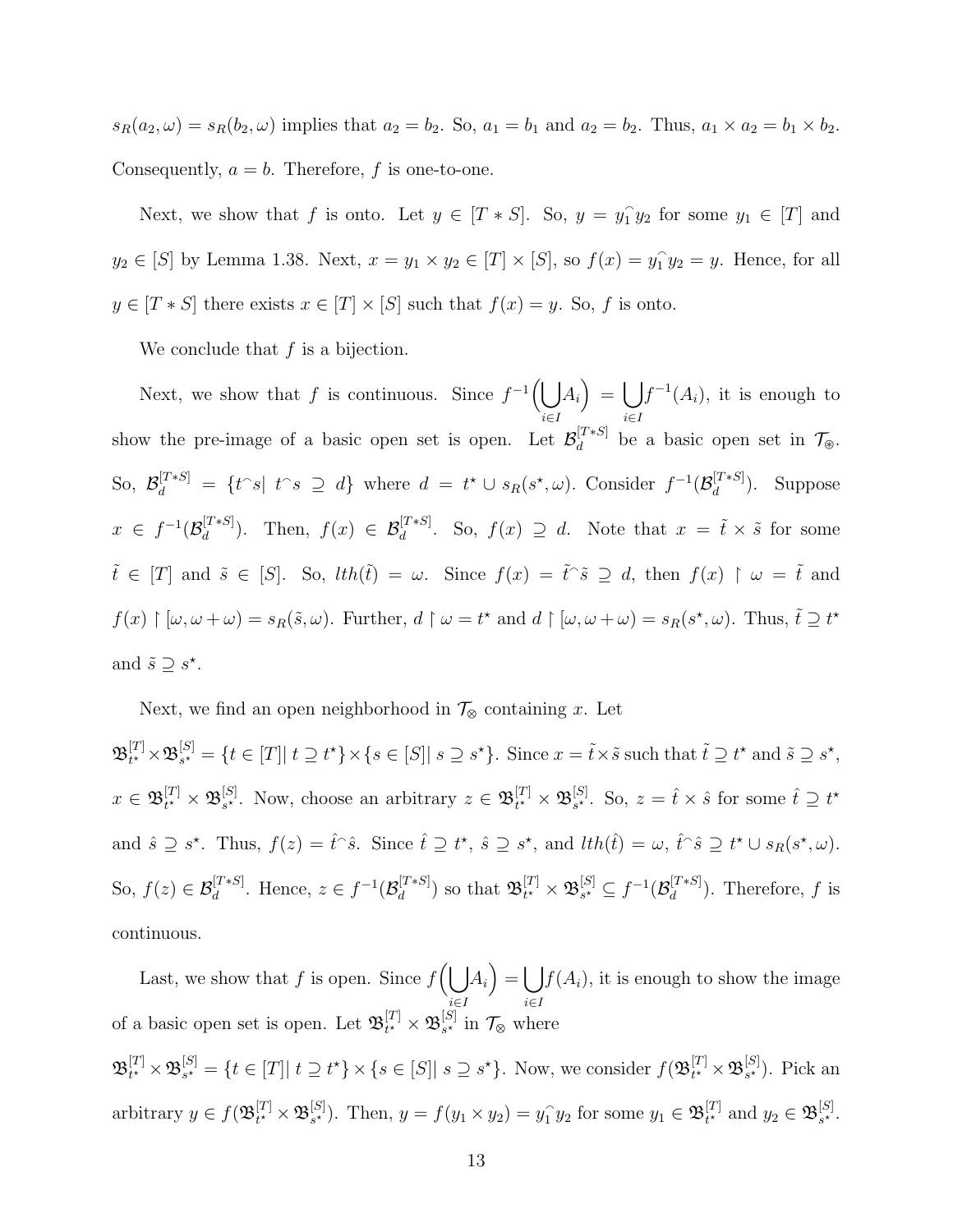So,  $y_1 \supseteq t^*$  and  $y_2 \supseteq s^*$ . Since  $lth(y_1) = \omega$ ,  $y \supseteq t^* \cup s_R(s^*, \omega)$ .

Next, we find an open neighborhood in  $\mathcal{T}_{\circledast}$  containing  $y.$  Consider

 $\mathcal{B}_d^{[T*S]} = \{t^s \in [T*S] | t^s \supseteq d\},\$  where  $d = t^* \cup s_R(s^*,\omega).$  Hence,  $y \in \mathcal{B}_d^{[T*S]}$ . Next, pick an arbitrary  $q \in \mathcal{B}_d^{[T*S]}$ . So,  $q \supseteq d$ . By Lemma 1.38, there exist unique  $q_1$  and  $q_2$ such that  $q = q_1^{\frown}$  $\hat{1} q_2$  where  $q_1 = q \upharpoonright \omega \in [T]$  and  $q_2 = s_L(q \upharpoonright [\omega, \omega + \omega), \omega) \in [S]$ . Next,  $d \restriction \omega = t^*$  and  $s_L(d \restriction [\omega, \omega + \omega), \omega) = s^*$ . So,  $q_1 \supseteq t^*$  and  $q_2 \supseteq s^*$ . Let  $p \in [T] \times [S]$ , where  $p = q_1 \times q_2$ . Thus,  $p \in \mathfrak{B}_{t^*}^{[T]}$  $_{t^{\star}}^{[T]}\times\mathfrak{B}_{s^{\star}}^{[S]}$ <sup>[S]</sup>. Further,  $f(p) = q$ . So,  $f(p) \in f(\mathfrak{B}_{t^*}^{[T]})$  $_{t^{\star}}^{[T]}\times\mathfrak{B}_{s^{\star}}^{[S]}$  $s^{\star}$ ). Therefore,  $\mathcal{B}_d^{[T*S]}\subseteq f(\mathfrak{B}_{t^\star}^{[T]}$  $_{t^{\star}}^{[T]}\times\mathfrak{B}_{s^{\star}}^{[S]}$  $s<sup>s</sup>$ ). Thus, f is an open map.

We have shown that  $f : [T] \times [S] \rightarrow [T * S]$  is a bijection which is continuous and open. Therefore  $[T] \times [S] \cong [T * S]$ .  $\Box$ 

The function that is used in Theorem 2.1 is a natural choice. Throughout the rest of this thesis, instead of finding any homeomorphism, we devote our studies to the use of this natural function. We will refer to this function as the "Canonical Function." Our next step is to show that regardless of the two trees we use, the canonical function will produce a bijection.

#### 2.2 Results for the Canonical Function

**Theorem 2.2.** Let  $T$  and  $S$  be any non-trivial trees. Then there exists a bijection  $f:[T] \times [S] \to [T*S],$  defined by  $f(a) = a_1 \ a_2$  for  $a = a_1 \times a_2 \in [T] \times [S].$ 

*Proof.* Let  $a \in [T] \times [S]$ , where  $a = a_1 \times a_2$  such that  $a_1 \in [T]$  and  $a_2 \in [S]$ . Define  $f: [T] \times [S] \to [T * S],$  by  $f(a) = a_1 a_2$ .

We wish to show that f is one-to-one. Let  $a, b \in [T] \times [S]$ . So,  $a = a_1 \times a_2$  and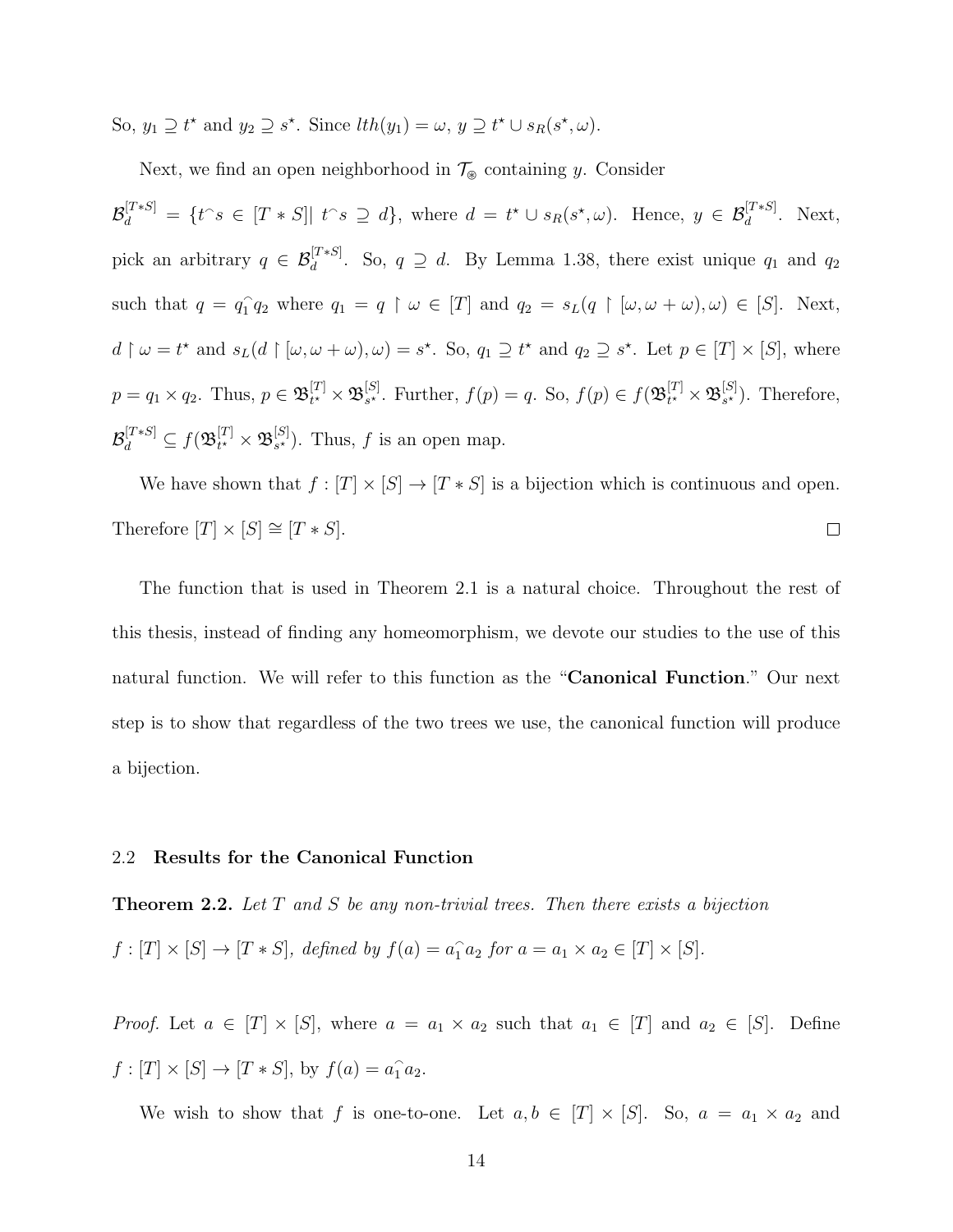

Figure 2.1: The path  $a_1 \times a_2 \in [T] \times [S]$  and corresponding path  $a_1 \cdot a_2 \in [T \ast S]$ .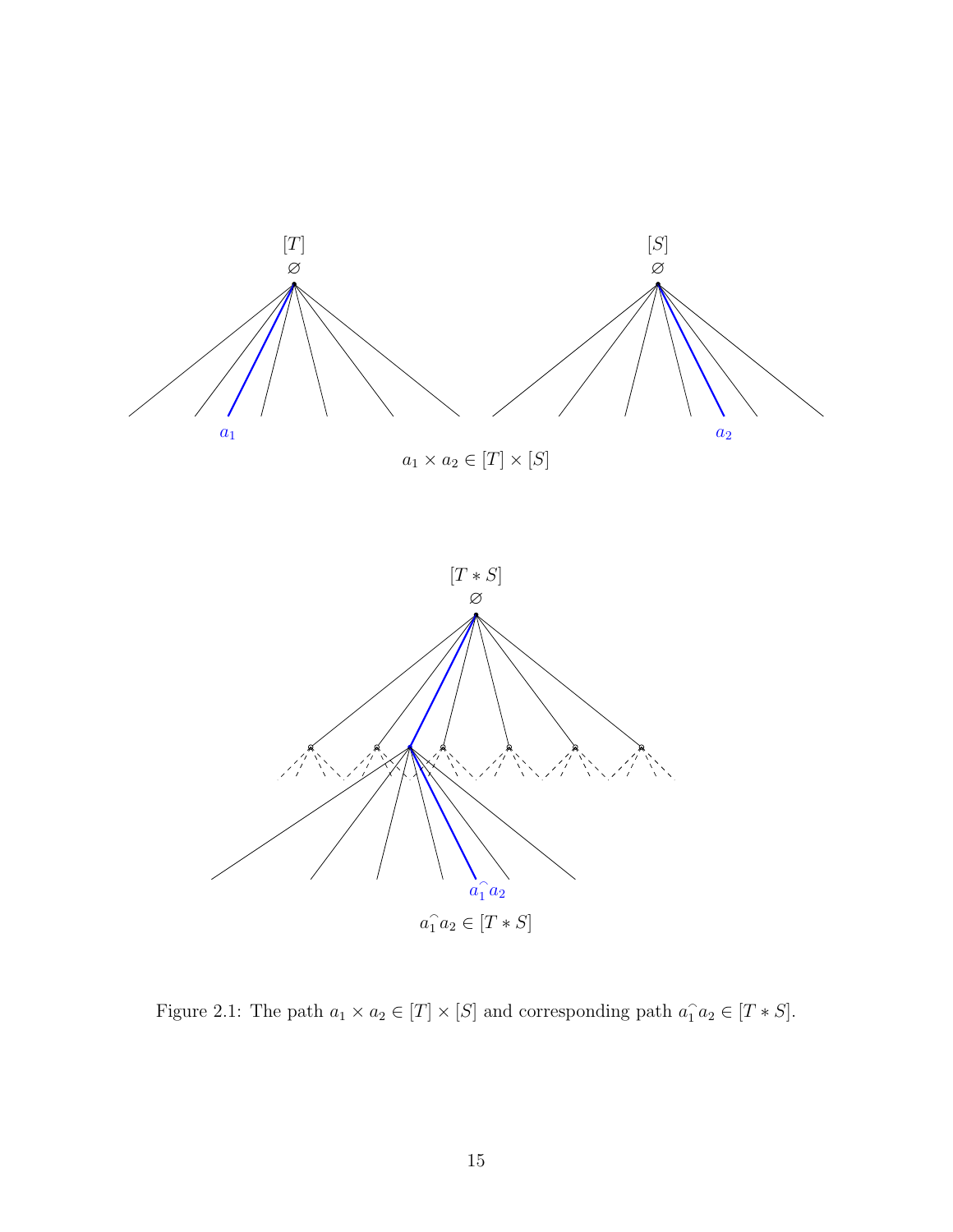$b = b_1 \times b_2$  for some  $a_1, b_1 \in [T]$  and  $a_2, b_2 \in [S]$ . Assume  $f(a) = f(b)$ . By the definition of f,  $f(a)$ ,  $f(b) \in [T * S]$ . Since  $f(a) = a_1 a_2$  and  $f(b) = b_1$  $\hat{a}_1 \hat{b}_2$ ,  $\hat{a}_1 \hat{a}_2 = \hat{b}_1$  $\hat{1}b_2$ . Suppose that  $lth(a_1) = \alpha$ , for some ordinal  $\alpha$ , and that  $lth(b_1) = \beta$ , for some ordinal  $\beta$ . Since  $a_1, b_1 \in [T]$ and  $f(a) \restriction \alpha = a_1, f(a) \restriction \alpha \in [T]$ . Similarly,  $f(b) \restriction \beta = b_1$ . So,  $f(b) \restriction \beta \in [T]$ . By assumption,  $f(a) = f(b)$ . Thus,  $f(a) \upharpoonright \beta \in [T]$ . However, by Lemma 1.38, there must be a unique ordinal  $\alpha$  such that  $f(a) \restriction \alpha \in [T]$ . We have  $f(a) \restriction \alpha \in [T]$  and  $f(a) \restriction \beta \in [T]$ , where  $\alpha$  is unique, so  $\alpha = \beta$ . Hence,  $f(b) \restriction \alpha = b_1$ . Thus,  $f(a) = f(b)$ . So,  $f(a) \restriction \alpha = f(b) \restriction \alpha$ , which implies  $a_1 = b_1$ .

Since  $f(a) = f(b)$ , then  $dom(f(a)) = dom(f(b))$ . Also, we have shown that  $a_1 = b_1$ , where  $dom(a_1) = \alpha$  for some ordinal  $\alpha$ . So,  $f(a) = a_1^a a_2$  and  $f(a) = a_1^b$  $\hat{1}b_2$ . However, by Lemma 1.37,  $f(a) = a_1 a_2$  is unique for  $dom(a_1) = \alpha$ . Hence,  $a_2 = b_2$ .

Since  $a_1 = b_1$  and  $a_2 = b_2$ ,  $a_1 \times a_2 = b_1 \times b_2$ . Thus,  $a = b$ . Therefore, f is a one-to-one function.

To show that f is onto, let  $y \in [T * S]$ . By Lemma 1.38,  $y = y_1$  $\hat{y}_1 \cdot y_2$  such that  $y_1 \in [T]$ and  $y_2 \in [S]$ . Now, suppose  $x = y_1 \times y_2$ . Then  $x \in [T] \times [S]$ , because  $y_1 \in [T]$  and  $y_2 \in [S]$ . Thus,  $f(x) = y_1^2$  $\hat{1}y_2 = y$ . So, f is onto.

We have shown that f is one-to-one and onto. Therefore, f is a bijection.  $\Box$ 

In order to show that two topological spaces are homeomorphic, we must show that there exists a bijection between the two topological spaces that is both continuous and open. By Theorem 2.2, we have shown that we always have a bijection between the product topology and the tree topology. So, to prove a homeomorphism exists between  $[T] \times [S]$  and  $[T * S]$ , it is enough to show that for the given trees  $T$  and  $S$ , the canonical function is continuous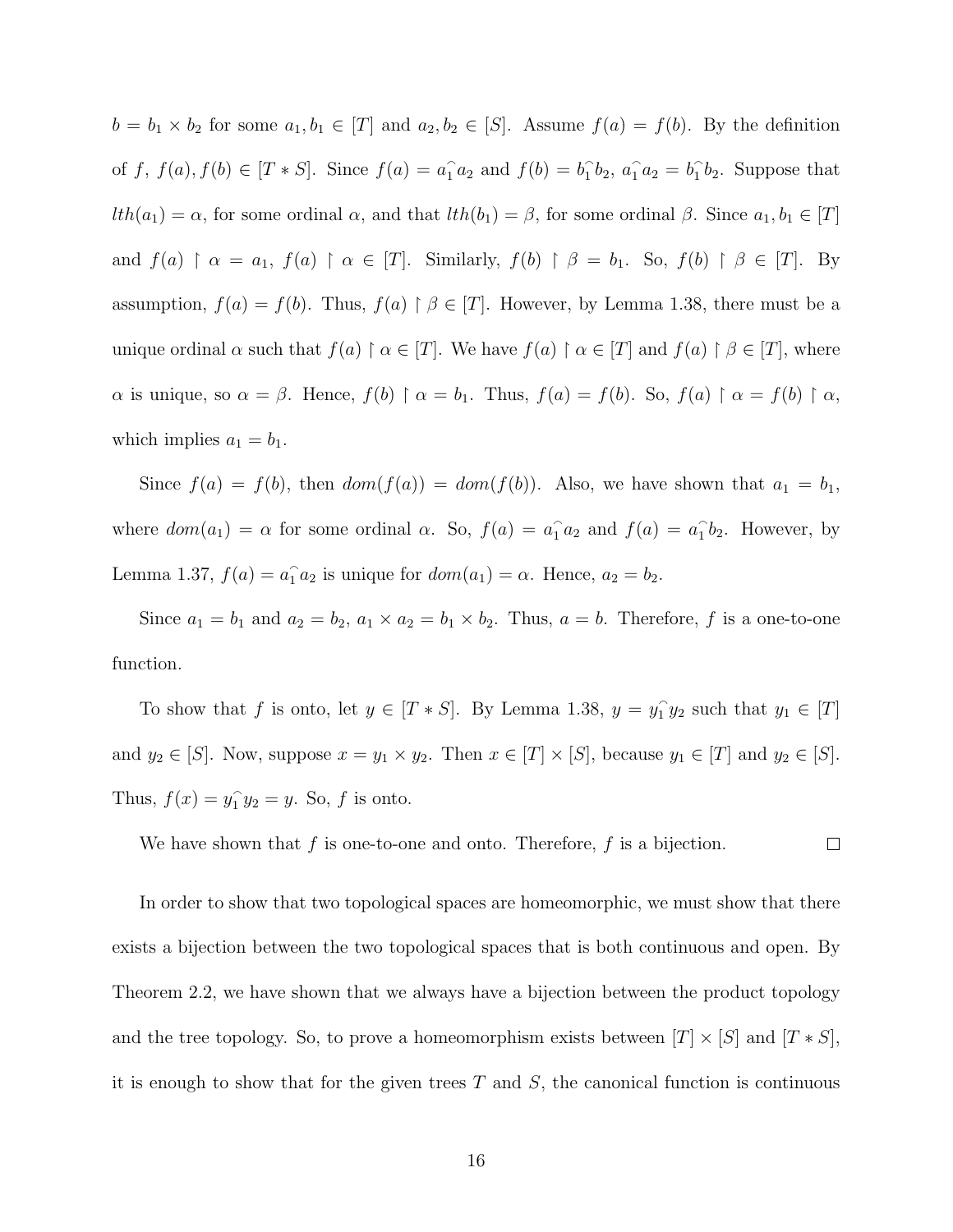and open.

Our next goal is to find conditions that imply the canonical function is continuous and open. We have found sufficient conditions that prove the canonical function is continuous. This result is stated in Lemma 2.3. Additionally, we have found necessary and sufficient conditions that prove the canonical function is open. This result is stated in Lemma 2.9.

**Lemma 2.3.** Let T and S be any non-trivial trees. If for all  $p \in [T]$  there exists  $d^* \in \mathcal{P}_{fin}(p)$ such that for all  $q \in \mathfrak{B}_{d^{\star}}^{[T]}$  $d_{d^*}^{[1]}$ ,  $lth(q) = lth(p)$ , then the canonical function is continuous.

*Proof.* Let T and S be any non-trivial trees. Assume for all  $p \in [T]$  there exists  $d^* \in \mathcal{P}_{fin}(p)$ such that for all  $q \in \mathfrak{B}_{d^{\star}}^{[T]}$  $\left[\begin{smallmatrix} [T] \ d^* \end{smallmatrix}\right]$ ,  $lth(q) = lth(p)$ . Recall  $\mathfrak{B}_{d^*}^{[T]}$  $d_t^{[T]} = \{t \in [T] | t \supseteq d^{\star}\}.$  Consider a basic open set in  $\mathcal{T}_{\circledast}$ , say  $\mathcal{B}_d^{[T*S]}$  $\mathcal{B}_d^{[T*S]}$ , where  $\mathcal{B}_d^{[T*S]} = \{y \in [T*S] | y \supseteq d\}$ . Consider  $f^{-1}(\mathcal{B}_d^{[T*S]})$  $\frac{d}{d}^{[I * S]}$ ). Suppose  $x \in f^{-1}(\mathcal{B}_d^{[T*S]})$  $\mathcal{B}_d^{[T*S]}$ ). So,  $f(x) \in \mathcal{B}_d^{[T*S]}$ .

Next, we find an open neighborhood in  $\mathcal{T}_{\otimes}$  containing x. Note that  $x = p_1 \times s$  for some  $p_1 \in [T]$  and  $s \in [S]$ . Suppose  $lth(p_1) = \alpha$  for some ordinal  $\alpha$ . Because  $f(x) \in \mathcal{B}_d^{[T*S]}$ ,  $f(x) = p_1^2$  $\hat{i}_1 s \supseteq d$ . By Lemma 1.38,  $\alpha$  is unique, since  $f(x) \upharpoonright \alpha = p_1 \in [T]$ . Also,  $s = s_L(f(x) \restriction [\alpha, dom(f(x))], \alpha) \in [S]$ . By assumption, there exists  $d^* \in \mathcal{P}_{fin}(p_1)$  such that for all  $q_1 \in \mathfrak{B}_{d^{\star}}^{[T]}$  $d_{d^*}^{[T]}$ ,  $lth(q_1) = lth(p_1)$ . Define  $d_1 = (d \restriction \alpha) \cup d^*$  and  $d_2 = s_L(d \restriction [\alpha, dom(f(x))), \alpha)$ . So,  $d \subseteq d_1 \cup s_R(d_2, \alpha)$ . Then,  $p_1 \supseteq d_1$  and  $s \supseteq d_2$ . Thus,  $\mathfrak{B}_{d_1}^{[T]} \times \mathfrak{B}_{d_2}^{[S]} = \{u \in [T] | u \supseteq d_1\} \times \{v \in [S] | v \supseteq d_2\}$  is a neighborhood of x. If  $d_1 = \emptyset$ , then  $\mathfrak{B}_{d_1}^{[T]}\times \mathfrak{B}_{d_2}^{[S]}=[T]\times \mathfrak{B}_{d_2}^{[S]}$  $\mathbb{E}_{d_2}^{[S]}$ . If  $d_2 = \emptyset$ , then  $\mathfrak{B}_{d_1}^{[T]} \times \mathfrak{B}_{d_2}^{[S]} = \mathfrak{B}_{d_1}^{[T]} \times [S]$ .

Now, choose an arbitrary  $z \in \mathfrak{B}_{d_1}^{[T]} \times \mathfrak{B}_{d_2}^{[S]}$  $d_2^{[3]}$ . So,  $z = z_1 \times z_2$  such that  $z_1 \supseteq d_1$  and  $z_2 \supseteq d_2$ . By assumption, since  $z_1 \supseteq d_1$ , then  $z_1 \supseteq d^{\star}$ . So,  $z_1 \in \mathfrak{B}_{d^{\star}}^{[T]}$  $d_t^{[1]}$ . Hence,  $lth(z_1) = lth(p_1) = \alpha$ . Further,  $f(z) = z_1^{\hat{}}$  $\hat{i}_1 z_2$ . So,  $z_1$ <sup>2</sup>  $\{z_1 \geq z_2 \supseteq d_1 \cup s_R(d_2, \alpha)$ . Because  $d \subseteq d_1 \cup s_R(d_2, \alpha)$ ,  $f(z) \supseteq d$ . So,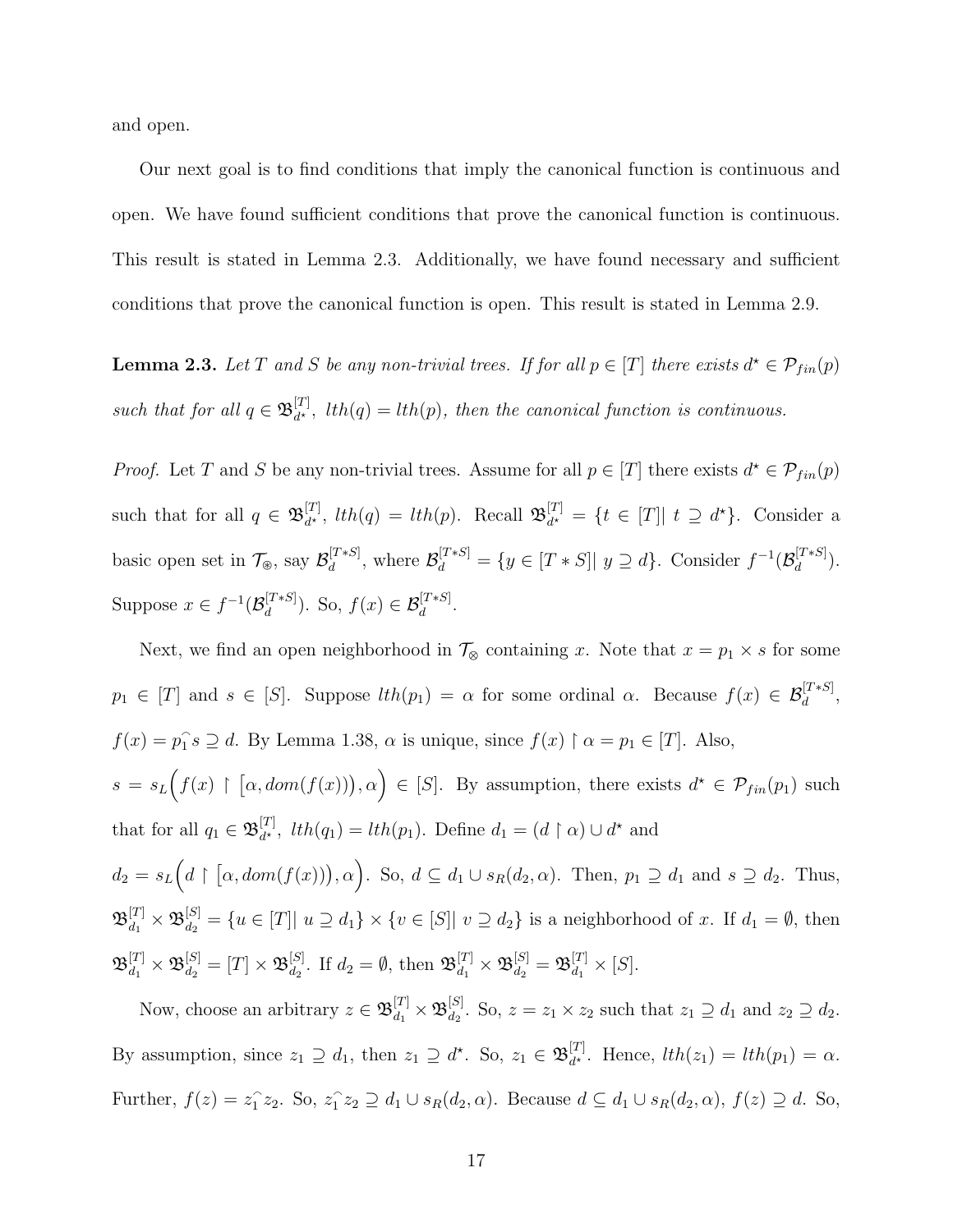$f(z) \in \mathcal{B}_d^{[T*S]}$ . Thus,  $z \in f^{-1}(\mathcal{B}_d^{[T*S]}$  $\mathbb{E}_{d}^{[T*S]}$ ). So,  $\mathfrak{B}_{d_1}^{[T]} \times \mathfrak{B}_{d_2}^{[S]} \subseteq f^{-1}(\mathcal{B}_d^{[T*S]})$  $\binom{[1*5]}{d}$ . Since x was chosen arbitrarily, we have shown for all  $x \in f^{-1}(\mathcal{B}_d^{[T*S]}$  $\mathfrak{B}_{d_1}^{[T*S]})$  there exists  $\mathfrak{B}_{d_1}^{[T]} \times \mathfrak{B}_{d_2}^{[S]}$  $d_2^{[S]} \in \mathcal{T}_{\otimes}$  such that  $x\in \mathfrak{B}^{[T]}_{d_1}\times \mathfrak{B}^{[S]}_{d_2} \subseteq f^{-1}(\mathcal{B}_d^{[T*S]}$  $\binom{[I^{*} \times S]}{d}$ . Therefore, f is continuous.  $\Box$ 

Remark 2.4. The converse of Lemma 2.3 does not hold. In the following example, we provide a tree,  $T$ , that does not satisfy the conditions in Lemma 2.3; however, for a specific tree, S, we see that the canonical function is continuous.



Figure 2.2: [T] defined in Example 2.5.

Example 2.5. Let  $p \in [T]$  iff  $\sqrt{ }$  $\int$  $\overline{\mathcal{L}}$  $p \in \omega^{\omega+1}$ , if  $\forall n \in \omega \exists m \in \omega \ (m \geq n \ and \ p(m) \neq 0) \ and \ p(\omega) = 0$  $p \in \omega^{\omega}$ , if  $\exists n \in \omega \ \forall m \in \omega \ (m \geq n \implies p(m) = 0)$ Let  $[S] = \{0\}^{\omega}$ . Then, the canonical function is continuous.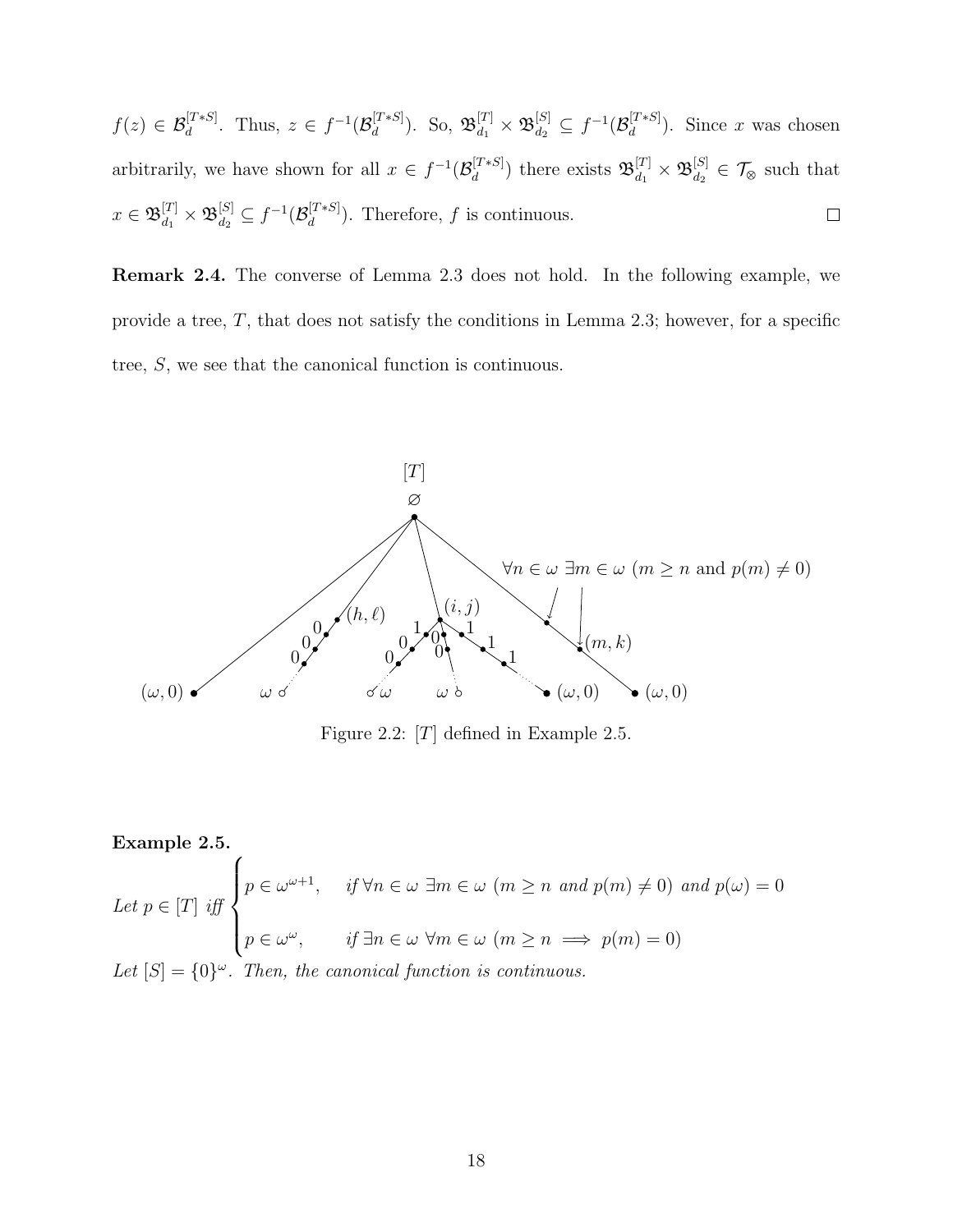**Remark 2.6.** Let f be a sequence with  $ran(f) \subseteq \omega$ , then

$$
f \in T \text{ iff } \left\{ \begin{aligned} & lth(f) < \omega, \text{ or} \\ & lth(f) = \omega \text{ and } \forall n \in \omega \ \exists m \in \omega \ (m \ge n \text{ and } f(m) \neq 0), \text{ or} \\ & lth(f) = \omega + 1 \text{ and } f(\omega) = 0 \text{ and } \forall n \in \omega \ \exists m \in \omega \ (m \ge n \text{ and } (f \upharpoonright \omega)(m) \neq 0) \end{aligned} \right\}
$$

*Proof.* Let T and S be defined as above. First, note that for any  $t \in [T]$  with  $lth(t) = \omega$ , for all  $d^* \in \mathcal{P}_{fin}(t)$ , there exists  $t_2 \in \mathfrak{B}_{d^*}^{[T]}$  $d_t^{[1]}$  with  $lth(t_2) = \omega + 1$ . See Figure 2.2. We wish to show that for  $T$  and  $S,$   $f:[T]\times [S]\rightarrow [T\ast S]$  is continuous.

Let  $\mathcal{B}_d^{[T*S]} = \{t \in [T*S] | t \in S \supseteq d\}$  be any basic open neighborhood of  $\mathcal{T}_{\mathcal{B}}$ . Suppose  $x_1 \in f^{-1}(\mathcal{B}_d^{[T*S]}$  $d_d^{[T*S]}$ ). So,  $f(x_1) \in \mathcal{B}_d^{[T*S]}$ . Then,  $f(x_1) \supseteq d$ . Let  $x_1 = p \times s \in [T] \times [S]$ .

**Case 1:** Assume  $lth(p) = \omega + 1$ . By the definition of [T], for all  $n \in \omega$  there exists  $m \in \omega$ such that  $m \ge n$  and  $p(m) \ne 0$  and  $p(\omega) = 0$ . Now, since  $p^s \supseteq d$ , define  $d_1 = d \restriction \omega + 1$  and  $d_2 = s_L(d \upharpoonright [\omega+1, \omega+\omega), \omega+1]$ . So,  $p \supseteq d_1$  and  $s \supseteq d_2$ . Note that  $s = \vec{0}$ , so  $ran(d_2) \subseteq \{0\}$ . Since  $p(\omega) = 0$ ,  $p \supseteq \{(\omega, 0)\}\$ . Let  $d^* = d_1 \cup \{(\omega, 0)\}\$ . Note that either  $\omega \in dom(d_1)$  and  $d_1(\omega) = 0$ , in which case  $\{(\omega, 0)\}\subseteq d_1$ , or  $\omega \notin dom(d_1)$  and  $d_1 \subseteq d^{\star}$ . So,  $\mathfrak{B}_{d^{\star}}^{[T]}$  $\frac{[T]}{d^{\star}}\times\mathfrak{B}^{[S]}_{d_2}$  $\frac{d^{[S]}}{d_2}$  is an open neighborhood of  $x_1$ . Suppose  $x_2 \in \mathfrak{B}_{d^*}^{[T]}$  $\frac{[T]}{d^{\star}}\times\mathfrak{B}^{[S]}_{d_2}$  $d_2^{[S]}$  where  $x_2 = q \times s$ , for some  $q \in \mathfrak{B}_{d^*}^{[T]}$  $d^{\star}$ and  $s \in \mathfrak{B}_{d_2}^{[T]}$ <sup>[1]</sup><sub>d<sub>2</sub></sub>. Then,  $q \supseteq d^*$ . Since  $q(\omega) = 0$ ,  $lth(q) = \omega + 1$ . So,  $lth(q) = lth(p)$ . Thus,  $f(x_2) = q^s \supseteq d^{\star} \cup s_R(d_2, \omega+1)$ . Further,  $d_1 \subseteq d^{\star}$ , so  $d = d_1 \cup s_R(d_2, \omega+1) \subseteq d^{\star} \cup s_R(d_2, \omega+1)$ . Hence,  $f(x_2) \supseteq d$ . Therefore,  $f(x_2) \in \mathcal{B}_d^{[T*s]}$ . Thus,  $\mathfrak{B}_{d^*}^{[T]}$  $\mathbb{E}_{d^{\star}}^{[T]}\times\mathfrak{B}_{d_2}^{[S]}\subseteq f^{-1}(\mathcal{B}_d^{[T\ast S]})$  $\binom{[I * S]}{d}$ .

**Case 2:** Assume  $lth(p) = \omega$ . So, by the definition of [T], there exists  $n \in \omega$  for all  $m \in \omega$  such that  $m \geq n \implies p(m) = 0$ . Now, since  $p \hat{\ } s \supseteq d$ , define  $d_1 = d \upharpoonright \omega$  and  $d_2 = s_L(d \restriction [\omega, \omega + \omega), \omega)$ . So,  $p \supseteq d_1$  and  $s \supseteq d_2$ . Note that  $s = \vec{0}$ , so  $ran(d_2) \subseteq \{0\}$ .  $\text{So, } \mathfrak{B}_{d_1}^{[T]} \times \mathfrak{B}_{d_2}^{[S]}$  $d_2^{[S]}$  is an open neighborhood of  $x_1$ . Suppose  $x_2 \in \mathfrak{B}_{d_1}^{[T]} \times \mathfrak{B}_{d_2}^{[S]}$  $d_2^{[S]}$  where  $x_2 = q \times s$ . Since  $q \in \mathfrak{B}_{d_1}^{[T]}$  $d_1^{[1]}, q \supseteq d_1.$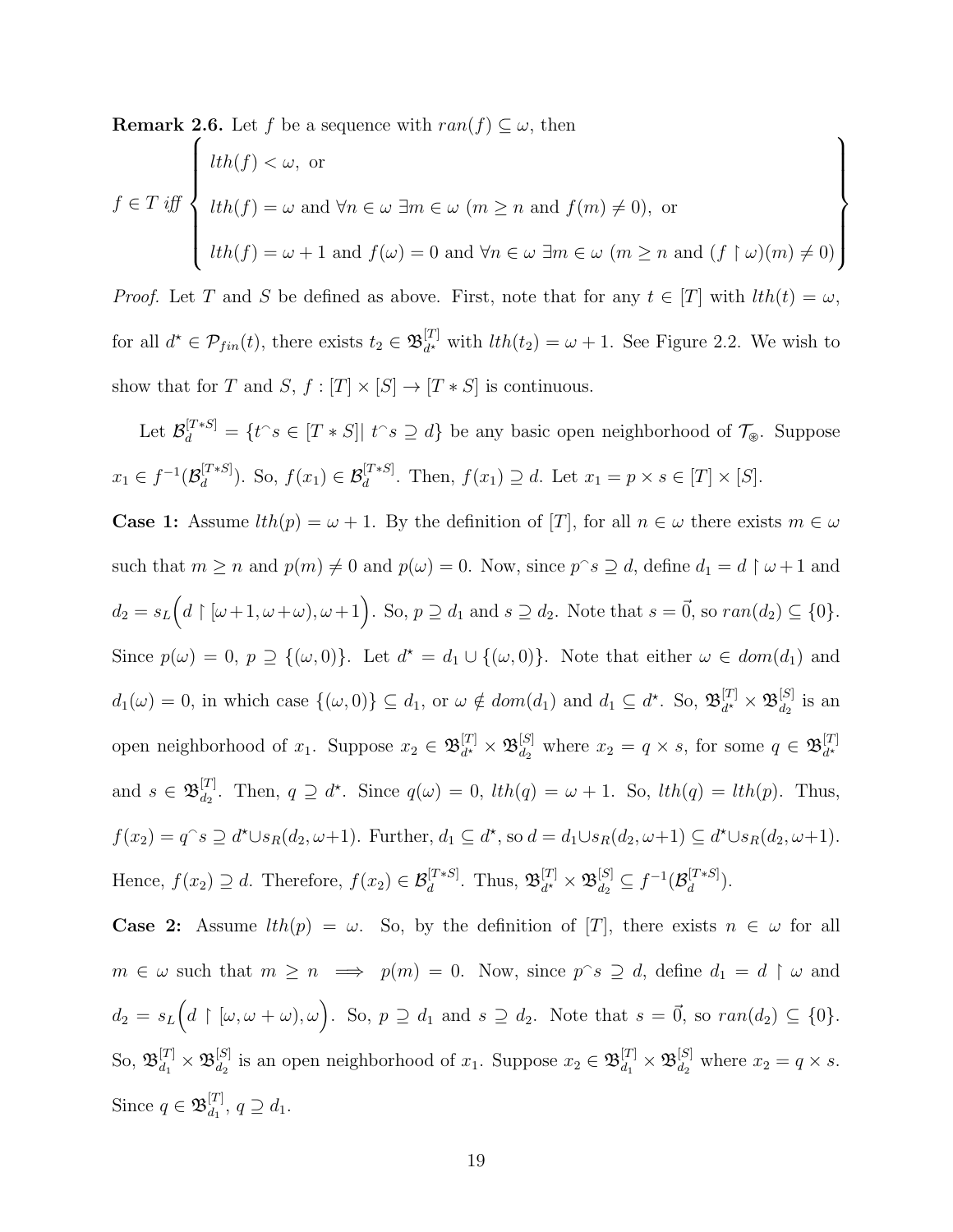If 
$$
lth(q) = \omega
$$
, then  $f(x_2) = q^\frown s \supseteq d_1 \cup s_R(d_2, \omega)$ . Thus,  $f(x_2) \supseteq d$ . So,  $f(x_2) \in \mathcal{B}_d^{[T*S]}$ .  
Next, if  $lth(q) = \omega + 1$ , then  $q(\omega) = 0$ . Since  $q(\omega) = 0$ ,

 $f(x_2) \supseteq d_1 \cup \{(\omega,0)\} \cup s_R(d_2,\omega) = \hat{d}$ . If  $\omega \in dom(s_R(d_2,\omega))$ , then  $\{(\omega,0)\} \subseteq s_R(d_2,\omega)$ . So,  $d = \hat{d}$ . Thus,  $d \subseteq \hat{d}$ . Otherwise,  $\omega \notin dom(s_R(d_2, \omega))$ . So,  $d \subseteq \hat{d}$ . Either way, since  $d \subseteq \hat{d}$ ,  $f(x_2) \supseteq d$ . So,  $f(x_2) \in \mathcal{B}_d^{[T*S]}$ . Therefore,  $\mathfrak{B}_{d_1}^{[T]} \times \mathfrak{B}_{d_2}^{[S]} \subseteq f^{-1}(\mathcal{B}_d^{[T*S]}$  $\frac{d}{d}^{[I * S]}$ ).

Using both cases, we have shown that for all  $x \in f^{-1}(\mathcal{B}_d^{[T*S]}$  $\mathbb{E}_{d}^{[T*S]})$  there exists  $\mathfrak{B}_{d_1}^{[T]}\times \mathfrak{B}_{d_2}^{[S]}$  $\mathcal{J}_{d_2}^{[S]} \in \mathcal{T}_{\otimes}$ such that  $x \in \mathfrak{B}_{d_1}^{[T]} \times \mathfrak{B}_{d_2}^{[S]} \subseteq f^{-1}(\mathcal{B}_d^{[T*S]}$  $\mathcal{B}_d^{[T*S]}$ ). Hence,  $f^{-1}(\mathcal{B}_d^{[T*S]}$  $\binom{[1*5]}{d}$  is open. Therefore, f is continuous.  $\Box$ 

**Remark 2.7.** If we define T, as in Example 2.5, and let  $S = \omega^{\leq \omega}$ , then the canonical function is not continuous.

**Conjecture 2.8.** Let  $T$  be any non-trivial tree. Assume for all non-trivial trees,  $S$ , the canonical function is continuous. Then for all  $p \in [T]$  there exists  $d^* \in \mathcal{P}_{fin}(p)$  such that for all  $q \in \mathfrak{B}_{d^{\star}}^{[T]}$  $\frac{d^{[1]}}{d^{*}}, \; lth(q) = lth(p).$ 

**Lemma 2.9.** Let  $T$  and  $S$  be any non-trivial trees. The canonical function is an open map if and only if given any  $h_1 \in \mathfrak{B}_{d_1}^{[T]}$  $d_1^{[T]}$  and  $h_2 \in \mathfrak{B}_{d_2}^{[S]}$  $a_2^{[S]}$  there exists d such that  $h_1 \hat{h}_2 \in \mathcal{B}_d^{[T*S]}$  and for all  $g = g_1^{\frown}$  $\widehat{f}_1 g_2 \in \mathcal{B}_d^{[T*S]}$  (where  $g_1 \in [T]$  and  $g_2 \in [S]$ ),  $g_1 \in \mathfrak{B}_{d_1}^{[T]}$  $\begin{bmatrix} [T] & and & g_2 \in \mathfrak{B}_{d_2}^{[S]} \end{bmatrix}$  $\frac{|\mathcal{S}|}{d_2}$  .

*Proof.* Let  $T$  and  $S$  be any non-trivial trees.

(⇒) Assume that f is an open map. Recall  $\mathfrak{B}_{d_1}^{[T]} = \{t \in [T] | t \supseteq d_1\}$  and  $\mathfrak{B}_{d_2}^{[S]} = \{s \in [S] | s \supseteq d_2\}.$  Note that  $\mathfrak{B}_{d_1}^{[T]} \times \mathfrak{B}_{d_2}^{[S]}$  $\mathcal{B}_{d_2}^{[S]}$  is a basic open set in  $\mathcal{T}_{\otimes}$ . Let  $h_1 \in \mathfrak{B}_{d_1}^{[T]}$  $d_1$ and  $h_2 \in \mathfrak{B}^{[S]}_{d_2}$  $d_2^{[S]}$ . So,  $x = h_1 \times h_2 \in [T] \times [S]$ . Then,  $f(x) = h_1 \hat{h}_2 \in [T * S]$ . Note that  $f(x) \in f(\mathfrak{B}_{d_1}^{[T]}\times \mathfrak{B}_{d_2}^{[S]}$  $\mathcal{B}_d^{[S]}$ ). Since f is open, there exists  $\mathcal{B}_d^{[T*S]} \in \mathcal{T}_{\circledast}$  such that  $f(x) \in \mathcal{B}_d^{[T*S]} \subseteq f(\mathfrak{B}_{d_1}^{[T]} \times \mathfrak{B}_{d_2}^{[S]}$  $\mathcal{B}_d^{[S]}$ ), where  $\mathcal{B}_d^{[T*S]} = \{t \hat{\ } s \in [T*S] | t \hat{\ } s \supseteq d\}$ . Thus, there exists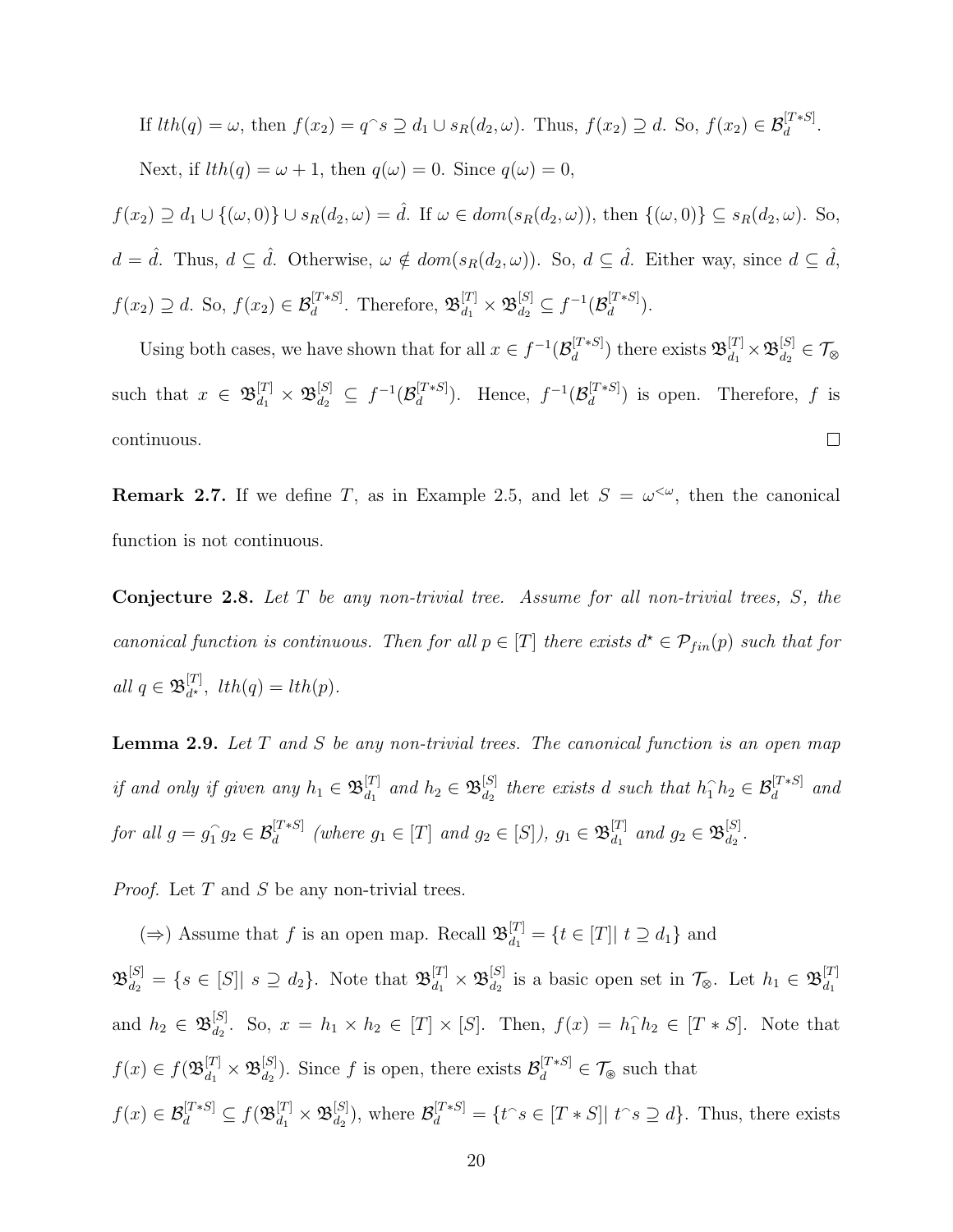d such that  $f(x) = h_1 \hat{h}_2 \in \mathcal{B}_d^{[T*S]} \subseteq f(\mathfrak{B}_{d_1}^{[T]} \times \mathfrak{B}_{d_2}^{[S]}$  $\begin{matrix} [S] \ d_2 \end{matrix}$ ).

Suppose  $g \in \mathcal{B}_d^{[T*S]}$ . So,  $g \in f(\mathfrak{B}_{d_1}^{[T]} \times \mathfrak{B}_{d_2}^{[S]}$  $\mathbb{E}_{d_2}^{[S]}$ ). Then, there exists  $z \in \mathfrak{B}_{d_1}^{[T]} \times \mathfrak{B}_{d_2}^{[S]}$  $\frac{d_1}{d_2}$  such that  $f(z) = g$ . Because  $z \in \mathfrak{B}_{d_1}^{[T]} \times \mathfrak{B}_{d_2}^{[S]}$  $\genfrac{[}{]}{0pt}{}{[S]}{d_2}, \ z \ = \ g_1 \times g_2, \ \text{for some} \ \ g_1 \ \in \ \mathfrak{B}_{d_1}^{[T]}$  $\begin{bmatrix} 1 \\ d_1 \end{bmatrix}$  and for some  $g_2\in \mathfrak{B}^{[S]}_{d_2}$ <sup>[S]</sup><sub>d<sub>2</sub></sub>. Note that  $f(z) = g_1^{\frown}$  $\hat{1} g_2 = g$ . Last, g was arbitrary, so for all  $g = g_1^2$  ${}^{\curvearrowright}_1 g_2 \in \mathcal{B}_d^{[T*S]}$ (where  $g_1 \in [T]$  and  $g_2 \in [S]$ ),  $g_1 \in \mathfrak{B}_{d_1}^{[T]}$  $\begin{bmatrix} [T] \\ d_1 \end{bmatrix}$  and  $g_2 \in \mathfrak{B}_{d_2}^{[S]}$  $\frac{1}{d_2}$ .

 $(\Leftarrow)$  Let  $\mathfrak{B}_{d_1}^{[T]} = \{t \in [T] | t \supseteq d_1\}$  and  $\mathfrak{B}_{d_2}^{[S]} = \{s \in [S] | s \supseteq d_2\}$ . Assume for any  $h_1 \in \mathfrak{B}_{d_1}^{[T]}$  $d_1$  $d_2^{[S]}$ , there exists d such that  $h_1 \hat{h}_2 \in \mathcal{B}_d^{[T*S]}$ , where  $\mathcal{B}_d^{[T*S]} = \{t \hat{ } \ s \in [T*S] | t \hat{ } \ s \supseteq d\},$ and  $h_2 \in \mathfrak{B}^{[S]}_{d_2}$ and for all  $g = g_1^{\frown}$  ${}_{1}^{G}g_{2} \in \mathcal{B}_d^{[T*S]}$  (where  $g_1 \in [T]$  and  $g_2 \in [S]$ ),  $g_1 \in \mathfrak{B}_{d_1}^{[T]}$  $\begin{bmatrix} [T] \\ d_1 \end{bmatrix}$  and  $g_2 \in \mathfrak{B}_{d_2}^{[S]}$  $\begin{bmatrix} |S| \ d_2 \end{bmatrix}$ . Now,  $\mathfrak{B}_{d_1}^{[T]}\times \mathfrak{B}_{d_2}^{[S]}$  $d_2^{[S]}$  is a basic open set in  $\mathcal{T}_{\otimes}$ . Consider  $f(\mathfrak{B}_{d_1}^{[T]} \times \mathfrak{B}_{d_2}^{[S]})$  $d_1^{[S]}$ ). Let  $y \in f(\mathfrak{B}_{d_1}^{[T]} \times \mathfrak{B}_{d_2}^{[S]}$  $\begin{matrix} \vert^{5} \vert \ \frac{d_2}{\vert} \end{matrix}$ ). Then, there exists  $q = \tilde{t} \times \tilde{s}$ , for some  $\tilde{t} \in \mathfrak{B}_{d_1}^{[T]}$  $\begin{bmatrix} [T] \ d_1 \end{bmatrix}$  and for some  $\tilde{s} \in \mathfrak{B}_{d_2}^{[S]}$  $d_2^{[S]}$ , such that  $f(q) = y$ . Then,  $f(q) = \tilde{t} \tilde{\delta} = y$ . Since  $\tilde{t} \in \mathfrak{B}_{d_1}^{[T]}$  $\begin{bmatrix} [T] & \text{and} \ \tilde{s} \in \mathfrak{B}_{d_2}^{[S]} \end{bmatrix}$  $d_2^{[S]}$ , by assumption, there exists d such that  $y = \tilde{t} \tilde{\delta} \in \mathcal{B}_d^{[T*S]}$ . Further,  $\mathcal{B}_d^{[T*S]}$  $\mathcal{U}^{[l^{*}\infty]}$  is an open neighborhood of y in  $\mathcal{T}_{\circledast}$ . Choose an arbitrary  $z \in \mathcal{B}_d^{[T*S]}$ . By Lemma 1.38, there exist unique  $z_1$  and  $z_2$  such that  $z = z_1^{\frown}$  $\int_1^2 z_2$  where  $z_1 \in [T]$  and  $z_2 \in [S]$ . Next, by assumption since  $z \in \mathcal{B}_d^{[T*S]}, z_1 \in \mathfrak{B}_{d_1}^{[T]}$  $d_1^{[T]}$  and  $z_2 \in \mathfrak{B}_{d_2}^{[S]}$  $\frac{d_1}{d_2}$ . Let  $x = z_1 \times z_2$ . Note that  $x \in [T] \times [S]$ . So,  $f(x) = z_1^{\hat{}}$  $\hat{I}_1 z_2 = z$ . Then,  $f(x) = z \in f(\mathfrak{B}_{d_1}^{[T]} \times \mathfrak{B}_{d_2}^{[S]} )$  $\binom{S}{d_2}$ . Therefore,  $\mathcal{B}_d^{[T*S]} \subseteq f(\mathfrak{B}_{d_1}^{[t]} \times \mathfrak{B}_{d_2}^{[S]}$  $\begin{bmatrix} \n\mathbf{a}_1 \\ \n\mathbf{b}_2 \n\end{bmatrix}$ . Since y was chosen arbitrarily we have shown for all  $y\in f(\mathfrak{B}_{d_1}^{[T]}\times \mathfrak{B}_{d_2}^{[S]}$  $\mathcal{B}_{d_2}^{[S]}$ ) there exists  $\mathcal{B}_d^{[T*S]} \in \mathcal{T}_{\otimes}$  such that  $y \in \mathcal{B}_d^{[T*S]} \subseteq f(\mathfrak{B}_{d_1}^{[T]} \times \mathfrak{B}_{d_2}^{[S]})$  $\begin{bmatrix} |S| \\ d_2 \end{bmatrix}$ . Hence,  $f(\mathfrak B^{[T]}_{d_1}\times\mathfrak B^{[S]}_{d_2}$  $\Box$  $\begin{bmatrix} [S] \ d_2 \end{bmatrix}$  is open. So, f is an open map.

Below is a simple example to show the usefulness of Theorem 2.2, Lemma 2.3, and Lemma 2.9. In this example, we use a well-founded tree, that we call " $R$ " throughout the rest of this thesis. See Figure 2.3.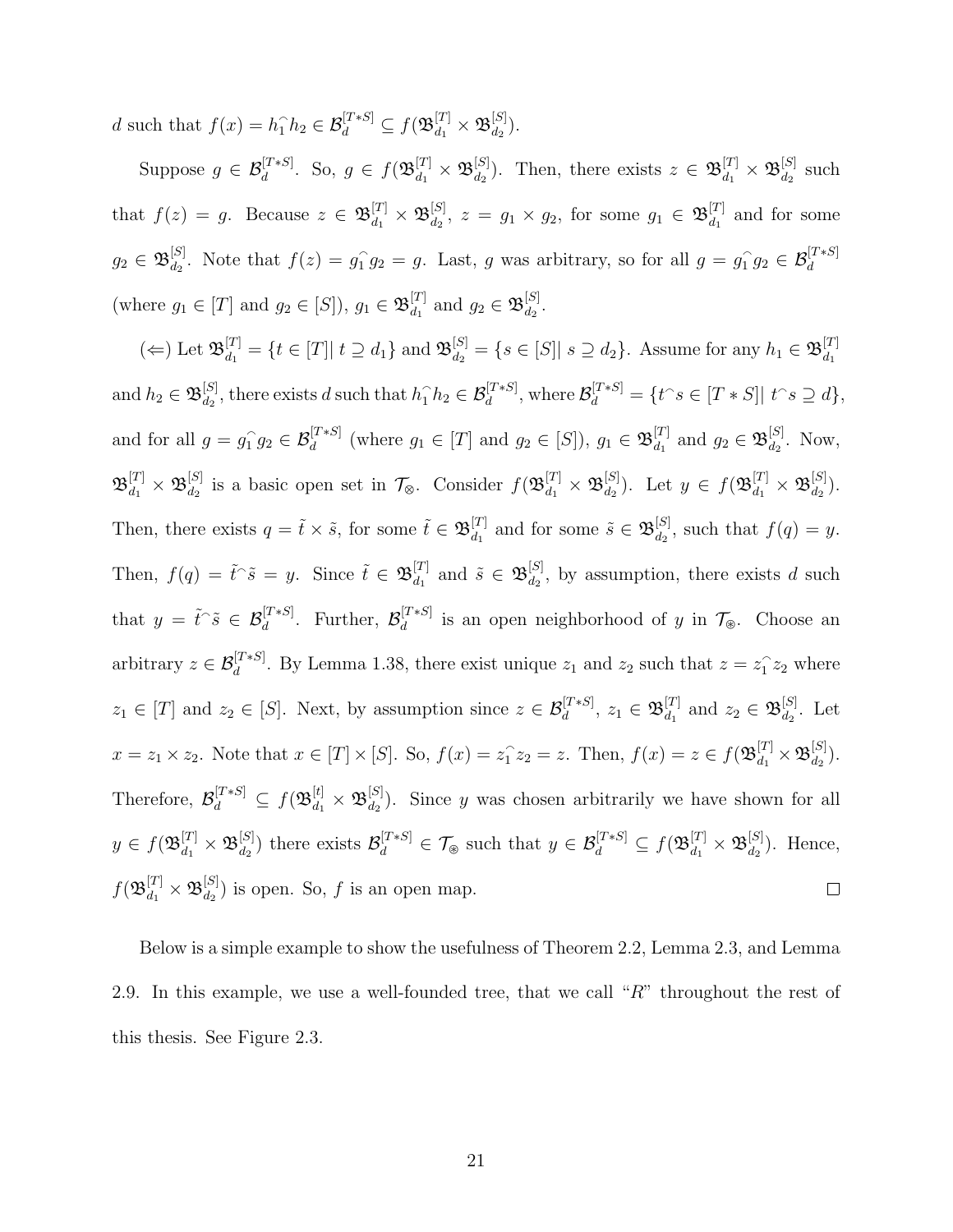

Figure 2.3: Well-founded Tree R.

**Example 2.10.** Let  $T = \omega^{\leq \omega}$  and  $R = \{a \in \omega^{\leq \omega} | \forall i < j < lth(a), a_i > a_j\}$ . Then  $[T] \times [R] \cong [T * R].$ 

*Proof.* Let  $T = \omega^{\leq \omega}$  and  $R = \{a \in \omega^{\leq \omega} | \forall i \leq j \leq lth(a), a_i > a_j\}$ . Since T and R are non-trivial trees, by Theorem 2.2, the canonical function is a bijection.

Next, we use Lemma 2.3 to show that f is continuous. Let  $p \in [T]$ . Then,  $lth(p) = \omega$ . Suppose  $p^* \in \mathcal{P}_{fin}(p)$ . Let  $\mathfrak{B}_{p^*}^{[T]}$  $p_r^{[T]} = \{t \in [T] | t \supseteq p^{\star}\}.$  Now, suppose  $q \in \mathfrak{B}_{p^{\star}}^{[T]}$  $_{p^{\star}}^{[1]}$ . Then,  $q \in [T]$ . So,  $lth(q) = \omega$ . Hence,  $lth(q) = lth(p)$ . Thus, for all  $t \in [T]$  there exists  $d^* \in \mathcal{P}_{fin}(t)$  such that for all  $q \in \mathfrak{B}_{d^{\star}}^{[T]}$  $d_{d^*}^{[1]}$ ,  $lth(q) = lth(t)$ . By Lemma 2.3, f is continuous.

Next, we use Lemma 2.9 to show that f is an open map. Let  $h_1 \in \mathcal{B}_{d_1}^{[T]}$  and  $h_2 \in \mathcal{B}_{d_2}^{[R]}$ . So,  $h_1 \supseteq d_1$  and  $h_2 \supseteq d_2$ . Since  $h_1 \in [T]$ ,  $dom(h_1) = \omega$ . Let  $d = d_1 \cup s_R(d_2, \omega)$ . Let  $x = h_1 \times h_2 \in [T] \times [R]$ . So,  $f(x) = h_1 \hat{h}_2$ . Since  $h_1 \supseteq d_1$  and  $h_2 \supseteq d_2$ ,  $h_1 \hat{h}_2 \supseteq d_1 \cup s_R(d_2, \omega)$ . Therefore,  $h_1 \hat{h}_2 \supseteq d$ . Let  $\mathcal{B}_d^{[T * R]} = \{y \in [T * R] | y \supseteq d\}$ . So,  $h_1 \hat{h}_2 \in \mathcal{B}_d^{[T * R]}$ .

Now, suppose that  $g \in \mathcal{B}_d^{[T * R]}$ . So,  $g \in [T * R]$  and  $g \supseteq d$ . Since f is onto there exists an  $s \in [T] \times [R]$  such that  $f(s) = g$ . Say  $s = g_1 \times g_2$ , where  $g_1 \in [T]$  and  $g_2 \in [R]$ . Thus,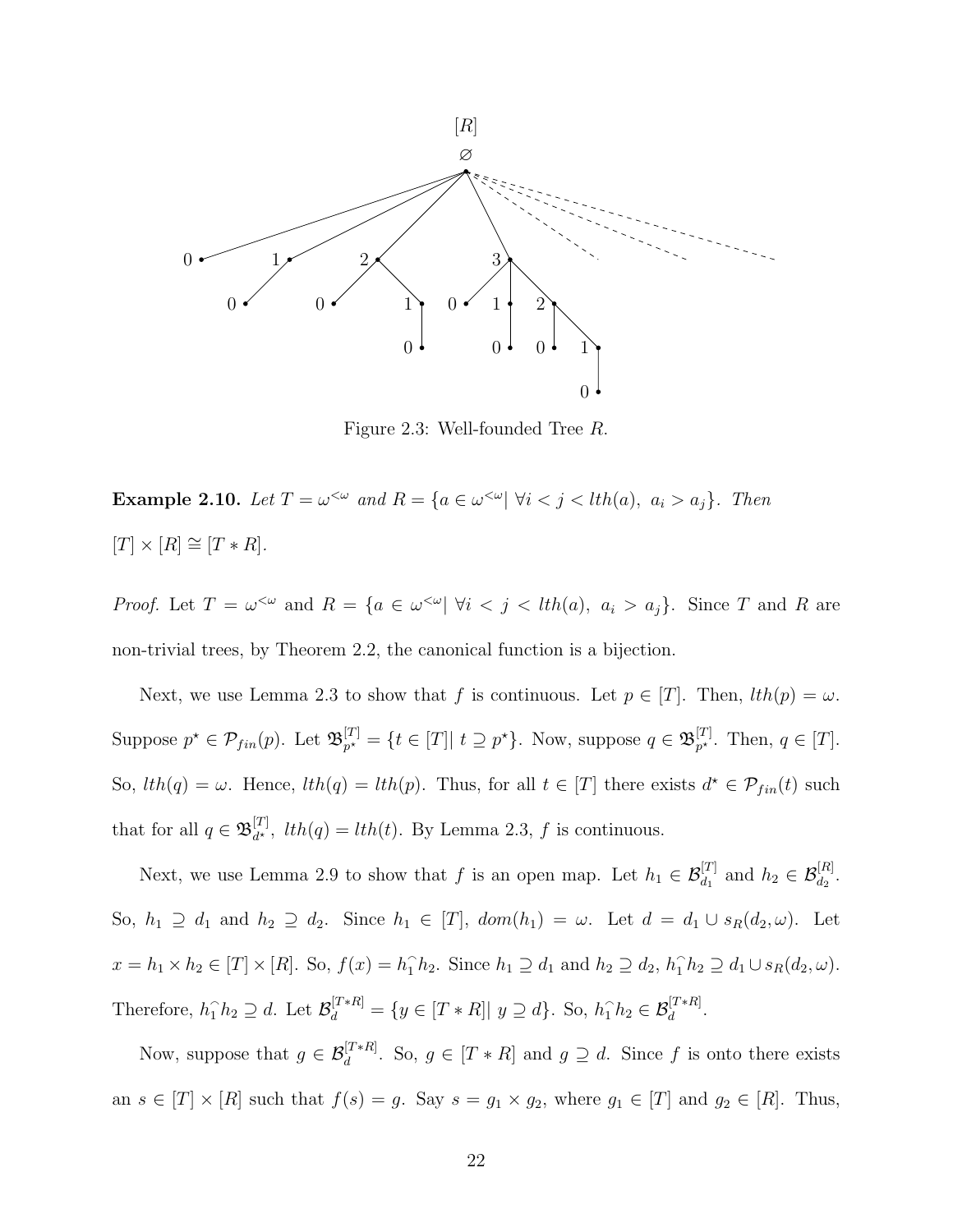$f(s) = g_1^{\frown}$  $\hat{q}_1 g_2 = g$ . Since  $g_1 \in [T]$ ,  $dom(g_1) = \omega$ . Thus,  $g_1 = g \upharpoonright \omega$ . Recall  $d = d_1 \cup s_R(d_2, \omega)$ . So,  $d_1 = d \upharpoonright \omega$ . Thus,  $g_1 \supseteq d_1$ . So,  $g_1 \in \mathcal{B}_{d_1}^{[T]}$ . Also,  $g_2 = s_L(g \upharpoonright [\omega, dom(g)), \omega)$  and  $d_2 = s_L(d \upharpoonright [\omega, dom(g)), \omega)$ . Thus,  $g_2 \supseteq d_2$ . So,  $g_2 \in \mathcal{B}_{d_2}^{[R]}$ . By Lemma 2.9, f is open.

We have shown that  $f$  is a bijection which is continuous and open. Therefore,

$$
[T] \times [R] \cong [T * R].
$$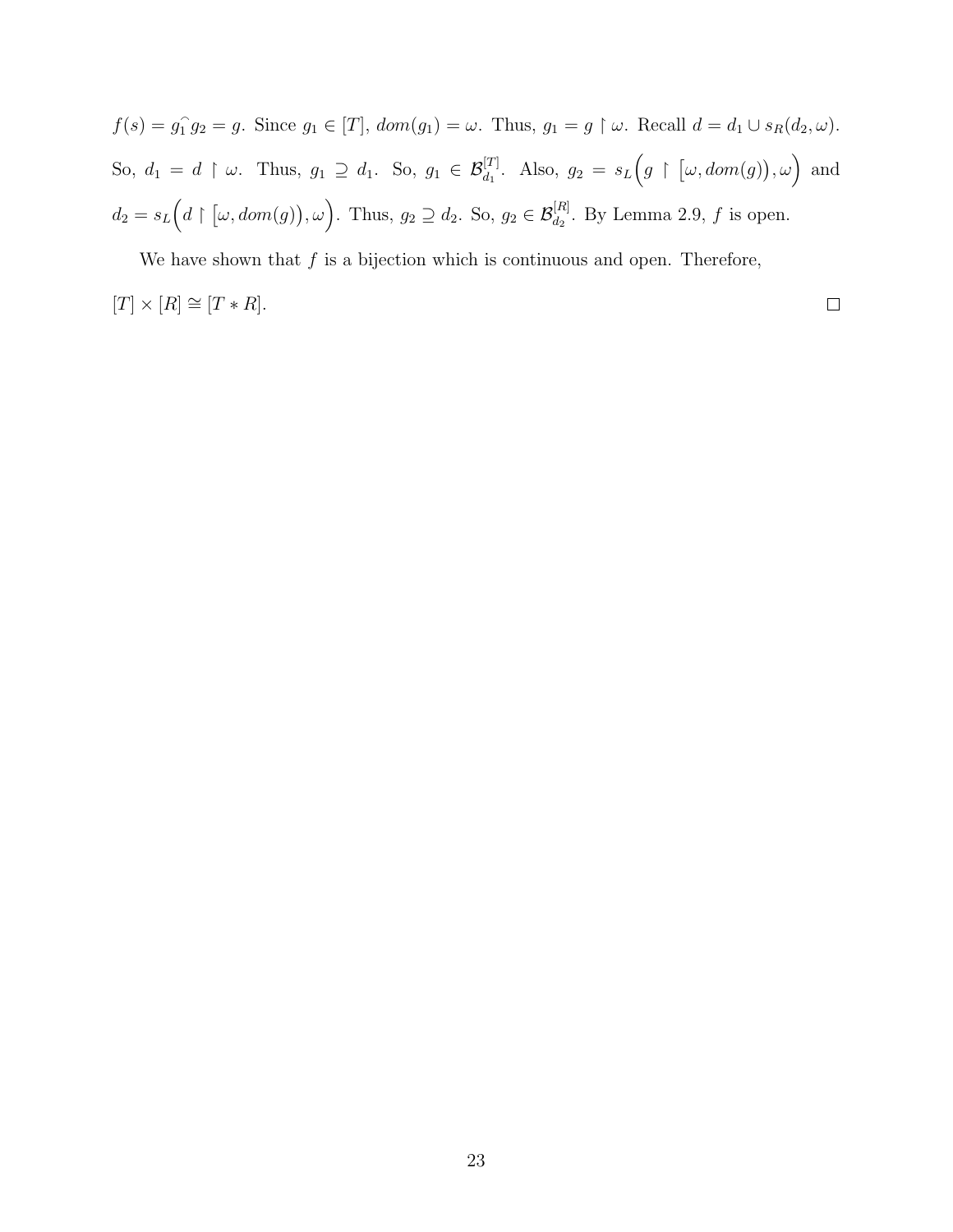#### CHAPTER 3

#### EXAMPLES OF HOMEOMORPHISMS

In this chapter, we use the results from Chapter 2 to show that a homeomorphism exists between  $\mathcal{T}_{\otimes}$  and  $\mathcal{T}_{\otimes}$  for trees that are defined in a more general manner. In fact, as shown in Theorem 3.1, we can show that the existence of a homeomorphism sometimes only depends on the first tree. The second tree can be any non-trivial tree.

#### 3.1 T has uniform length

**Theorem 3.1.** Let T be any non-trivial tree such that there exists  $\gamma \in \text{ord}$ , for all  $p \in [T]$ ,  $dom(p) = \gamma$ , and let S be any non-trivial tree. Then  $[T] \times [S] \cong [T * S]$ .

*Proof.* Let T be any non-trivial tree such that  $\exists \gamma \in ord, \forall p \in [T]$ ,  $dom(p) = \gamma$  and let S be any nontrivial tree. By Theorem 2.2, the canonical function is a bijection.

We wish to show that f is continuous, using Lemma 2.3. Consider  $p_1 \in [T]$ . Then,  $lth(p_1) = \gamma$ . Suppose  $p_1 \supseteq p^*$  for some  $p^* \in \mathcal{P}_{fin}(p_1)$ . Let  $\mathfrak{B}_{p^*}^{[T]}$  $p^{\mathcal{I}'}_{p^{\star}} = \{ t \in [T] | t \supseteq p^{\star} \}.$  Now, suppose  $q_1 \in \mathfrak{B}_{p^\star}^{[T]}$ <sup>[1]</sup><sub>p</sub><sup>\*</sup>. Then,  $q_1 \in [T]$ . So,  $lth(q_1) = \gamma$ . Hence,  $lth(q_1) = lth(p_1)$ . Thus, for all  $p \in [T]$  there exists  $d^* \in \mathcal{P}_{fin}(p)$  such that for all  $q \in \mathfrak{B}_{d^*}^{[T]}$  $\begin{bmatrix} u^{[1]} \\ d^* \end{bmatrix}$ ,  $lth(q) = lth(p)$ . So, by Lemma 2.3, f is continuous.

Next, we wish to show that  $f$  is an open map, using Lemma 2.9. Recall  $\mathfrak{B}_{d_1}^{[T]} = \{t \in [T] | t \supseteq d_1\}$  and  $\mathfrak{B}_{d_2}^{[S]} = \{s \in [S] | s \supseteq d_2\}$ . Let  $h_1 \in \mathfrak{B}_{d_1}^{[T]}$  $d_1^{[T]}$  and  $h_2 \in \mathfrak{B}_{d_2}^{[S]}$  $\frac{d_1}{d_2}$ . Since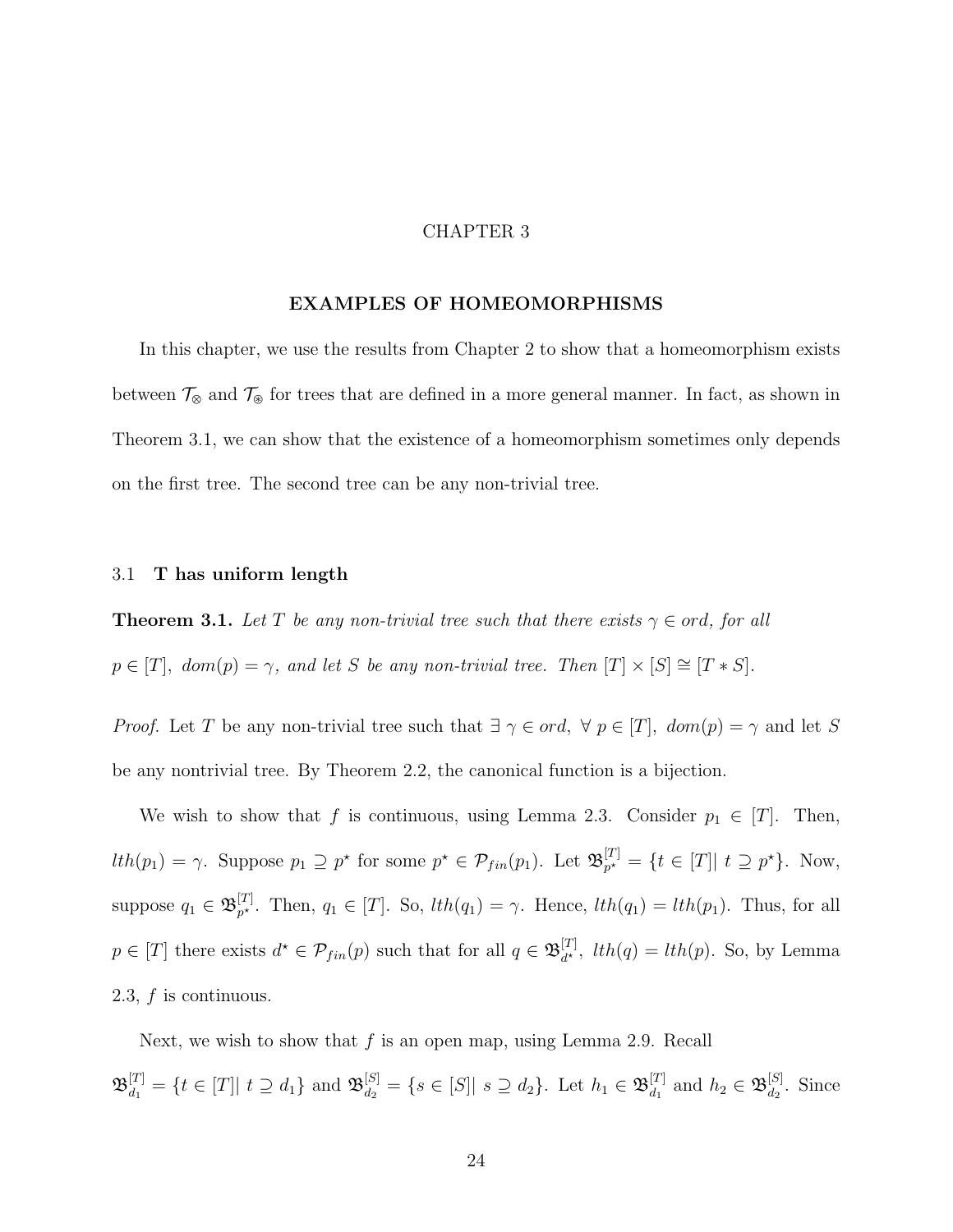$h_1 \in \mathfrak{B}_{d_1}^{[T]}$  $d_1^{[1]}, h_1 \in [T]$ . So,  $dom(h_1) = \gamma = lth(h_1)$ . Consider  $x = h_1 \times h_2 \in [T] \times [S]$ . Then,  $f(x) = h_1 \hat{h}_2 \in [T * S]$ . Since  $h_1 \supseteq d_1$ ,  $h_2 \supseteq d_2$ , and  $lth(h_1) = \gamma$ , then  $h_1 \hat{h}_2 \supseteq d_1 \cup s_R(d_2, \gamma)$ . Define  $d = d_1 \cup s_R(d_2, \gamma)$ . Let  $\mathcal{B}_d^{[T*S]} = \{t \circ \in [T*S] | t \circ s \supseteq d\}$ , so  $f(x) = h_1 \circ h_2 \in \mathcal{B}_d^{[T*S]}$ . Since  $h_1$  and  $h_2$  are arbitrary, for any  $h_1 \in \mathfrak{B}_{d_1}^{[T]}$  $\begin{align} \begin{bmatrix} T \\ d_1 \end{bmatrix} \text{ and } h_2 \in \mathfrak{B}_{d_2}^{[S]} \end{align}$  $\frac{d_1}{d_2}$  there exists d such that  $f(x) = h_1 \hat{h}_2 \in \mathcal{B}_d^{[T*S]}$ .

Suppose  $g \in \mathcal{B}_d^{[T*S]}$ . Then,  $g \in [T*S]$  and  $g \supseteq d$ . By Lemma 1.38, there exist unique  $g_1$ and  $g_2$  such that  $g = g_1^{\frown}$  $\widehat{f}_1 g_2$ , where  $g_1 = g \restriction \gamma \in [T]$  and  $g_2 = s_L(g \restriction [\gamma, dom(g)), \gamma) \in [S].$ Next,  $d \restriction \gamma = d_1$  and  $d_2 = s_L(d \restriction [\gamma, dom(g)), \gamma)$ . So,  $g_1 \supseteq d_1$  and  $g_2 \supseteq d_2$ . Thus,  $g_1 \in \mathfrak{B}_{d_1}^{[T]}$  $d_1$ and  $g_2 \in \mathfrak{B}^{[S]}_{d_2}$ <sup>[S]</sup>. Last, g was arbitrary, so for all  $g = g_1^{\frown}$  $ig_2 \in \mathcal{B}_d^{[T*S]}$  (where  $g_1 \in [T]$  and  $g_2\in [S]),\,g_1\in \mathfrak{B}_{d_1}^{[T]}$  $\begin{bmatrix} [T] \\ d_1 \end{bmatrix}$  and  $g_2 \in \mathfrak{B}_{d_2}^{[S]}$  $d_2^{[S]}$ . So, by Lemma 2.9, f is an open map.

We have shown that  $f : [T] \times [S] \rightarrow [T * S]$  is a bijection which is continuous and open. Therefore,  $[T] \times [S] \cong [T * S].$  $\Box$ 

In Theorem 3.1 above, we were able to prove a homeomorphism exists between the two topological spaces if the paths through the first tree  $T$  have the same length. As stated before, the second tree can be any non-trivial tree S. After proving this result, we wish to find examples of trees which have varying path lengths to use as our first tree. For our next example, we use the same well-founded tree R that was used in Example 2.10.

#### 3.2 Interesting Examples

**Example 3.2.** Let  $R = \{a \in \omega^{\leq \omega} | \forall i < j < l$ th $(a), a_i > a_j\}$  and let S be any non-trivial tree. Then  $[R] \times [S] \cong [R * S]$ .

*Proof.* Since  $R$  and  $S$  are non-trivial trees, by Theorem 2.2, the canonical function is a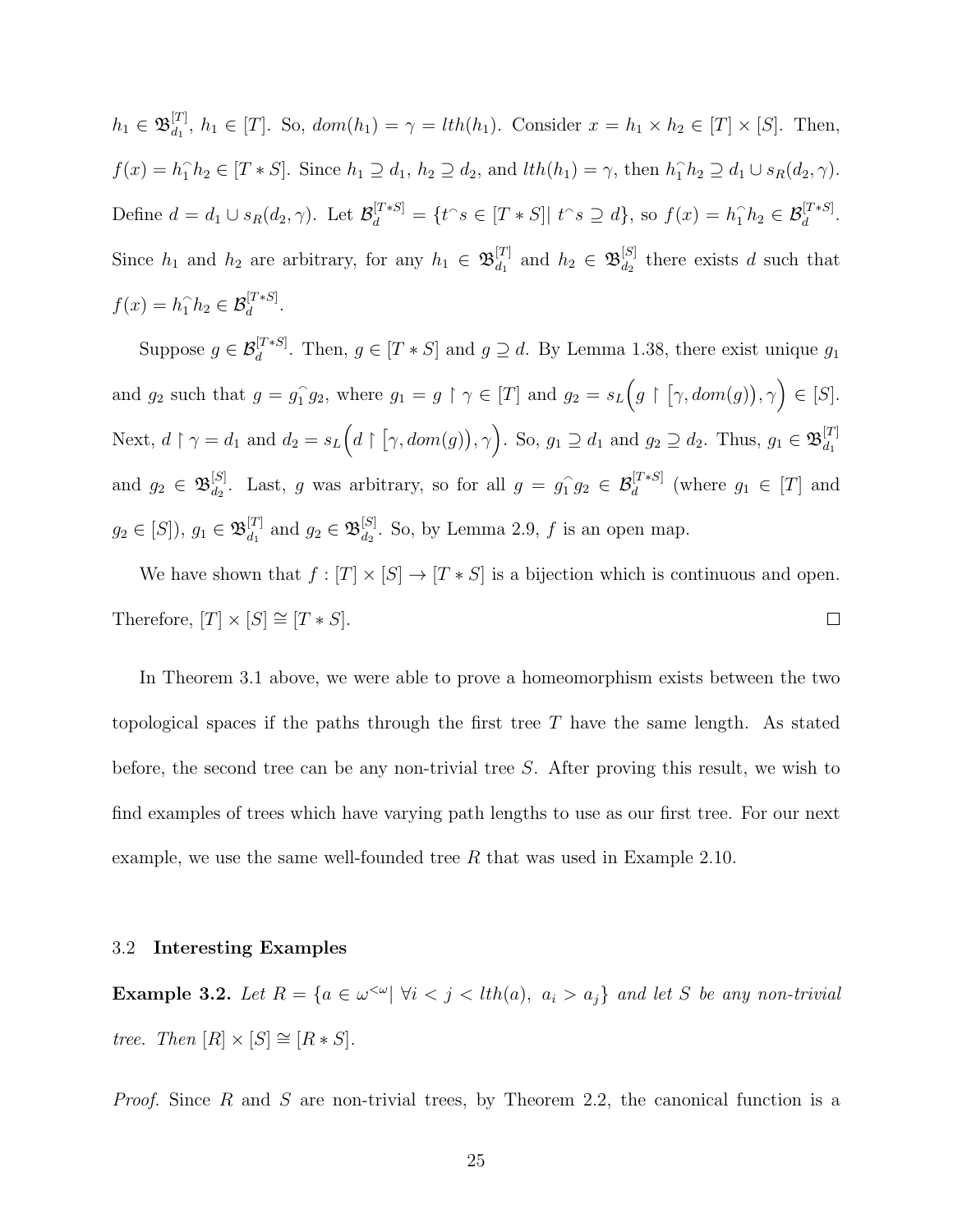bijection.

Next, we use Lemma 2.3 to show that f is continuous. Let  $p \in [R]$ . Then, there is a  $k \in \omega$  such that  $p(k) = 0$ . By definition of R,  $lth(p) = k + 1$ . Consider  $p^* = \{(k, 0)\}\,$ , where  $p^{\star} \in \mathcal{P}_{fin}(p)$ . So,  $\mathcal{B}_{p^{\star}}^{[R]}$  $p_r^{[R]} = \{r \in [R] | r \supseteq p^*\}.$  Suppose  $q \in \mathcal{B}_{p^*}^{[R]}$ . So,  $q \supseteq p^*$ . Then,  $q(k) = 0$ . Again, by definition of R,  $lth(q) = k + 1$ . Therefore,  $lth(p) = lth(q)$ . Thus, for all  $r \in [R]$ there exists  $d^* \in \mathcal{P}_{fin}(r)$  such that for all  $\tilde{r} \in \mathcal{B}_{d^*}^{[R]}$ ,  $lth(\tilde{r}) = lth(r)$ . So, by Lemma 2.3, f is continuous.

Last, we use Lemma 2.9 to show that f is open. Let  $h_1 \in \mathcal{B}_{d_1}^{[R]}$  and  $h_2 \in \mathcal{B}_{d_2}^{[S]}$ . So,  $h_1 \supseteq d_1$ and  $h_2 \supseteq d_2$ . Since  $h_1 \in [R]$ ,  $h_1(k) = 0$  for some  $k \in \omega$ . So,  $dom(h_1) = k + 1$ . Because  $dom(h_1)$  is finite,  $h_1 \in \mathcal{P}_{fin}(h_1)$ . Define  $d = h_1 \cup s_R(d_2, k+1)$ . Since  $h_1 \supseteq d_1$ ,  $d \supseteq d_1$ . Let  $x = h_1 \times h_2 \in [R] \times [S],$  so  $f(x) = h_1 \cap h_2$ . Since  $h_1 \supseteq h_1$  and  $h_2 \supseteq d_2$ ,  $h_1 \cap h_2 \supseteq h_1 \cup s_R(d_2, k+1)$ . So,  $h_1 \hat{h}_2 \supseteq d$ . Let  $\mathcal{B}_d^{[R*S]} = \{y \in [R*S] | y \supseteq d\}$ . So,  $h_1 \hat{h}_2 \in \mathcal{B}_d^{[R*S]}$ .

Now, suppose that  $g \in \mathcal{B}_d^{[R*S]}$ . So,  $g \in [R*S]$  and  $g \supseteq d$ . Further,  $g \supseteq h_1$ . Thus,  $g(k) = 0$ . Recall  $h_1 \in [R]$  with  $dom(h_1) = k + 1$ . So,  $h_1(n) \neq 0$  for all  $n < k$ . Hence,  $g(n) \neq 0$  for all  $n < k$ . By Lemma 1.38, there exist unique  $g_1$  and  $g_2$  such that  $g = g_1^2$  $\widehat{1} g_2,$ where  $g \restriction (k+1) = g_1 \in [R]$  and  $s_L(g \restriction [k+1, dom(g)), k+1) = g_2 \in [S]$ . Recall  $d = h_1 \cup s_R(d_2, k + 1)$ . So,  $d \upharpoonright (k + 1) = h_1$ . Thus,  $g_1 \supseteq h_1$ . So,  $g_1 \in \mathcal{B}_{d_1}^{[R]}$ . Also,  $s_L(d \upharpoonright [k+1, dom(g)), k+1) = d_2$ . Thus,  $g_2 \supseteq d_2$ . So,  $g_2 \in \mathcal{B}_{d_2}^{[S]}$ . Therefore, by Lemma 2.9,  $f$  is an open map.

We have shown that  $f$  is a bijection which is continuous and open. Therefore,

$$
[R] \times [S] \cong [R * S].
$$

In the next example, we define a tree which has varying path lengths. In this case, we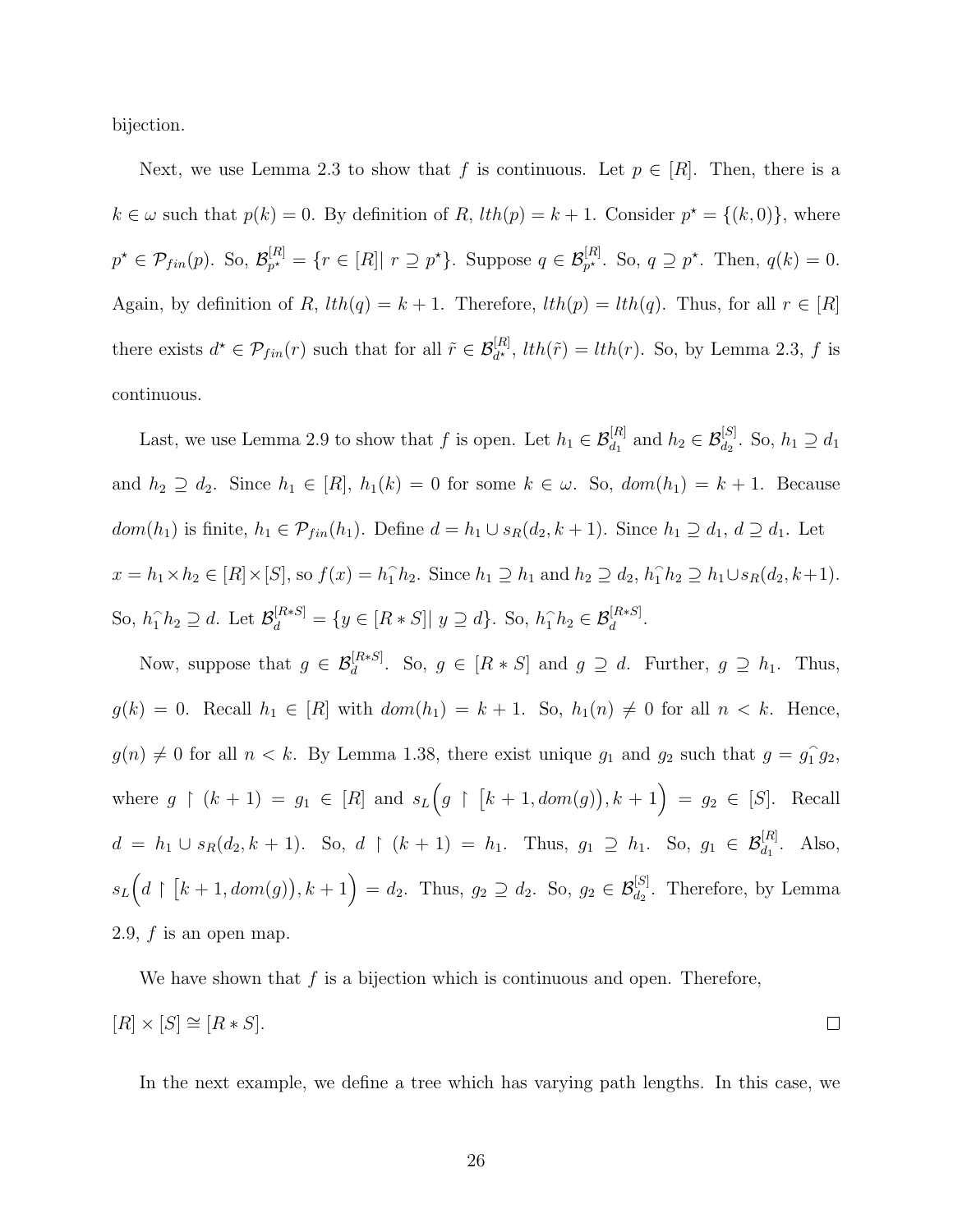want a tree that has paths that are of length  $\omega$  or greater. To construct this tree, the domain of each path is based on the move in the first position, and defined by  $\omega \cdot (t(0) + 1)$ . This yields paths that have lengths which are multiples of  $\omega$ . See Figure 3.1.



Figure 3.1:  $[T] = \{t \mid dom(t) = \omega \cdot k, \ k = t(0) + 1, \ ran(t) \subseteq \omega\}.$ 

Example 3.3. Let  $[T] = \{t \mid dom(t) = \omega \cdot k, k = t(0) + 1, ran(t) \subseteq \omega\}$ . Let S be any non-trivial trivial tree. Then  $[T] \times [S] \cong [T * S]$ .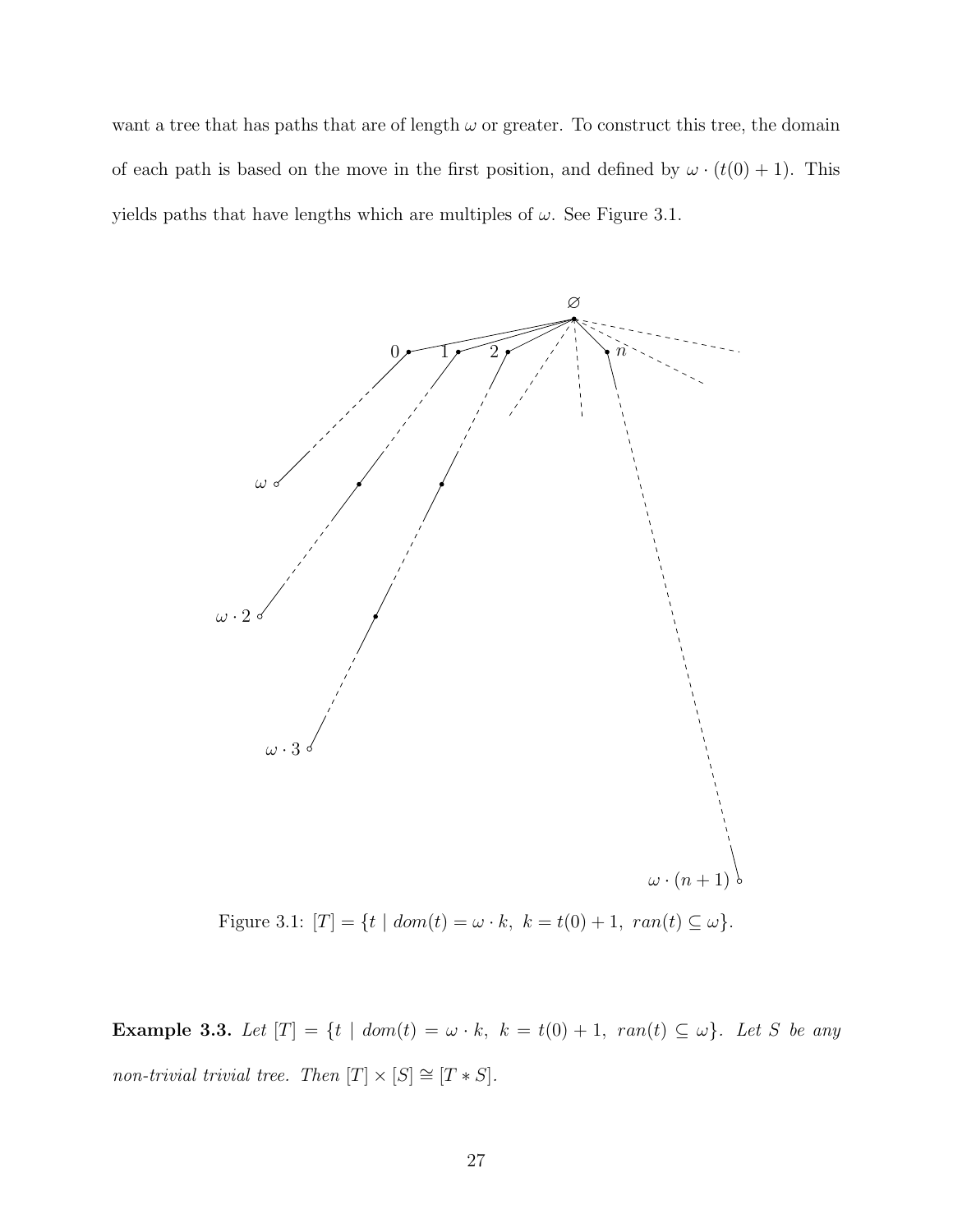*Proof.* Since T and S are non-trivial trees, by Theorem 2.2, the canonical function is a bijection.

Next, we use Lemma 2.3 to show that f is continuous. Let  $p \in [T]$ . Then  $p(0) = n$ , for some  $n \in \omega$ . Consider  $p^* = \{(0, n)\}\$ , where  $p^* \in \mathcal{P}_{fin}(p)$ . So,  $\mathcal{B}_{p^*}^{[T]}$  $p^{\star} = \{ t \in [T] | t \supseteq p^{\star} \}.$ Suppose  $q \in \mathcal{B}_{p^*}^{[T]}$ . So,  $q \supseteq p^*$ . Then,  $q(0) = n$ . So,  $q(0) + 1 = n + 1 = k$ . Hence,  $dom(q) = \omega \cdot k = lth(p) = lth(q)$ . Therefore, for all  $t \in [T]$  there exists  $d^* \in \mathcal{P}_{fin}(t)$  such that for all  $\tilde{t} \in \mathcal{B}_{d^*}^{[T]}$ ,  $lth(\tilde{t}) = lth(t)$ . So, by Lemma 2.3 f is continuous.

Last, we use Lemma 2.9 to show that f is open. Let  $h_1 \in \mathcal{B}_{d_1}^{[T]}$  and  $h_2 \in \mathcal{B}_{d_2}^{[S]}$ . So,  $h_1 \supseteq d_1$ and  $h_2 \supseteq d_2$ . Also,  $h_1(0) = n$  for some  $n \in \omega$ . Next,  $h_1(0) + 1 = n + 1 = k$ . Since  $h_1 \in [T]$ ,  $dom(h_1) = \omega \cdot k = lth(h_1)$ . Let  $d = \{(0, n)\} \cup d_1 \cup s_R(d_2, \omega \cdot k)$ . Because  $h_1 \supseteq \{(0, n)\}$  and  $h_1 \supseteq d_1$ , either  $d_1(0) = n$  or  $0 \notin dom(d_1)$ . Let  $x = h_1 \times h_2 \in [T] \times [S]$ . So,  $f(x) = h_1 \hat{h}_2$ . Since  $h_1 \supseteq \{(0,n)\} \cup d_1$  and  $h_2 \supseteq d_2$ ,  $h_1 \cap h_2 \supseteq \{(0,n)\} \cup d_1 \cup s_R(d_2,\omega \cdot k)$ . So,  $h_1 \cap h_2 \supseteq d$ . Let  $\mathcal{B}_d^{[T*S]} = \{y \in [T*S] | y \supseteq d\}.$  So,  $h_1 \hat{h}_2 \in \mathcal{B}_d^{[T*S]}.$ 

Now, suppose that  $g \in \mathcal{B}_d^{[T*S]}$ . So,  $g \in [T*S]$  and  $g \supseteq d$ . Since f is onto there exists an  $r \in [T] \times [S]$  such that  $f(r) = g$ . Say  $r = g_1 \times g_2$ , where  $g_1 \in [T]$  and  $g_2 \in [S]$ . Thus,

 $f(r) = g_1^{\hat{}}$  $ig_2 = g$ . Next, since  $g \supseteq d$ ,  $g(0) = n$ . So,  $g_1(0) = n$ . Thus,  $dom(g_1) = \omega \cdot k$ . Therefore,  $g \restriction (\omega \cdot k) = g_1$ . Recall  $d = \{(0, n)\} \cup d_1 \cup s_R(d_2, \omega \cdot k)$ , so  $d \restriction (\omega \cdot k) = \{(0, n)\} \cup d_1$ . Thus,  $g_1 \supseteq \{(0, n)\} \cup d_1$ . So,  $g_1 \supseteq d_1$ . Therefore,  $g_1 \in \mathcal{B}_{d_1}^{[T]}$ . Also,  $s_L(g \restriction [\omega \cdot k, dom(g)), \omega \cdot k) = g_2$  and  $s_L(d \restriction [\omega \cdot k, dom(g)), \omega \cdot k) = d_2$ . Thus,  $g_2 \supseteq d_2$ , because  $g \supseteq d$ . So,  $g_2 \in \mathcal{B}_{d_2}^{[S]}$ . Therefore, by Lemma 2.9, f is open. Therefore,  $[T] \times [S] \cong [T * S].$  $\Box$ 

Prior to the example below, all of the trees we have used either have paths which are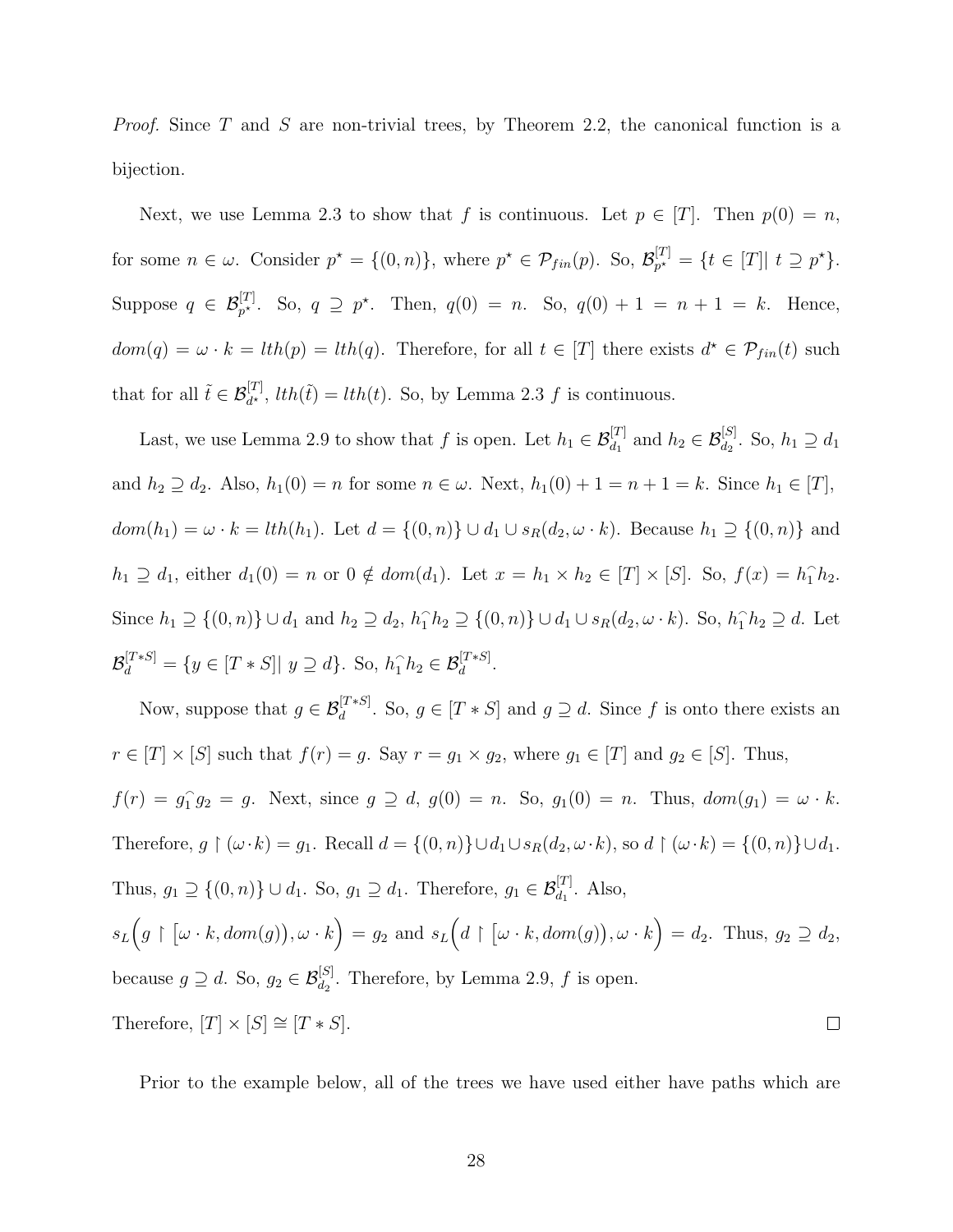limit length or finite length. In the following example, we define a tree T where paths have two possible lengths: limit length  $\omega$  or successor length  $\omega + 1$ . In this tree, notice that each path's length is determined by the path restricted to  $\omega$  being in a clopen set, or by being in the clopen complement.



Figure 3.2:  $[T]$  defined in Example 3.4.

,

**Example 3.4.** Let 
$$
p \in [T]
$$
 iff 
$$
\begin{cases} p \in \omega^{\omega+1}, & \text{if } p \upharpoonright \omega \in A \\ p \in \omega^{\omega}, & \text{if } p \in A^C \end{cases}
$$

where  $A \subseteq \omega^{\omega}$  is any (fixed) clopen set. Let S be any non-trivial trivial tree. Then  $[T] \times [S] \cong [T * S].$ 

*Proof.* First, note that because A is a clopen set,  $A^C$  is a clopen set. Since T and S are non-trivial trees, by Theorem 2.2, the canonical function is a bijection.

Next, we use Lemma 2.3 to show that f is continuous. Let  $p \in [T]$ .

**Case 1:** Assume that  $p \restriction \omega \in A$ . Then,  $lth(p) = \omega + 1$ . So, for some  $k \in \omega$ ,  $p(\omega) = k$ . Let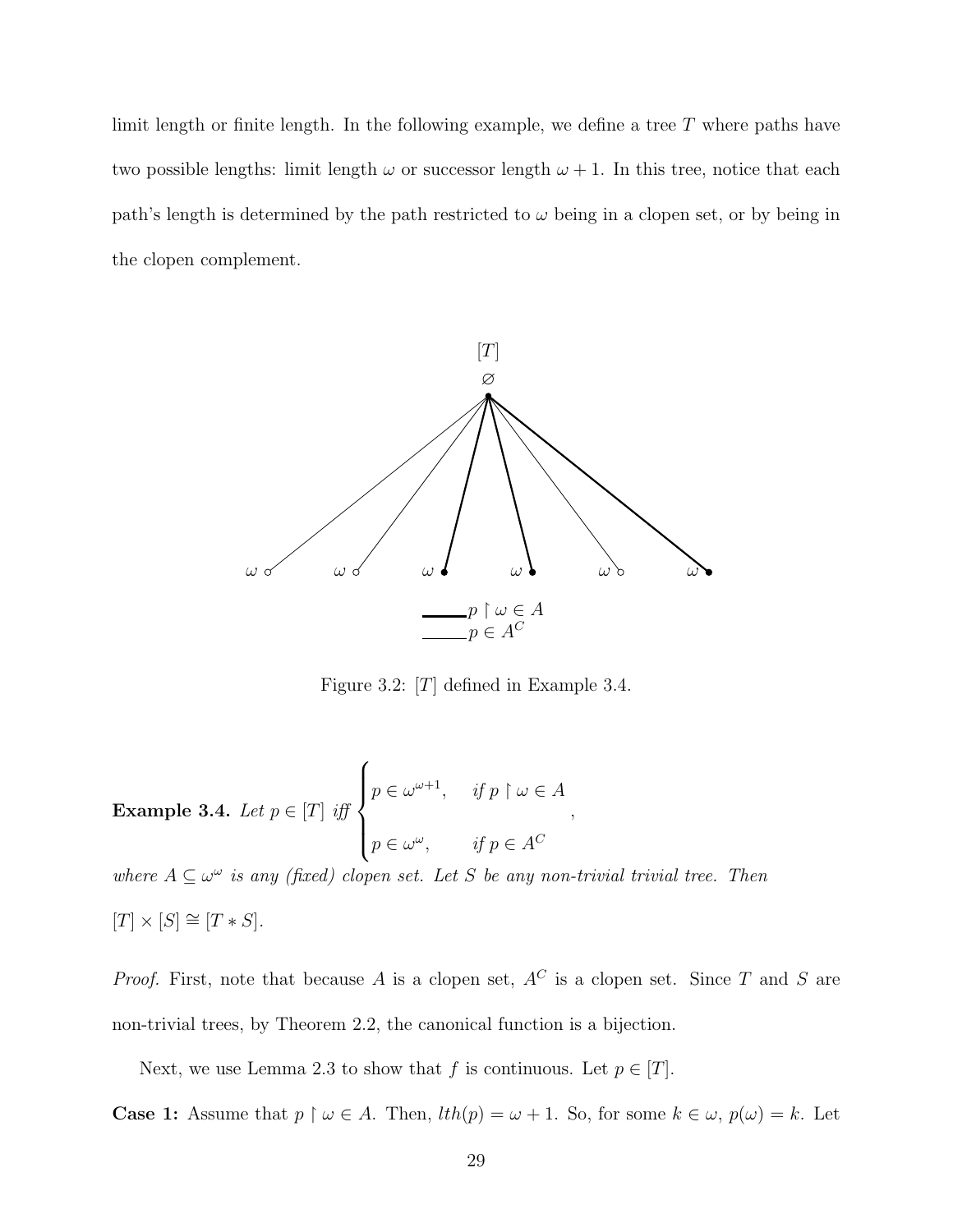$d^* = \{(\omega, k)\} \in \mathcal{P}_{fin}(p)$ . Suppose that  $q \in \mathfrak{B}_{d^*}^{[T]}$ <sup>[*I*</sup>]. Then,  $q \supseteq d^*$ . Thus,  $lth(q) = \omega + 1$ . Hence,  $lth(q) = lth(p).$ 

**Case 2:** Assume that  $p \restriction \omega \in A^C$ . Then,  $lth(p) = \omega$  and  $p = p \restriction \omega$ . Since  $A^C$  is open,  $A^C$ can be written as a countable union of basic open sets. Say  $A^C = \begin{bmatrix} 1 \end{bmatrix}$  $i\in\omega$  $\mathfrak{B}_i^{[T]}$  $i^{[T]}$ . Since  $p \in A^C$ , there exists  $n \in \omega$  such that  $p \in \mathfrak{B}_n^{[T]}$ . Recall, by definition of a basic open set in the tree topology,  $\mathfrak{B}_n^{[T]} = \{t \in [T] | t \supseteq d_n^{\star}\}\$  where  $d_n^{\star} \in fin(\omega^{\omega})$ . Thus,  $p \supseteq d_n^{\star}$ . Now, suppose  $q \in \mathfrak{B}_n^{[T]}$ . Then,  $q \restriction \omega \in A^C$ . So,  $lth(q) = \omega$ . Hence,  $lth(q) = lth(p)$ .

In both cases, we have met the conditions of Lemma 2.3. Thus, f is continuous.

Next, we use Lemma 2.9 to show that  $f$  is an open map.

**Case 1:** Let  $h_1 \restriction \omega \in A$ . Then, for some  $n \in \omega$ ,  $h_1 \in \mathfrak{B}_n^{[T]} = \{t \in [T] | t \supseteq d_n^{\star}\}\$  where  $d_n^{\star} \in fin(\omega^{\omega+1})$ . So,  $h_1 \supseteq d_n^{\star}$ . Let  $h_2 \in \mathfrak{B}_{d_2}^{[S]}$  $\omega_{d_2}^{[S]}$ . So,  $h_2 \supseteq d_2$ . Since  $h_1 \upharpoonright \omega \in A$ ,  $dom(h_1) = \omega + 1$ . Define  $d = d_n^* \cup s_R(d_2, \omega + 1)$ . Suppose  $x = h_1 \times h_2 \in [T] \times [S]$ . Then,  $f(x) = h_1 \hat{h}_2 \in [T * S]$ . Since  $h_1 \supseteq d_n^*$ ,  $h_2 \supseteq d_2$ , and  $lth(h_1) = \omega + 1$ , we have  $h_1 \cap h_2 \supseteq d$ . Recall

 $\mathcal{B}_d^{[T*S]} = \{t \in \mathcal{B} \in [T*S] | t \in \mathcal{B} \supseteq d\}.$  So,  $f(x) = h_1 \cap h_2 \in \mathcal{B}_d^{[T*S]}$ . Next, suppose  $g \in \mathcal{B}_d^{[T*S]}$ . Then,  $g \in [T * S]$  and  $g \supseteq d$ . By Lemma 1.38, there exist unique  $g_1$  and  $g_2$  such that  $g = g_1^{\hat{}}$  $\hat{f}_1 g_2$ , where  $g_1 = g \upharpoonright \omega + 1 \in [T]$  and  $g_2 = s_L(g \upharpoonright [\omega + 1, dom(g)), \omega + 1) \in [S]$ . Next,  $d \restriction \omega + 1 = d_n^{\star}$  and  $d_2 = s_L(d \restriction [\omega + 1, dom(g)), \omega + 1)$ . So,  $g_1 \supseteq d_n^{\star}$  and  $g_2 \supseteq d_2$ . Thus,  $g_1 \in \mathfrak{B}_n^{[T]}$  and  $g_2 \in \mathfrak{B}_{d_2}^{[S]}$  $\frac{1}{d_2}$ .

**Case 2:** Let  $h_1 \in A^C$ . Then, for some  $n \in \omega$ ,  $h_1 \in \mathfrak{B}_n^{[T]} = \{t \in [T] | t \supseteq d_n^{\star}\}\$  where  $d_n^{\star} \in fin(\omega^{\omega})$ . So,  $h_1 \supseteq d_n^{\star}$ . Let  $h_2 \in \mathfrak{B}_{d_2}^{[S]}$  $d_2^{[S]}$ . So,  $h_2 \supseteq d_2$ . Since  $h_1 \in A^C$ ,  $dom(h_1) = \omega$ . Define  $d = d_n^* \cup s_R(d_2, \omega)$ . Suppose  $x = h_1 \times h_2 \in [T] \times [S]$ . Then,  $f(x) = h_1^h h_2 \in [T \ast S]$ . Since  $h_1 \supseteq d_n^{\star}, h_2 \supseteq d_2$ , and  $lth(h_1) = \omega$ , we have  $h_1 \cap h_2 \supseteq d$ . Let  $\mathcal{B}_d^{[T*S]} = \{t \cap s \in [T*S] | t \cap s \supseteq d\}$ . So,  $f(x) = h_1 \hat{h}_2 \in \mathcal{B}_d^{[T*S]}$ . Next, suppose  $g \in \mathcal{B}_d^{[T*S]}$ . Then,  $g \in [T*S]$  and  $g \supseteq d$ . By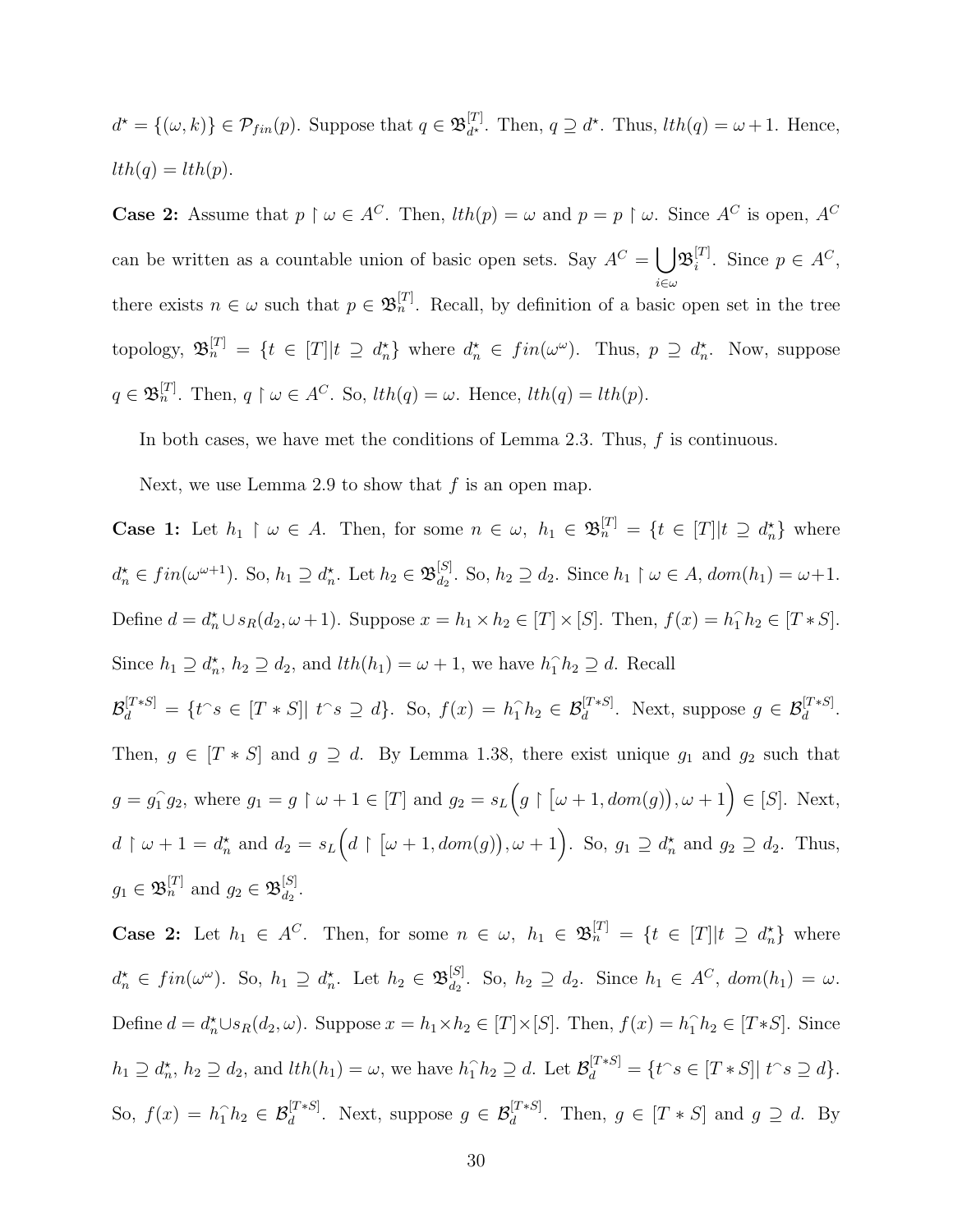Lemma 1.38, there exist unique  $g_1$  and  $g_2$  such that  $g = g_1^2$  $ig_2$ , where  $g_1 = g \restriction \omega \in [T]$  and  $g_2 = s_L(g \restriction [\omega, dom(g)), \omega) \in [S]$ . Next,  $d_n^* = d \restriction \omega$  and  $d_2 = s_L(d \restriction [\omega, dom(g)), \omega)$ . So,  $g_1 \supseteq d_n^{\star}$  and  $g_2 \supseteq d_2$ . Thus,  $g_1 \in \mathfrak{B}_n^{[T]}$  and  $g_2 \in \mathfrak{B}_{d_2}^{[S]}$  $\frac{|\mathcal{S}|}{d_2}$ .

In both cases, we have met the conditions of Lemma 2.9. Hence,  $f$  is an open map.

We have shown that  $f : [T] \times [S] \rightarrow [T*S]$  is a bijection which is continuous and open. Therefore,  $[T]\times[S]\cong[T*S].$  $\Box$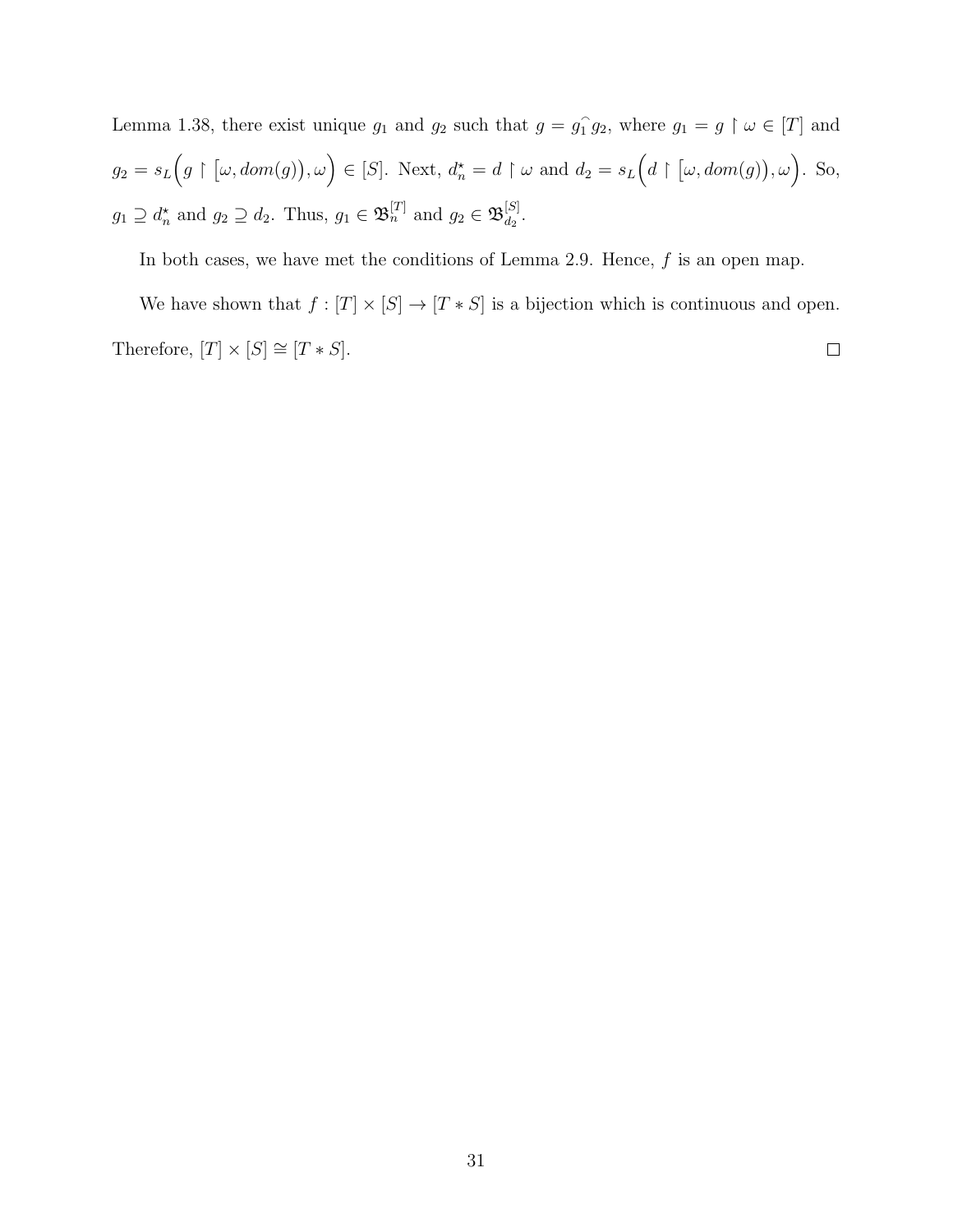#### CHAPTER 4

#### COUNTEREXAMPLES

In this chapter, we show that the canonical function does not always produce a homeomorphism. In both of the counterexamples below, the canonical function is not continuous and not open. In both of these counterexamples, we use a construction for the first tree that is similar to the construction of the first tree used in Example 3.4. However, path lengths of the first tree in our counterexamples are defined by sets that are not clopen.

Theorem 4.1. There exist trees for which the canonical function is not a homeomorphism.

 $\Box$ 

Proof. See counterexamples below.



Figure 4.1: [T] defined in Counterexample 4.2.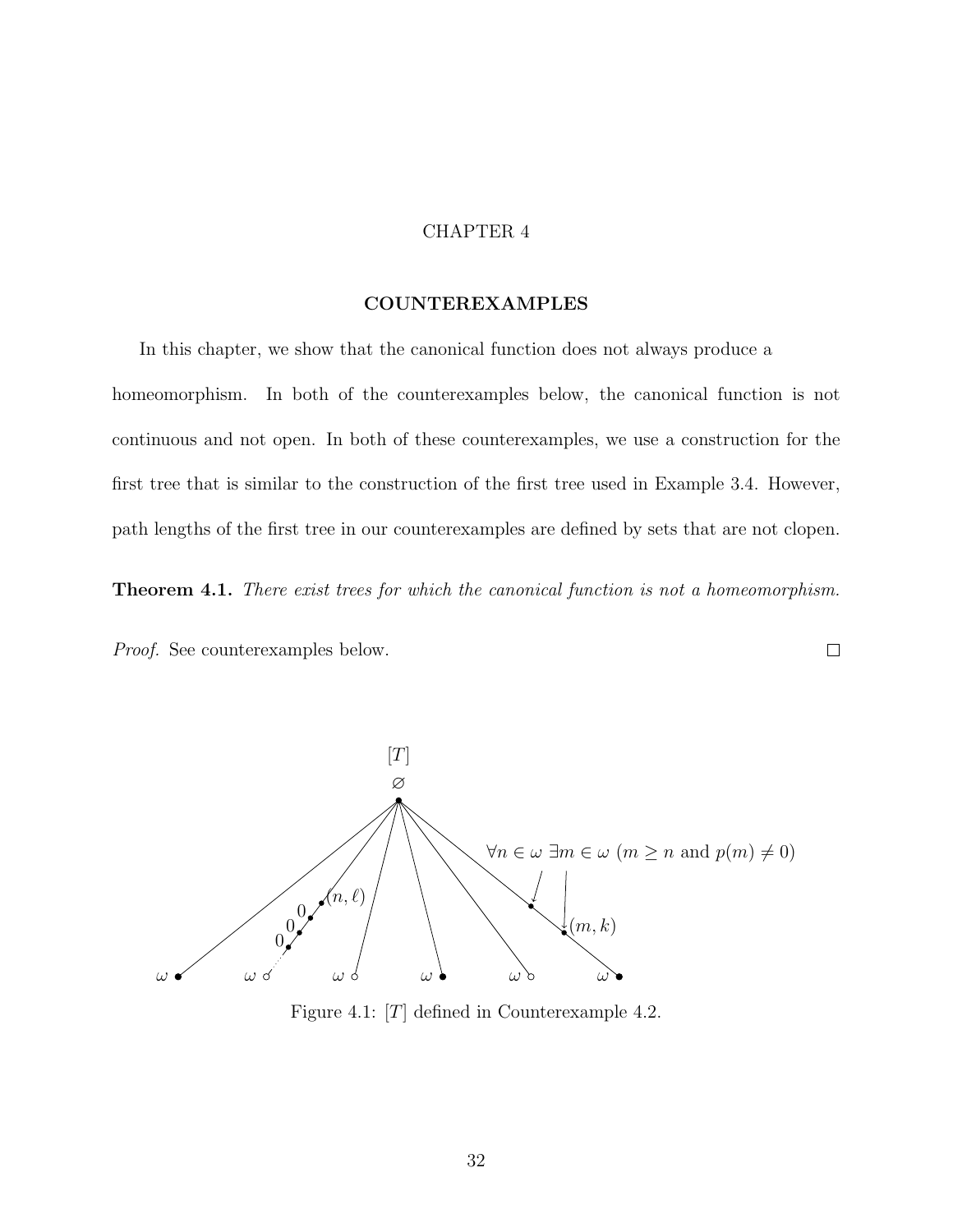**Counterexample 4.2.** This is an example of a tree,  $T$ , that has lengths of paths defined by sets that are both not open and not closed. In this case, the canonical function is not continuous and not open.

First define the tree T.

Let 
$$
p \in [T]
$$
 iff  $\begin{cases} p \in \omega^{\omega+1}, & \text{if } \forall n \in \omega \ \exists m \in \omega \ (m \ge n \ \text{and } p(m) \neq 0) \\ p \in \omega^{\omega}, & \text{if } \exists n \in \omega \ \forall m \in \omega \ (m \ge n \implies p(m) = 0) \end{cases}$   
Let  $[S] = \omega^{\omega}$ .

*Proof.* Let T and S be defined as above. Suppose  $\mathcal{B}_d^{[T*S]} = \{p \cap q \in [T*S] | p \cap q \supseteq d\} \in \mathcal{T}_{\mathcal{B}}$ , where  $d = \{(\omega, 0)\}\.$  We show  $f^{-1}(\mathcal{B}_d^{[T*S]}$  $\mathcal{L}^{[T*S]}_{d}$  is not an open set. Let  $p = \vec{0}$  and  $q = \vec{0}$ . Then, let  $x = p \times q \in [T] \times [S]$ . So,  $lth(p) = \omega$ . Thus,  $f(x) = p^q = \vec{0}$ . So,  $f(x) \supseteq d$ . Hence,  $f(x) \in \mathcal{B}_d^{[T*S]}$ . Thus,  $x \in f^{-1}(\mathcal{B}_d^{[T*S]}$  $\mathbb{P}_{d}^{[T*S]}$ . Let  $p^* \in \mathcal{P}_{fin}(p)$  and  $q^* \in \mathcal{P}_{fin}(q)$ . Consider  $\mathfrak{B}^{[T]}_{n^\star}$  $p^\star \times \mathfrak{B}_{q^\star}^{[S]}$  $_{q^{\star}}^{[S]}$ , where  $\mathfrak{B}_{p^{\star}}^{[T]}$  $p^{[T]}_{p^*} = \{ t \in [T] | t \supseteq p^* \}$  and  $\mathfrak{B}_{q^*}^{[S]}$  $_{q^\star}^{[S]}=\{s\in [S]|s\supseteq q^\star\}$ .  $\mathfrak{B}_{p^\star}^{[T]}$  $p^\star \times \mathfrak{B}_{q^\star}^{[S]}$  $q^{\star}$  is an arbitrary basic open neighborhood in  $\mathcal{T}_{\otimes}$  containing x. We show  $\mathfrak{B}_{p^*}^{[T]}$  $_{p^{\star}}^{[T]}\times\mathfrak{B}_{q^{\star}}^{[S]}$  $_{q^\star}^{[S]} \nsubseteq f^{-1}(\mathcal{B}_d^{[T*S]})$  $\frac{d}{d}^{[I * S]}$ ).

Consider  $z \in \mathfrak{B}_{n^{\star}}^{[T]}$  $p^\star \times \mathfrak{B}_{q^\star}^{[S]}$ <sup>[S]</sup>. Let  $z = \tilde{p} \times \tilde{q}$  such that  $\tilde{q} = q$  and  $\tilde{p} = p_1 \tilde{p}_2 \{1\}$ . Define  $p_1 = \vec{0}$ , so that  $p_1 \supseteq p^*$  and  $p_2 = \vec{0}$ ,  $\vec{1}$ . So,  $\tilde{p} \in [T]$  and  $lth(\tilde{p}) = \omega + 1$ . Note  $\tilde{p}(\omega) = 1$ . So,  $f(z) = \tilde{p}^{\cap} \tilde{q} \not\supseteq d$ . Thus,  $f(z) \notin \mathcal{B}_d^{[T*S]}$  $\begin{bmatrix} [T*S] \ d \end{bmatrix}$ . So,  $\mathfrak{B}^{[T]}_{p^{\star}}$  $p^\star \times \mathfrak{B}_{q^\star}^{[S]}$  $_{q^\star}^{[S]} \nsubseteq f^{-1}(\mathcal{B}_d^{[T*S]})$  $\mathbb{E}_d^{[T*S]}$ ). Since  $\mathfrak{B}_{p^{\star}}^{[T]}$  $p^\star \times \mathfrak{B}_{q^\star}^{[S]}$  $q^{\star}$  is arbitrary,  $f^{-1}(\mathcal{B}_d^{[T*S]})$  $\binom{[I^{*} \star S]}{d}$  is not open. Therefore, f is not continuous.

Suppose  $[T] \times \mathfrak{B}_{c_2}^{[S]} = [T] \times \{q \in [S] | q \supseteq c_2\} \in \mathcal{T}_{\otimes}$ , where  $c_2 = \{(0,0)\}$ . We show  $f([T] \times \mathfrak{B}^{[S]}_{c_2})$  is not an open set. Suppose  $p = \vec{0}$  and  $q = \{0\}^{\frown} \vec{1}$ . Let  $x = p \times q \in [T] \times [S]$ . Hence,  $lth(p) = \omega$ . Also,  $q \supseteq c_2$ , because  $q(0) = 0$ . So,  $x \in [T] \times \mathfrak{B}_{c_2}^{[S]}$ . Then,

 $f(x) = p^q \in f([T] \times \mathfrak{B}_{c_2}^{[S]})$ . Let  $p^* \in \mathcal{P}_{fin}(p)$ . Consider  $\mathcal{B}_c^{[T*S]} = \{t \in [T*S] | t \in S \supseteq c\}$ , where  $c \supseteq p^* \cup s_R(c_2, \omega)$ . Since  $p \supseteq p^*$ ,  $q \supseteq c_2$ , and  $lth(p) = \omega$ , then  $f(x) \supseteq c$ . Thus,  $\mathcal{B}_c^{[T*S]}$ is an arbitrary basic open neighborhood in  $\mathcal{T}_{\circledast}$  containing  $f(x)$ .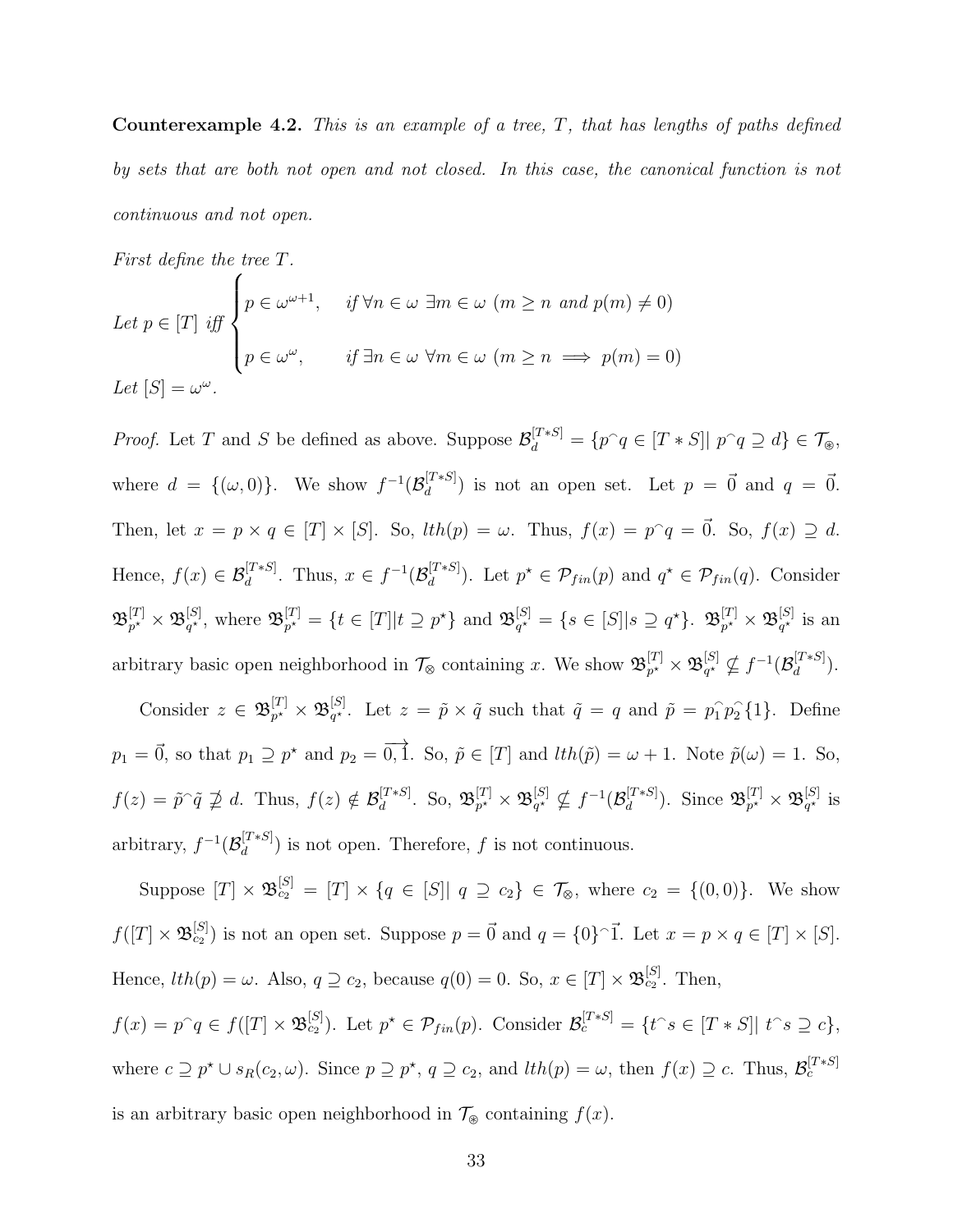Now, consider  $v \in \mathcal{B}_c^{[T*S]}$ . Let  $v = \tilde{p}^{\cap} \tilde{q}$ . Define  $\tilde{q} = \vec{1}$ . Further, let  $\tilde{p} = p_1^{\cap} p_2^{\cap} \{0\}$ , where  $p_1 = \vec{0}$  so that  $p_1 \supseteq p^*$  and  $p_2 = \vec{0, 1}$ . So,  $\tilde{p} \in [T]$  and  $lth(\tilde{p}) = \omega + 1$ . Because  $\tilde{p} \supseteq p^*$  and  $\tilde{p}(\omega) = 0, v \supseteq c$ . However, consider  $f^{-1}(v) = \tilde{p} \times \tilde{q}$ . Since  $\tilde{q} = \vec{1}, \tilde{q} \not\supseteq c_2$ . So,  $\tilde{q} \notin \mathfrak{B}_{c_2}$ . Thus,  $v \notin f([T] \times \mathfrak{B}_{c_2}^{[S]})$ . So,  $\mathcal{B}_c^{[T*S]} \nsubseteq f([T] \times \mathfrak{B}_{c_2}^{[S]})$ . Since  $\mathcal{B}_c^{[T*S]}$  is arbitrary,  $f([T] \times \mathfrak{B}_{c_2}^{[S]})$  is not open. Therefore,  $f$  is not an open map.  $\Box$ 



Figure 4.2: [T] defined in Counterexample 4.3.

**Counterexample 4.3.** This is an example of a tree,  $T$ , that has two possible path lengths. If the sequence has length  $\omega + 1$ , then the sequence restricted to  $\omega$  is in the open set A (defined below). If the sequence has length  $\omega$ , then the sequence is not in A. Instead, the sequence is in the complement of A which is closed. In this case, the canonical function,  $f : [T] \times [S] \rightarrow [T * S]$  is not continuous and not open.

Let 
$$
A \subseteq \omega^{\omega}
$$
, where  $A = \bigcup_{n \in \omega} \mathcal{O}_n$  such that  $\mathcal{O}_n = \{t \in \omega^{\omega} | t(n) = n\}.$   
Let  $p \in [T]$  iff 
$$
\begin{cases} p \in \omega^{\omega+1}, & \text{if } p \upharpoonright \omega \in A \\ p \in \omega^{\omega}, & \text{if } p \notin A \end{cases}
$$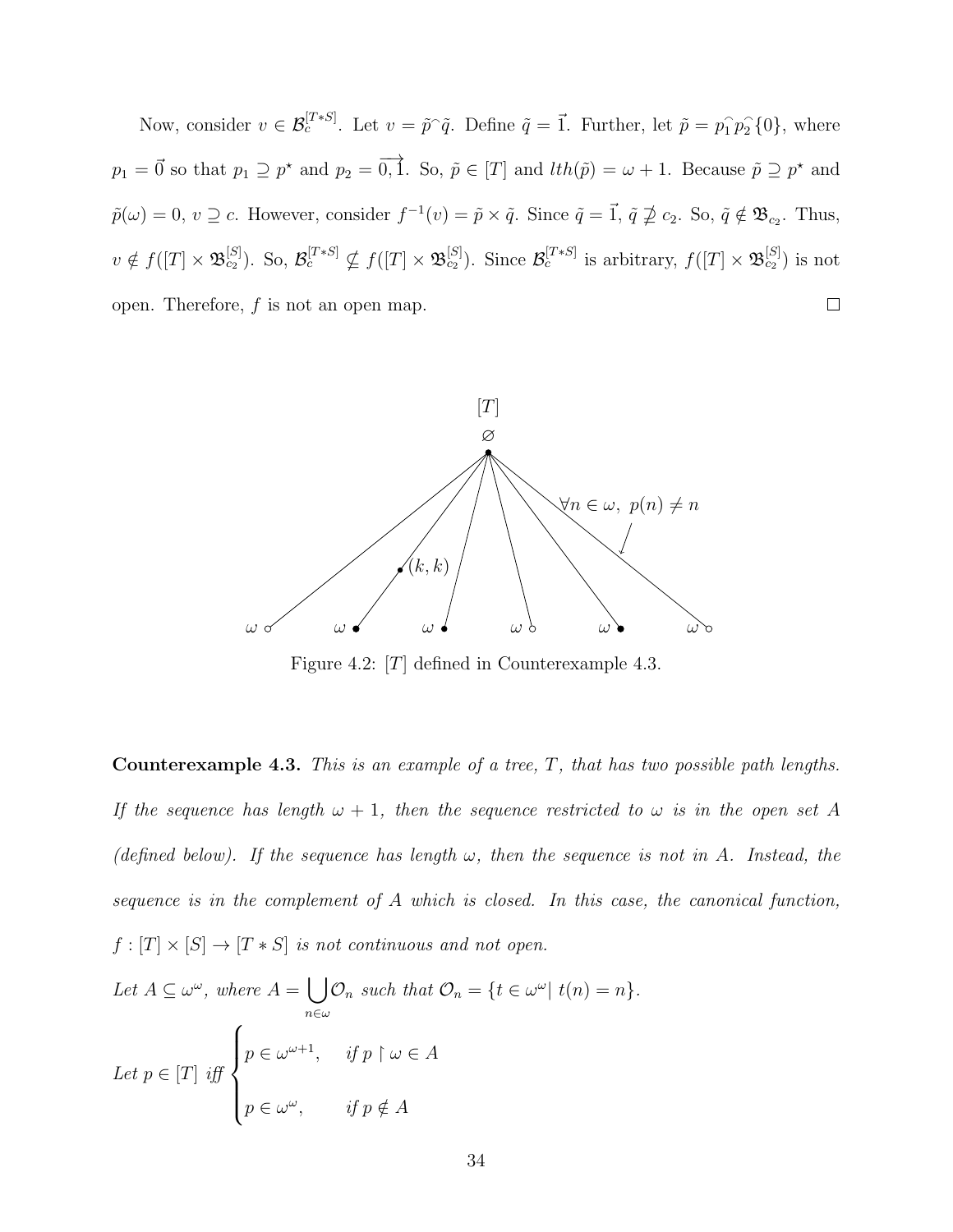Let  $[S] = \omega^{\omega}$ .

*Proof.* Let T and S be defined as above. Suppose  $\mathcal{B}_d^{[T*S]} = \{p \cap q \in [T*S] | p \cap q \supseteq d\} \in \mathcal{T}_{\mathcal{B}}$ , where  $d = \{(\omega, 0)\}\.$  We wish to find an element of  $f^{-1}(\mathcal{B}_d^{[T*S]})$  $\mathcal{L}_{d}^{[T*S]}$ ). Let  $p = \{1\}^{\cap} \vec{0}$  and  $q = \vec{0}$ . So,  $p(0) = 1$  and for all  $m \in \omega$ ,  $p(m + 1) = 0$ . Thus,  $p \restriction \omega \notin A$ . So,  $lth(p) = \omega$ . Let  $x = p \times q$ . Note that  $f(x) = p^q = \{1\}^{\overline{0}},$  so  $f(x) \supseteq d$ . Hence,  $f(x) \in \mathcal{B}_d^{[T*S]}$ . Thus,  $x \in f^{-1}(\mathcal{B}_d^{[T*S]})$  $\frac{d}{d}^{[I * S]}$ ). Let  $p^* \in \mathcal{P}_{fin}(p)$  and  $q^* \in \mathcal{P}_{fin}(q)$ . Consider  $\mathfrak{B}_{p^*}^{[T]}$  $p^\star \times \mathfrak{B}_{q^\star}^{[S]}$  $_{q^{\star}}^{[S]}$ , where  $\mathfrak{B}_{p^{\star}}^{[T]}$  $p^{\star} = \{ t \in [T] | t \supseteq p^{\star} \}$ and  $\mathfrak{B}_{a^{\star}}^{[S]}$  $_{q^{\star}}^{[S]} = \{s \in [S] | s \supseteq q^{\star}\}.$  So,  $\mathfrak{B}_{p^{\star}}^{[T]}$  $p^\star \times \mathfrak{B}_{q^\star}^{[S]}$  $q^{\star}$  is an arbitrary basic open neighborhood in  $\mathcal{T}_{\otimes}$ containing  $x$ .

Since  $p^*$  is a finite set, there exists  $k \in \omega$ ,  $k \neq 0$  such that  $k \notin dom(p^*)$ . Now, consider  $z = \tilde{p} \times q$  where  $\tilde{p} = \{1\}^{\tilde{0}} \{k\}^{\tilde{0}} \{1\}$ . So,  $\tilde{p}(k) = k$ . Thus,  $\tilde{p} \in A$ . So,  $lth(\tilde{p}) = \omega + 1$ . Notice for all  $j \in dom(p^*)$ ,  $j > 0$ ,  $\tilde{p}(j) = 0$  and  $\tilde{p}(0) = 1 = p(0)$ . So,  $\tilde{p} \supseteq p^*$ . Hence,  $z\in \mathfrak{B}_{n^\star}^{[T]}$  $p^\star \times \mathfrak{B}_{q^\star}^{[S]}$ <sup>[S]</sup>. However, since  $lth(\tilde{p}) = \omega + 1$  and  $\tilde{p} = \{1\}^{\cap} \vec{0}^{\cap} \{k\}^{\cap} \vec{0}^{\cap} \{1\}$ ,  $\tilde{p}(\omega) = 1$ . So,  $f(z) = \tilde{p}^{\cap} \tilde{q} \not\supseteq d$ . Thus,  $f(z) \notin \mathcal{B}_d^{[T*S]}$  $\begin{bmatrix} T*S \end{bmatrix}$ . So,  $\mathfrak{B}^{[T]}_{p^{\star}}$  $p^\star \times \mathfrak{B}_{q^\star}^{[S]}$  $_{q^\star}^{[S]} \nsubseteq f^{-1}(\mathcal{B}_d^{[T*S]})$  $\mathbb{E}_d^{[T*S]}$ ). Since  $\mathfrak{B}_{p^{\star}}^{[T]}$  $p^\star \times \mathfrak{B}_{q^\star}^{[S]}$  $q^{\star}$  is arbitrary,  $f^{-1}(\mathcal{B}_d^{[T*S]})$  $\binom{d^{(1)}+S}{d}$  is not open. Therefore, f is not continuous.

Suppose  $[T] \times \mathfrak{B}_{c_2}^{[S]} = [T] \times \{q \in [S] | q \supseteq c_2\} \in \mathcal{T}_{\otimes}$ , where  $c_2 = \{(0,0)\}$ . We wish to find an element of  $f([T] \times \mathfrak{B}_{c_2}^{[S]})$ . Suppose  $p = \{1\}^{\cap} \vec{0}$  and  $q = \{0\}^{\cap} \vec{1}$ . So,  $p \in [T]$  and  $q \in [S]$ . Let  $x = p \times q$ . Since  $p(0) = 1$  and for all  $m \in \omega$ ,  $p(m+1) = 0$ , then  $p \notin A$ . So,  $lth(p) = \omega$ . Next,  $q \supseteq c_2$ , because  $q(0) = 0$ . So,  $x \in [T] \times \mathfrak{B}_{c_2}^{[S]}$ . Hence,  $f(x) = p^{\frown} q \in f([T] \times \mathfrak{B}_{c_2}^{[S]})$ . Next, we find an open neighborhood of  $f(x)$ . Let  $p^* \in \mathcal{P}_{fin}(p)$ . Consider  $\mathcal{B}_c^{[T*S]} = \{t \circ \in [T*S] | t \circ s \supseteq c\},\$ where  $c \supseteq p^* \cup s_R(c_2, \omega)$ . Since  $p \supseteq p^*$ ,  $q \supseteq c_2$ , and  $lth(p) = \omega$ , then  $f(x) \supseteq c$ . Thus,  $\mathcal{B}_c^{[T*S]}$ is an arbitrary basic open neighborhood in  $\mathcal{T}_{\otimes}$  containing  $f(x)$ .

Since  $p^*$  is a finite set, there exists  $k \in \omega$ ,  $k \neq 0$  such that  $k \notin dom(p^*)$ . Define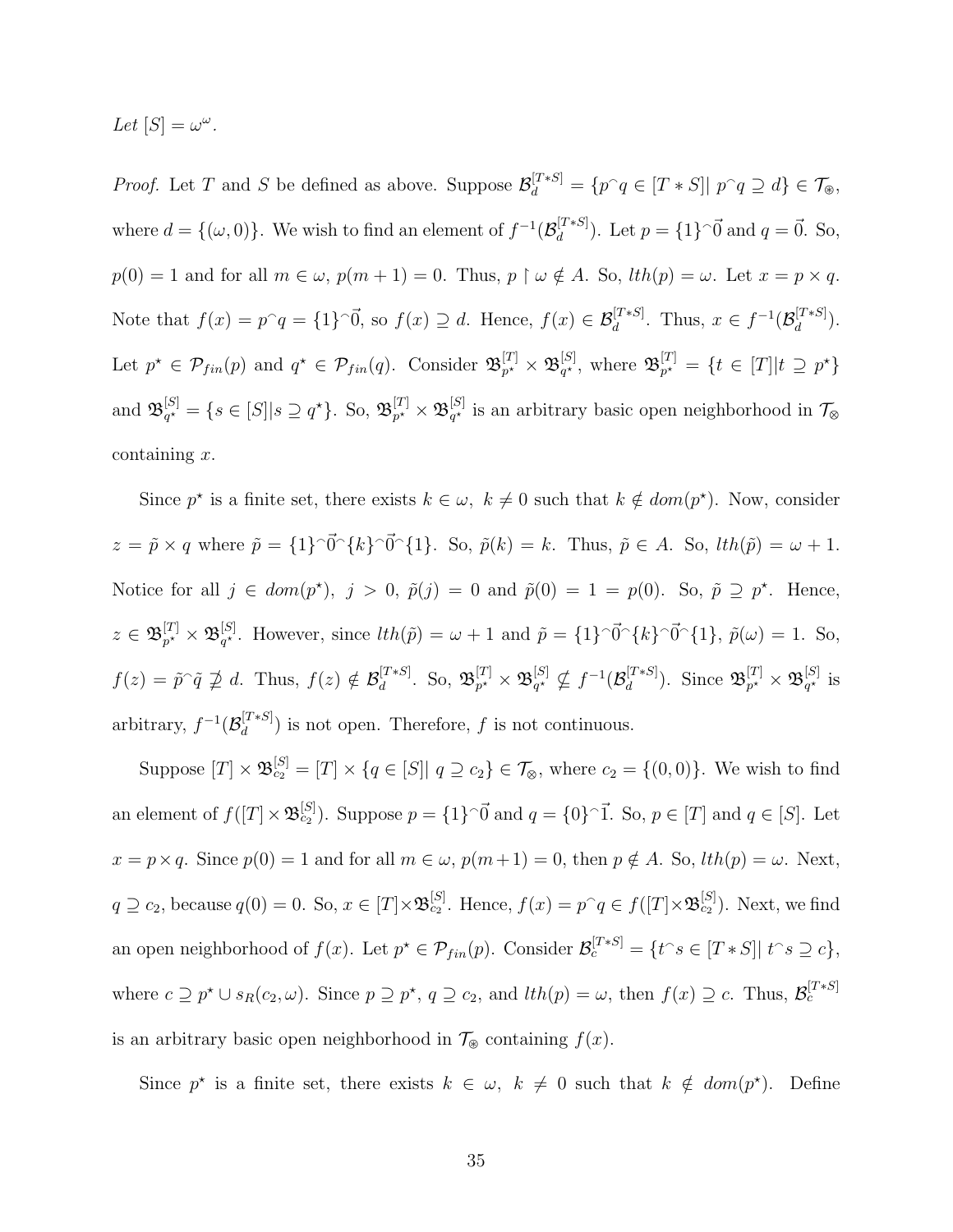$\tilde{p} = \{1\} \cap \vec{0} \cap \{k\} \cap \vec{0}$ . So,  $\tilde{p}(k) = k$ . Thus,  $\tilde{p} \in A$ . So,  $lth(\tilde{p}) = \omega + 1$ . Define  $\tilde{q} = \vec{1}$ . Let  $v = \tilde{p}^{\hat{}}\tilde{q}$ . Notice for all  $j \in dom(p^*)$ ,  $j > 0$ ,  $\tilde{p}(j) = 0$  and  $\tilde{p}(0) = 1 = p(0)$ . So,  $\tilde{p} \supseteq p^*$ . Because  $\tilde{p} \supseteq p^*$  and  $\tilde{p}(\omega) = 0$ ,  $v \supseteq c$ . Therefore,  $v \in \mathcal{B}_c^{[T*S]}$ . However,  $f^{-1}(v) = \tilde{p} \times \tilde{q}$ . Since  $\tilde{q} = \vec{1}, \tilde{q} \ngeq c_2$ . So,  $\tilde{q} \notin \mathfrak{B}_{c_2}^{[S]}$ . Thus,  $v \notin f([T] \times \mathfrak{B}_{c_2}^{[S]})$ . So,  $\mathcal{B}_c^{[T*S]} \nsubseteq f([T] \times \mathfrak{B}_{c_2}^{[S]})$ . Since  $\mathcal{B}_c^{[T*S]}$ is arbitrary,  $f([T] \times \mathfrak{B}_{c_2}^{[S]})$  is not open. Therefore, f is not an open map.  $\Box$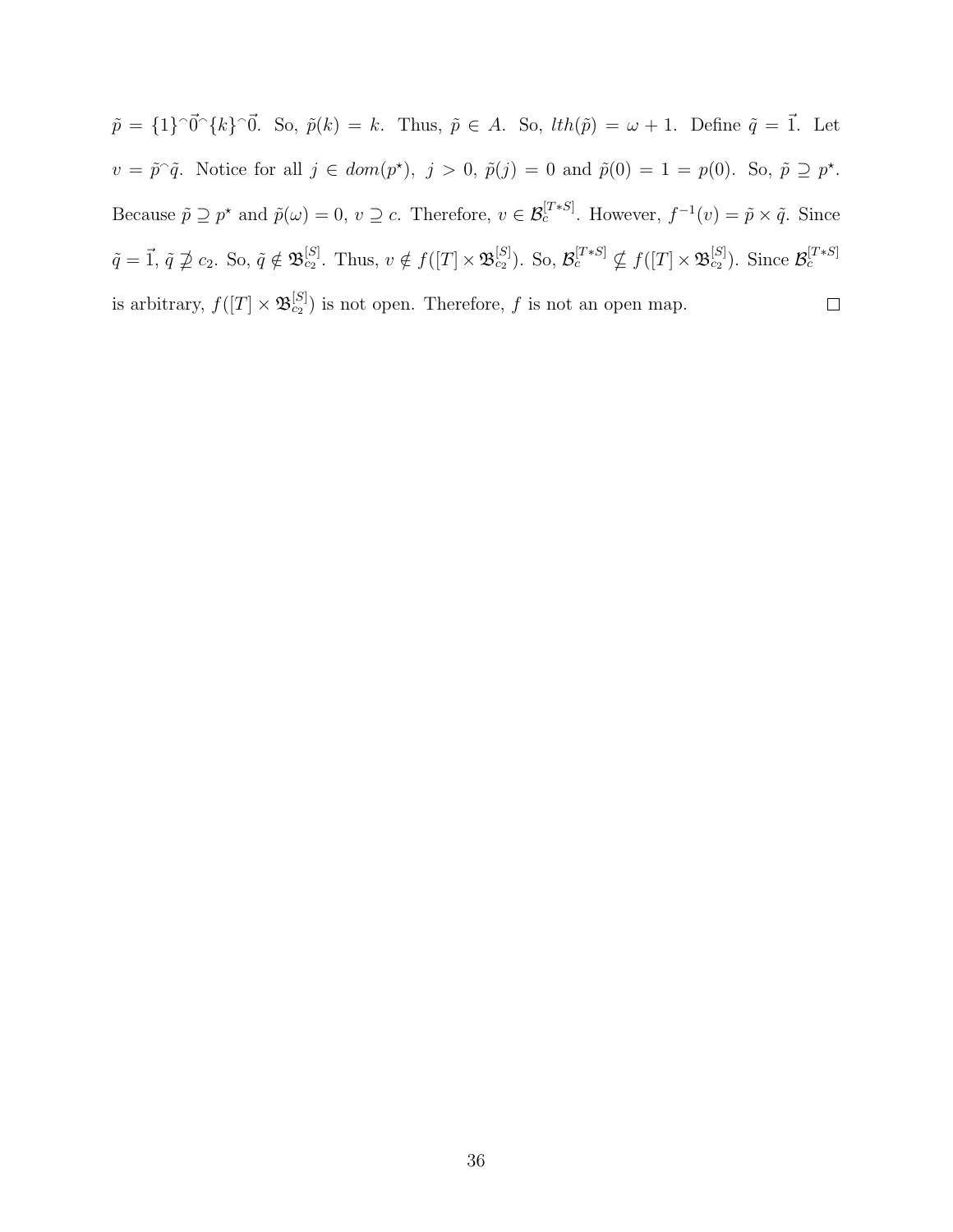#### CHAPTER 5

#### CONCLUSION

In this thesis we provided some basic results as to how the product topology on two trees behaves in comparison to the tree topology for longer trees.

In Chapter 2, we were able to show that the canonical function is always a bijection between the product topology of two trees and the tree topology of the long concatenated tree. We were also able to state results that more easily allow us to prove a homeomorphism exists between the two topological spaces, the product topology for  $|T| \times |S|$  and the tree topology for  $[T * S]$ , given trees T and S. We explored conditions that we must require of the trees  $T$  and  $S$  to guarantee that the canonical function produces a homeomorphism. We gave sufficient conditions to show that the canonical function is a continuous map. Additionally, we gave a conjecture that states that if the canonical function is continuous for all non-trivial trees S, then T satisfies the condition that every path in  $[T]$  is contained in an open neighborhood such that all paths in that neighborhood have the same length. We were successful in finding necessary and sufficient conditions for T to prove that the canonical function is open.

In Chapter 3, we used our proven lemmas to present several examples of trees T and S for which the canonical function is a homeomorphism. Lastly, in Chapter 4 we gave counterexamples that show the canonical function does not always produce a homeomorphism. In our counterexamples, we show that the canonical function is both not continuous and not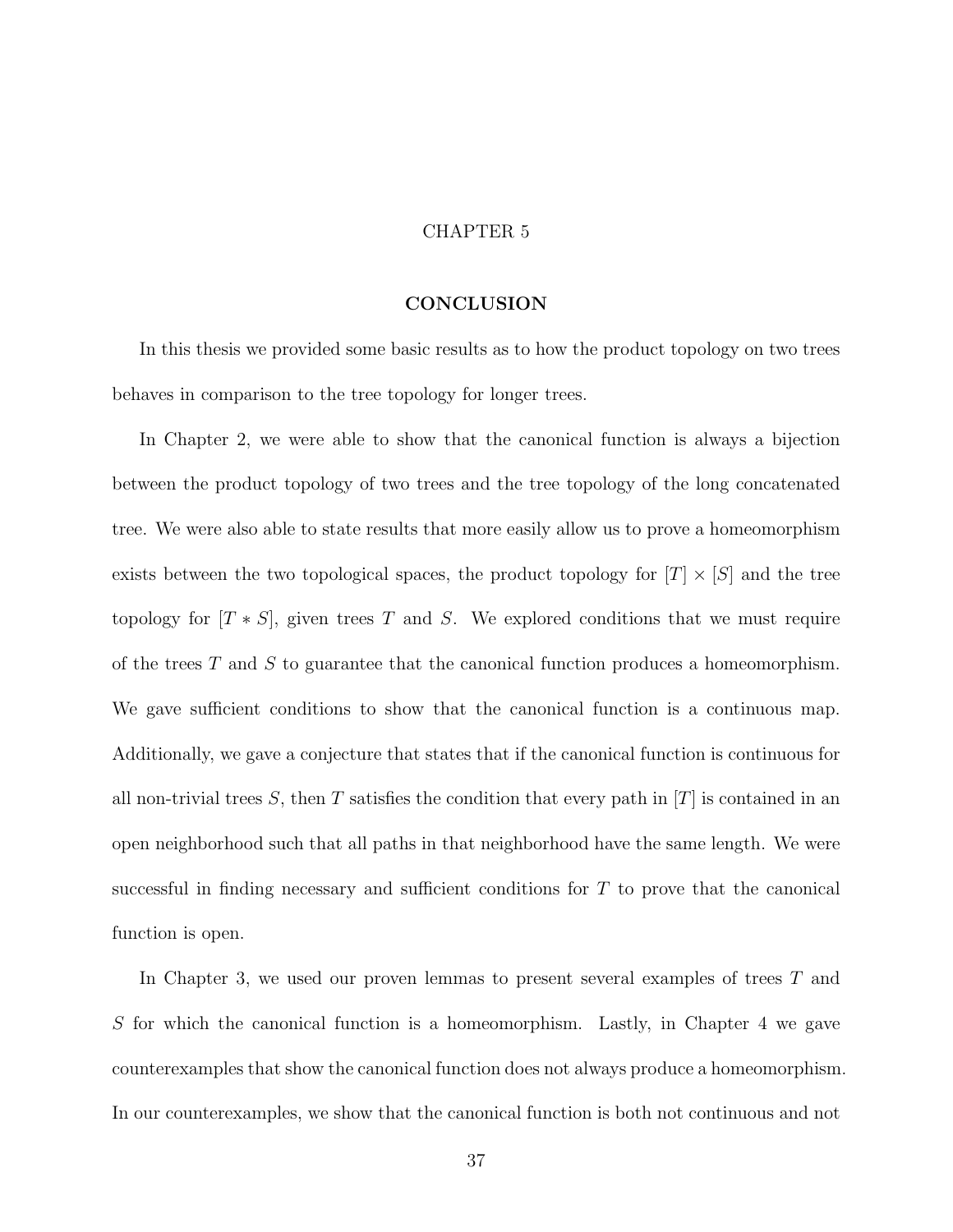open.

The original purpose of this study was to show that for some trees  $T$  and  $S$ , the two topological spaces are homeomorphic, and to find trees  $T$  and  $S$  for which the two topological spaces are not homeomorphic. We were able to complete our first goal. However, we were only able to prove that the canonical function is not a homeomorphism for certain trees T and S. This does not prove that there is not a homeomorphism between the two topological spaces for those given trees. Future work may include finding other functions which produce a homeomorphism for these more complicated trees, or it may be possible to show that no such function exists.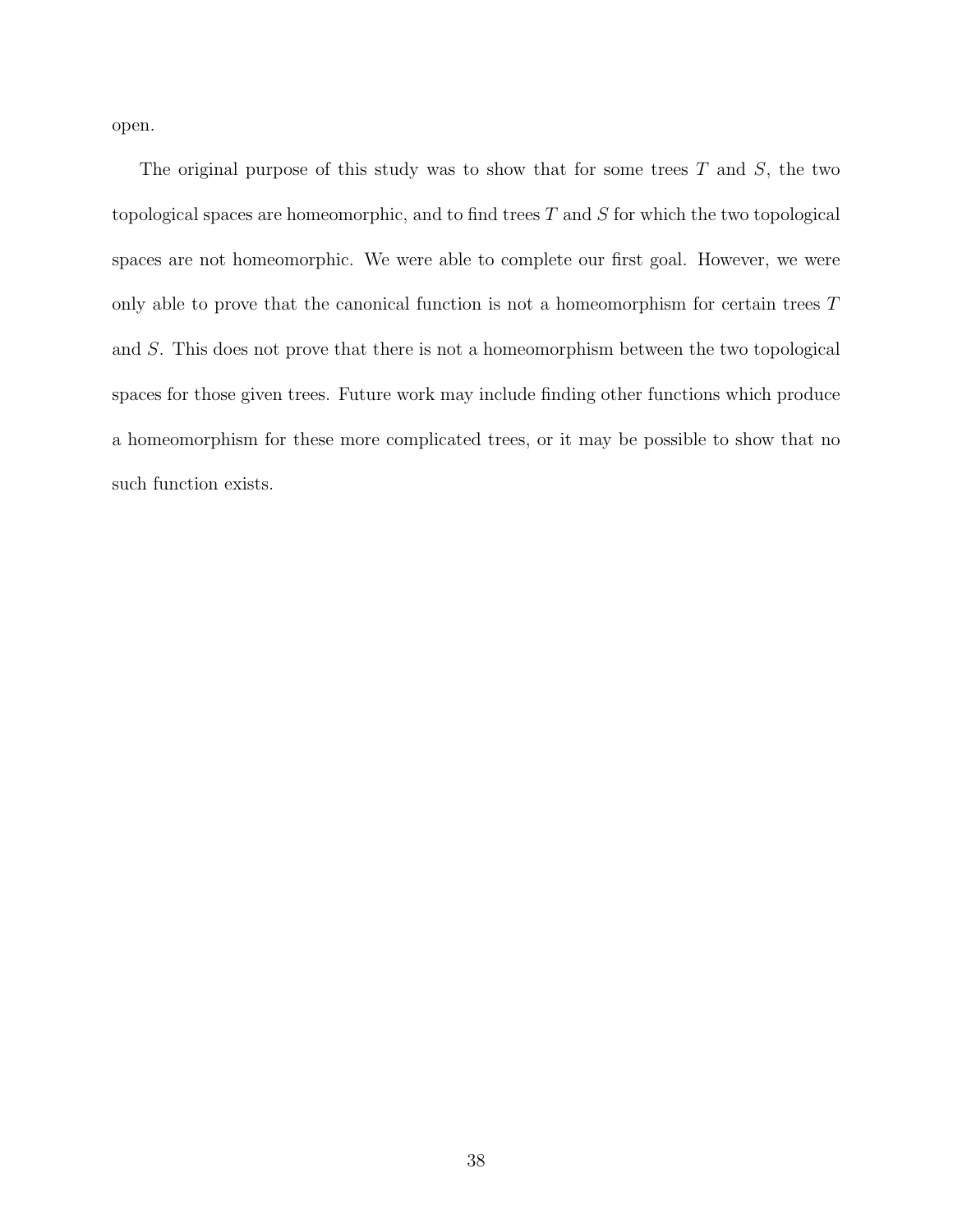#### RESULTS

**Lemma 1.37:** If  $f : \gamma \to X$  and  $\alpha \leq \gamma$ , then there exist unique sequences  $f_1$  and  $f_2$  such that  $f = f_1^{\frown}$  $\int_1^{\infty} f_2$  where  $dom(f_1) = \alpha$ .

**Lemma 1.38:** Assume T and S are non-trivial trees. Then  $f \in [T * S]$  if and only if there exists a unique  $\alpha < dom(f)$  such that  $f \restriction \alpha \in [T]$  and so  $s_L(f \restriction [\alpha, dom(f)), \alpha) \in [S]$ . **Theorem 2.1:** Let  $T = S = \omega^{\lt \omega}$ . Then  $[T] \times [S] \cong [T * S]$ .

**Theorem 2.2:** Let  $T$  and  $S$  be any non-trivial trees. Then there exists a bijection

 $f:[T] \times [S] \to [T*S]$ , defined by  $f(a) = a_1 \cdot a_2$ , for  $a = a_1 \times a_2 \in [T] \times [S]$ .

**Lemma 2.3:** Let T and S be any non-trivial trees. If for all  $p \in [T]$  there exists  $d^* \in \mathcal{P}_{fin}(p)$ such that for all  $q \in \mathfrak{B}_{d^{\star}}^{[T]}$  $d_{d^*}^{[1]}$ ,  $lth(q) = lth(p)$ , then the canonical function is continuous.

**Lemma 2.9:** Let  $T$  and  $S$  be any non-trivial trees. The canonical function is an open map if and only if given any  $h_1 \in \mathfrak{B}_{d_1}^{[T]}$  $d_1^{[T]}$  and  $h_2 \in \mathfrak{B}_{d_2}^{[S]}$  $d_2$  there exists d such that  $h_1 \hat{h}_2 \in \mathcal{B}_d^{[T*S]}$  and for all  $g = g_1^{\frown}$  $g_1 \circ g_2 \in \mathcal{B}_d^{[T*S]}$  (where  $g_1 \in [T]$  and  $g_2 \in [S]$ ),  $g_1 \in \mathfrak{B}_{d_1}^{[T]}$  $\begin{bmatrix} [T] & \text{and} \ g_2 \in \mathfrak{B}_{d_2}^{[S]} \end{bmatrix}$  $\frac{15}{d_2}$ .

**Theorem 3.1:** Let T be any non-trivial tree such that there exists  $\gamma \in ord$ , for all

 $p \in [T]$ ,  $dom(p) = \gamma$ , and let S be any non-trivial tree. Then  $[T] \times [S] \cong [T * S]$ .

Theorem 4.1: There exist trees for which the canonical function is not a homeomorphism.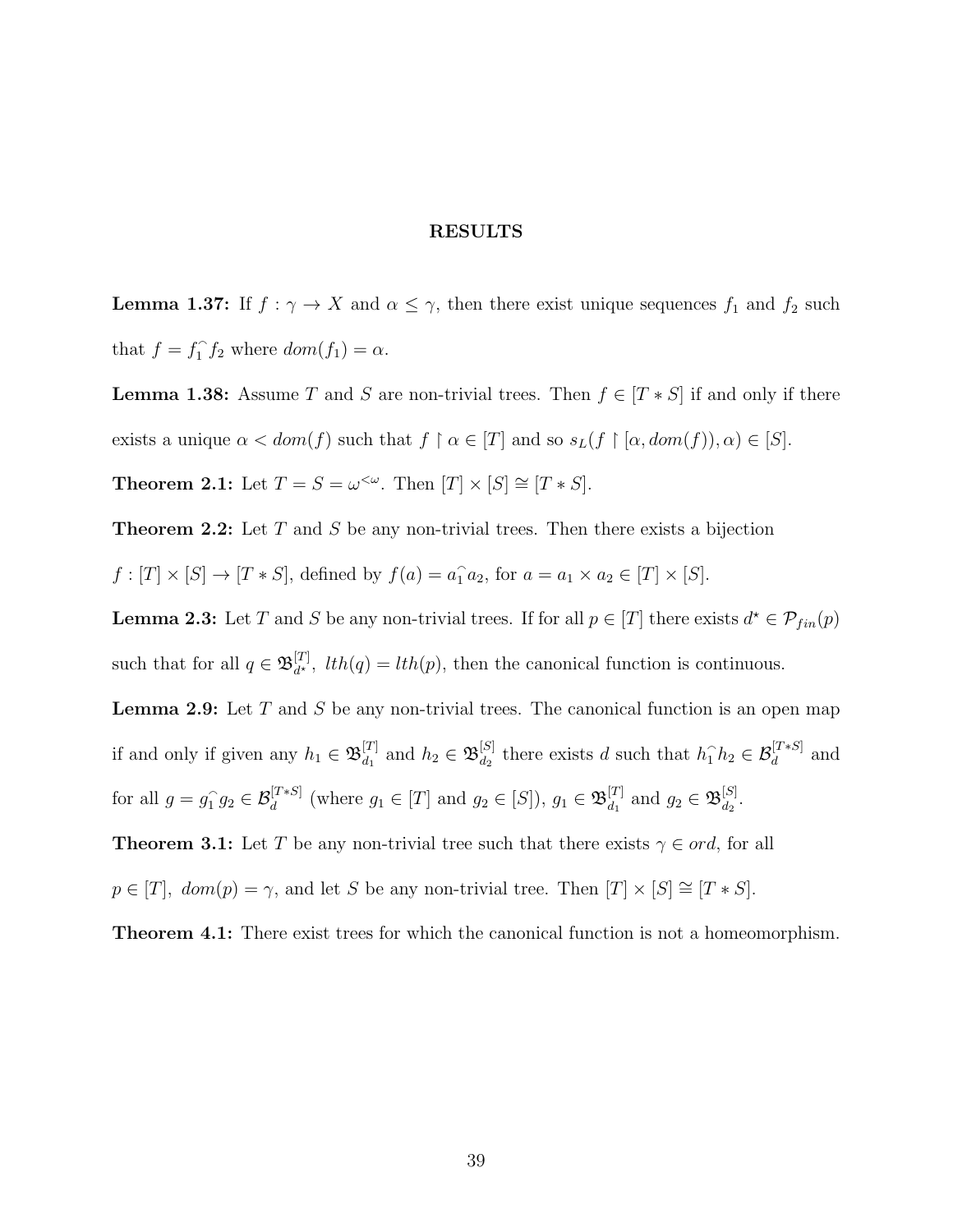#### BIBLIOGRAPHY

- [1] Emi Ikeda, Investigation of Determinacy for Games of Variable Length, (Dissertation), UNLV, Las Vegas, NV, 2017.
- [2] Thomas J. Jech, Set Theory, Third Millennium Edition, Springer, Berlin Germany, 2002.
- [3] Donald A. Martin, Borel and Projective Games, (Unpublished Book), Retrieved from http://www.math.ucla.edu/∼dam/booketc/thebook.pdf, 2009.
- [4] Yiannis N. Moschovakis, Descriptive Set Theory, 2nd ed., American Mathematical Society, Providence, RI, 2009.
- [5] James R. Munkres, Topology, 2nd ed., Prentice Hall, Upper Saddle River, NJ, 2000.
- [6] Itay Neeman, The Determinacy of Long Games, 1st ed., Walter de Gruyter GmbH & Co., Berlin, Germany, 2004.
- [7] Katherine Yost, Equivalences of Determinacy Between Levels of the Borel Hierarchy and (Short) Long Games and Some Generalizations (tentative title), (Unpublished Master's Thesis) UNLV, Las Vegas, NV.